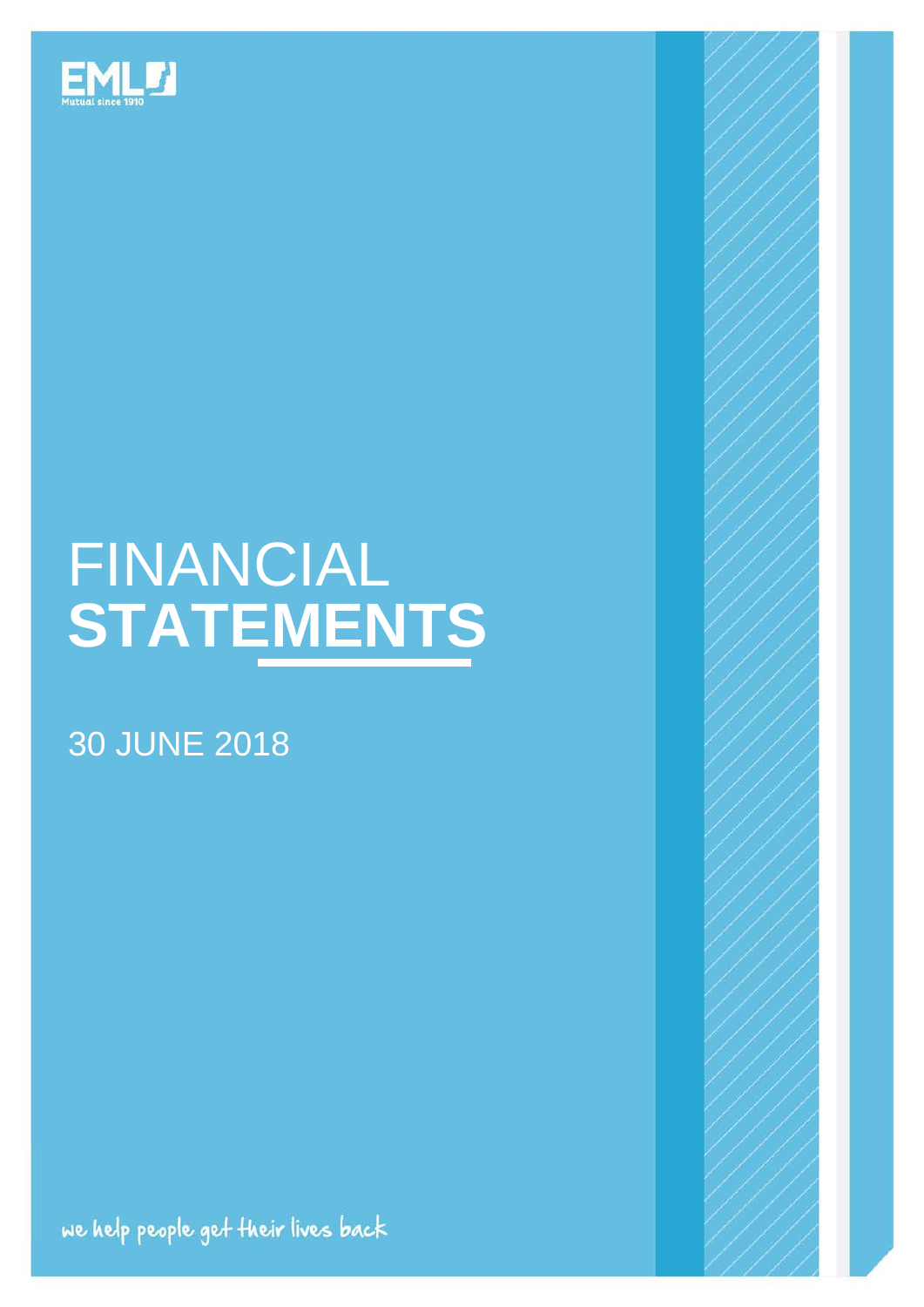# **Contents**

| Lead Auditor's Independence Declaration under Section 307c of the Corporations Act 2001 9 |  |
|-------------------------------------------------------------------------------------------|--|
|                                                                                           |  |
|                                                                                           |  |
|                                                                                           |  |
|                                                                                           |  |
|                                                                                           |  |
|                                                                                           |  |
|                                                                                           |  |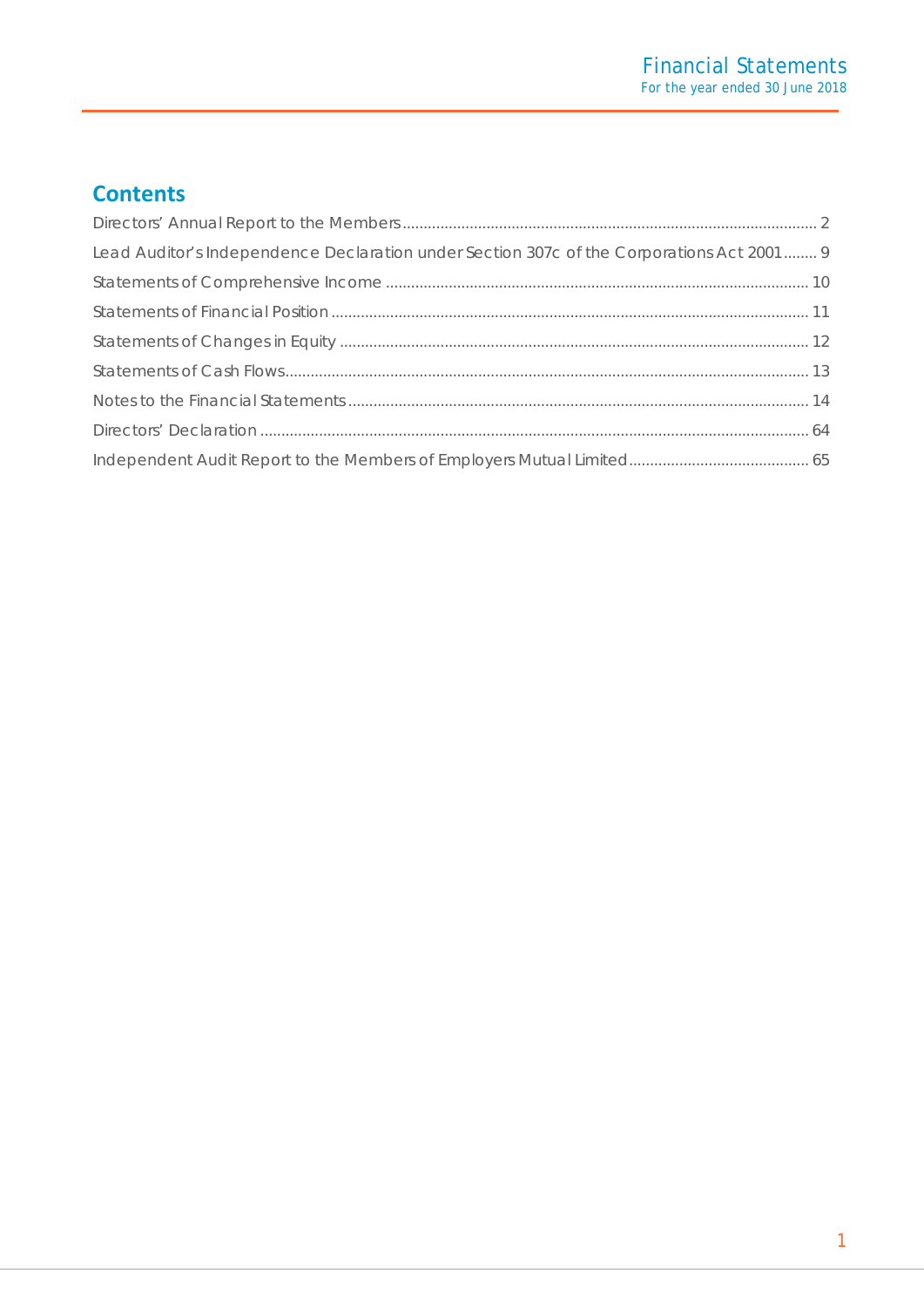

# <span id="page-2-0"></span>**Directors' Annual Report to the Members**

# **For the year ended 30 June 2018**

The Directors present their report together with the financial report of Employers Mutual Limited (EML) ("the Company") and the consolidated financial report of the Group, being the Company and its controlled entities, for the year ended 30 June 2018 and the independent auditor's report thereon.

# **Directors**

The Directors of the Company in office during the financial year and up to the date of this report are:

### **William J.A. O'Reilly AM BDS, Dip Laws BAB, FAICD, FACLM (Chairman)**

Mr O'Reilly was appointed as a Director of EML in December 2010, and as Chairman in November 2011. Mr O'Reilly also currently serves as a Director of Hospitality Employers Mutual Limited, one of EML's subsidiary companies. Mr O'Reilly has an extensive record of experience within a number of professional and mutual organisations. In addition to being a qualified general dental practitioner he has been admitted as a barrister of the Supreme Court of New South Wales, Mr O'Reilly was previously a Director of Manchester Unity Australia for five years and its independent elected Chairman for four years. In the 2016 Australia Day Honours List, Mr O'Reilly was made a Member of the Order of Australia (AM) for his "significant service to dentistry, particularly through leadership roles with professional associations, to education, and as a practitioner." Mr O'Reilly was a Director of BUPA Dental Corporation, President and Professional Officer of the Dental Council of NSW, and has assisted the Motor Accident Authority of New South Wales in relation to dental injuries from motor accidents. He was a Member of the National Australia Bank's nabhealth National Advisory Council, Member of the Medical Advisory Panel for BUPA MBF Australia, and a Director of the Motor Neurone Disease Association of Australia as well as a Non-Executive Director on a number of other Boards.

### **Robert G. Cleland, B. Com**

Mr Cleland is a Director of the Board, first being appointed in 1982, and then subsequently re- elected in 2008, 2013 and 2015. Mr Cleland has over 25 years of insurance experience, including over five years as Customer Service Manager for EML. He was also a Councillor with the New South Wales Road Transport Association for 20 years.

Retired 29 November 2017

### **Andrew J. Grant, B. Bus (Hons), CMA**

Mr Grant was first appointed as a Director to the Board in 2002 and then subsequently re-elected in 2009 and 2014. Mr Grant also currently serves as a Director of Hospitality Employers Mutual Limited, one of EML's subsidiary companies. Mr Grant has been a Director and Principal of Technology Leasing Partnership since 1996, a Managing Director of HAL Data Services Pty Ltd from 1993 and an Associate Member of the Chartered Institute of Management Accountants since 1986. Retired 19 April 2018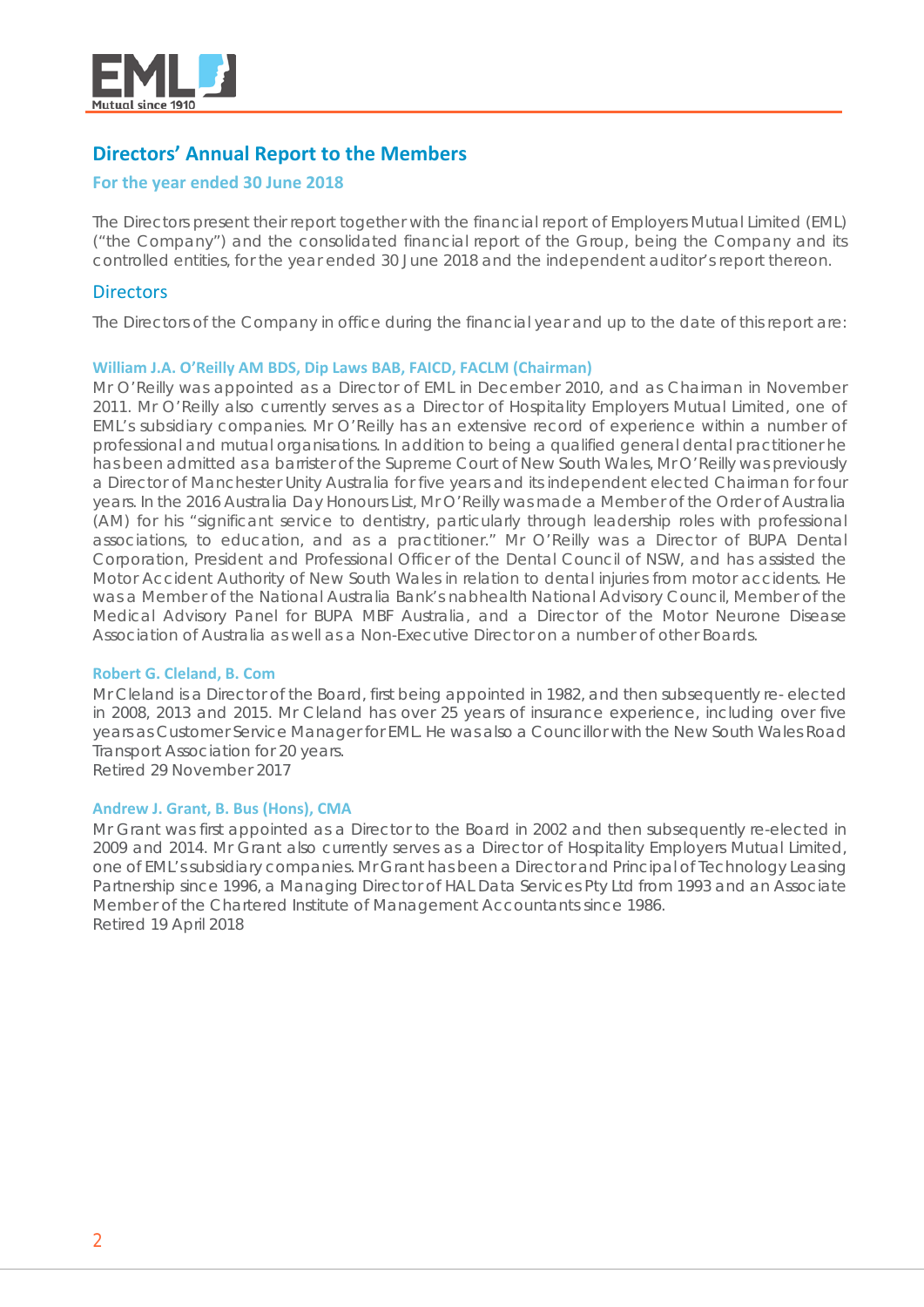# Directors (continued)

### **Catherine A. King**

Ms King was first appointed as a Director to the Board in 2007, and then subsequently re-elected in 2010, 2013, 2015 and 2017. Ms King has extensive experience in government, community and stakeholder relations, communications and strategy. Ms King has managed a public relations and communications business since 2004. Ms King is also a Director of Adelaide Venue Management Corporation, Homestart SA, Don Dunstan Foundation, SAFECOM and a Board Member of Common Ground Adelaide, Riverland Wine Advisory Panel and ResourceCo Pty Ltd. She has previously been a Director of Adelaide Fringe Inc, Eastside Skillshare and the SA Ambulance Service.

### **Paul R. Baker LLB GAICD**

Mr Baker was appointed as a Director on 23 September 2014 and subsequently re-elected in 2017. Mr Baker also currently serves as a Director of Hospitality Employers Mutual Limited, one of EML's subsidiary companies. Mr Baker has experience in the areas of insurance, commercial and administrative law, risk management, business management and corporate governance. He is a practicing lawyer of almost 30 years and has been Managing Director of Meridian Lawyers since 2004, a law firm which he established and has grown to more than 140 staff. Mr Baker has served as the legal member of the Consumer Medicines Information Commonwealth Government Task Force and South Eastern Sydney Area Health Service Ethics Committee. He was also a partner of Ebsworth and Ebsworth Lawyers and a former Director of Guild Accountants.

### **Flavia Gobbo, BA, LLB, GAICD**

Ms Gobbo was appointed as a Director on 24 May 2016. Ms Gobbo has extensive experience as a senior corporate lawyer with one of Australia's top publicly listed companies, Telstra. With a wide range of both legal and management experience, Ms Gobbo has been involved in the areas of telecommunications, competition, product management, marketing, corporate governance and the Company Secretariat, treasury and dispute resolution. Prior to this Ms Gobbo was a Senior Associate at King Wood & Mallesons. Ms Gobbo is currently a Director on a number of Boards in Australia. She is the Chairperson of WorkCover QLD, which is the main provider of workers compensation insurance in Queensland. She is currently a Board member of ESTA, the Emergency Service Telecommunications Authority in Victoria, as well as SecondBite, a not for profit national food rescue organisation, and is the Deputy Chair of Rowing Australia.

# **Matthew Wilson LLB, Grad Dip Legal Practice, Snr Assoc ANZIIF(CIP)**

Matthew Wilson was appointed as a Director on 19 April 2018 and has held the position of Chief Risk Officer since joining EML in November 2006. Matthew is a corporate lawyer and professional adviser in the fields of risk management, regulatory compliance and corporate governance practice in the Australian financial services sector.

# Company secretaries

|                | Anthony Fleetwood Appointed 15 April 2003                           |
|----------------|---------------------------------------------------------------------|
| Matthew Wilson | Appointed 30 September 2010                                         |
|                | Adrian Diggelmann Appointed 30 November 2016, resigned 25 July 2017 |
| Narelle Wooden | Appointed 25 July 2017                                              |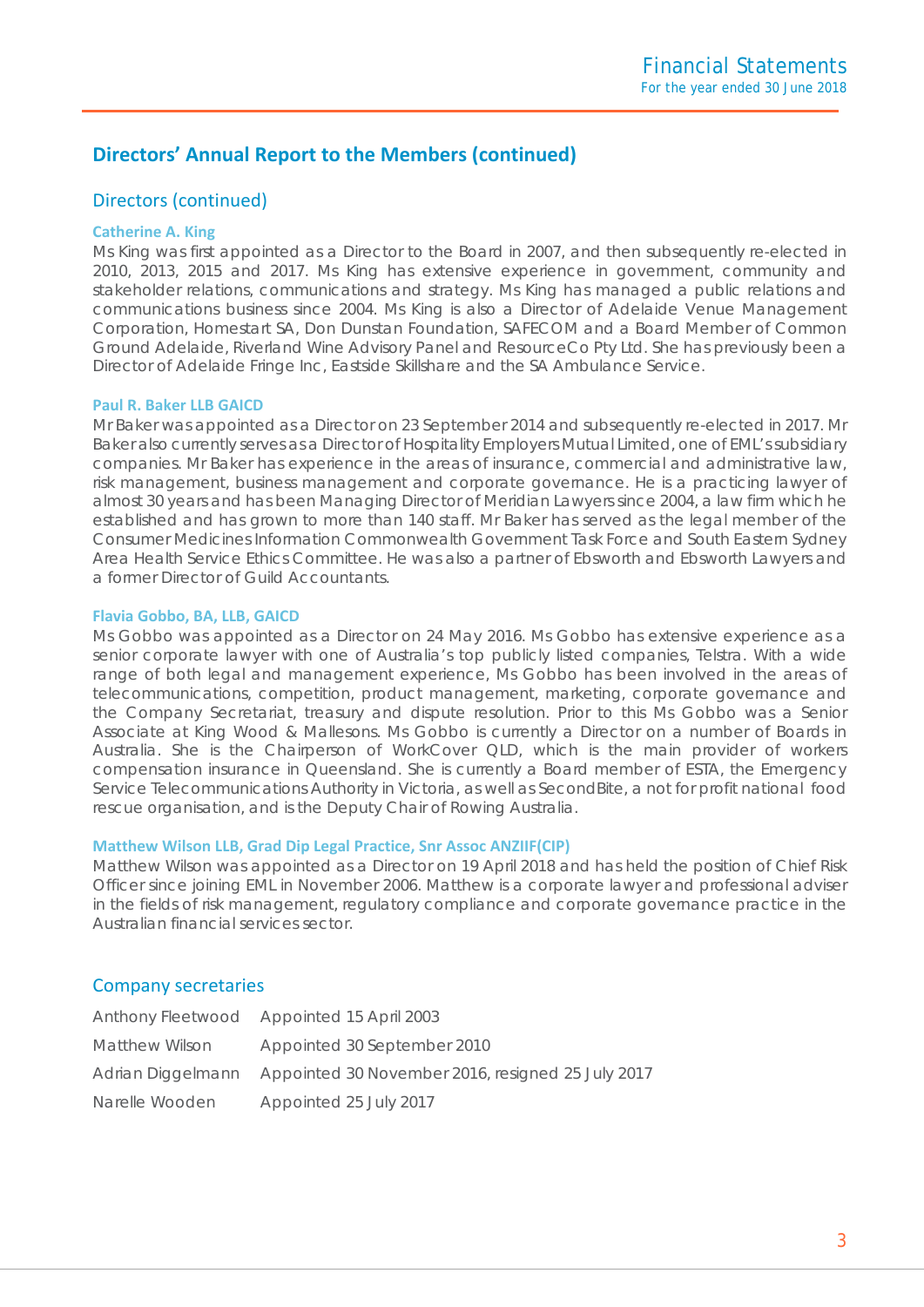

# Directors' meetings

The number of Directors' meetings attended by each of the Directors during the financial year is:

| <b>Director</b>           | Directors'<br>meetings |                | <b>Audit Committee</b> |            | <b>Underwriting</b><br>Committee |                | Remuneration<br>Committee |                | <b>Risk Committee</b> |                 |
|---------------------------|------------------------|----------------|------------------------|------------|----------------------------------|----------------|---------------------------|----------------|-----------------------|-----------------|
|                           | No.<br>held*           | Attended       | No.<br>held*           | Attended   | <b>No</b><br>held*               | Attended       | No.<br>held*              | Attended       | No.<br>held*          | <b>Attended</b> |
| William J. A.<br>O'Reilly | 9                      | 8              | 7                      | 6          | $\overline{2}$                   | 2              | 2                         | $\overline{2}$ | 4                     | $\overline{2}$  |
| Robert G.<br>Cleland**    | 4                      | 4              | $\overline{0}$         | $\bigcirc$ |                                  | h              | $\mathbf{0}$              | $\circ$        | $\mathcal{D}$         | $\mathcal{D}$   |
| Andrew J.<br>Grant***     | $\overline{7}$         | 5              | 6                      | 5          | $\circ$                          | $\overline{0}$ | 2                         |                | 4                     | 3               |
| Catherine A.<br>King      | 9                      | 8              | $\overline{7}$         |            | $\circ$                          | $\overline{0}$ | 2                         | $\overline{2}$ | 4                     | 4               |
| Paul R. Baker             | 9                      | 8              | $\overline{7}$         | 6          | $\overline{2}$                   | $\overline{2}$ | $\overline{2}$            | $\overline{2}$ | $\Omega$              | $\Omega$        |
| Flavia Gobbo              | 9                      | 8              | $\overline{7}$         | 6          | $\overline{ }$                   | h              | 4                         | $\overline{ }$ | 4                     | 4               |
| <b>Matthew Wilson</b>     | $\overline{2}$         | $\overline{2}$ | $\mathbf{0}$           | $\Omega$   | $\bigcirc$                       | $\Omega$       | $\bigcirc$                | $\mathbf{0}$   | $\Omega$              |                 |

*\* Number held whilst in Director role or a member of the committee*

\*\* Mr Cleland retired during the November 2017 Board Meeting

\*\*\* Mr Grant resigned 19 April 2018

# Strategy and objectives

EML's long-term objective is to be the number one performer in personal injury claims management. The Group seeks to provide the highest quality insurance service to its mutual policyholders. It does so by achieving faster, more durable return to work outcomes and by reducing employers' workers compensation costs. These reduced costs are achieved through the development and delivery of solutions to prevent workplace injuries and through providing assistance to employees to recover from any injuries that do occur.

The strategy to achieve these objectives has been to continue to develop into one of Australia's leading specialist workers compensation managers, providing claims management services to icare (Insurance and Care NSW) Workers Insurance, Insurance for NSW, Return to Work South Australia and WorkSafe Victoria. The Group has also been able to develop specialised insurance solutions for the hotels and clubs industries through Hospitality Employers Mutual. In addition, it delivers claims management activities on behalf of large self-insured workers compensation schemes and life insurers.

In order to meet its goals, EML has set the following short-term objectives for the 2018 financial year and beyond:

- Continue to manage a significantly larger claims portfolio with icare, as a result of EML becoming the sole service provider for all new claims, management services commencing 1 January 2018
- **•** Continue to grow the Victorian business and deliver successful return to work outcomes across new, and existing, portfolios
- Continue to challenge processes and technology in order to maximise outcomes in the most efficient and effective way
- Evaluate and pursue tender opportunities which complement the Group's claims management expertise while providing a sustainable financial return
- Careful and considered reinvestment of funds through the member benefits program to improve occupational health, safety and injury management programs for members.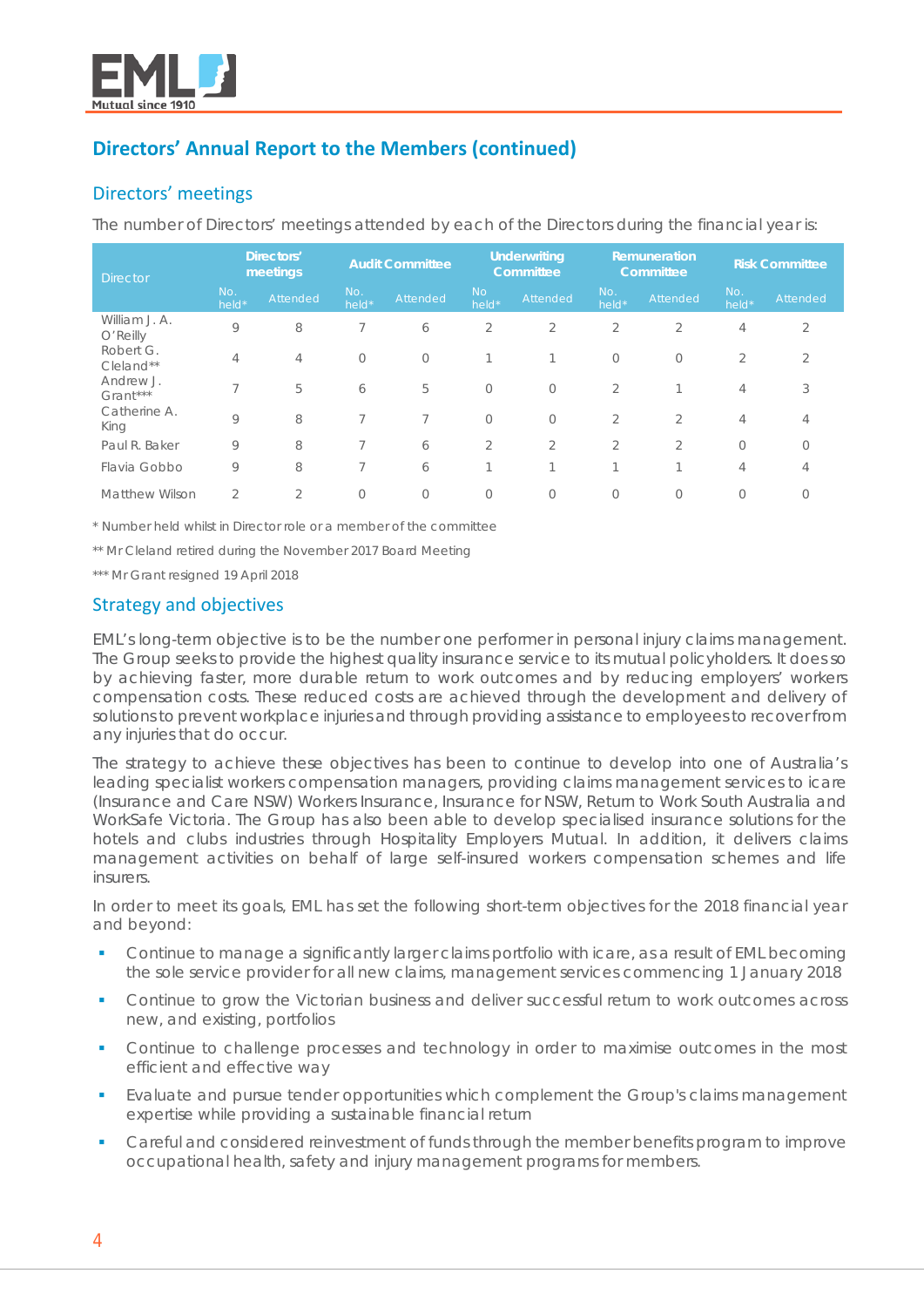# Principal activities

The principal activities of the Group comprise:

- The provision of workers compensation management services to employer members as an agent of:
	- **icare Workers Insurance**
	- Insurance for NSW
	- Return to Work SA
	- WorkSafe Victoria
- Underwriting workers compensation insurance in the NSW hospitality industry through the controlled entity Hospitality Employers Mutual Limited
- The provision of workers compensation claims management services to self-insured clients
- Acting as outsourced provider of personal injury claims management services on behalf of third parties
- Run-off of the pre-1987 underwritten workers compensation insurance portfolio
- Life insurance claims management
- Investment of accumulated funds

Any person or corporation who holds insurance with the company or its controlled entity or has a policy managed by EML (as agent of a statutory authority) may become a member of the Company.

# Results and review of operations

The consolidated profit after tax was \$17.1m (2017: profit after tax was \$11.3m).

Factors influencing the Group result include:

- Continued strong profits from the Partnership business; with a positive result of \$16.5m (2017: \$12.6m). The Partnership business undertakes the contractual and statutory obligations of EML in respect of workers compensation insurance and management and underwritten insurance activities. The 2018 financial year has seen excellent performance from the icare workers compensation and self-insurance portfolios. The ReturnToWork SA portfolio has continued to deliver solid results, whilst results for the WorkSafe Victoria business unit reflect the developing nature of that portfolio. Claims management activities on behalf of self-insured workers compensation schemes continue to perform well and contribute to the profitable result.
- **•** Positive underwriting results, predominantly derived from the Hospitality Employers Mutual (Hospitality) business. Hospitality experienced an excellent result in 2018, achieving a profit of \$13.3m after tax (2017: \$10.4m). The profit is largely driven by a further actuarial release of \$9.9m, attributable in the main to ongoing better than expected claims experience.
- Investment revenue of \$6.3m (2017: \$2.3m) is more in line with 2016 (\$5.2m) investment income with 2017 being abnormally low. This was partially due to having a larger investment portfolio for 2018 compared to 2017.
- Continued expenditure on member benefits at \$11.5m (2017: \$9.4m), following a prior year board commitment to allocate a greater level of profits to the programme. These are to be used in support of initiatives in consultation with the regulator and industry experts to provide a positive impact on scheme performance through knowledge sharing across jurisdictions, improved claims management outcomes and reduced premiums for members. The investment of member benefits will also assist in supporting contract renewals (and new contracts) in order to ensure the availability of member benefits funding into the future.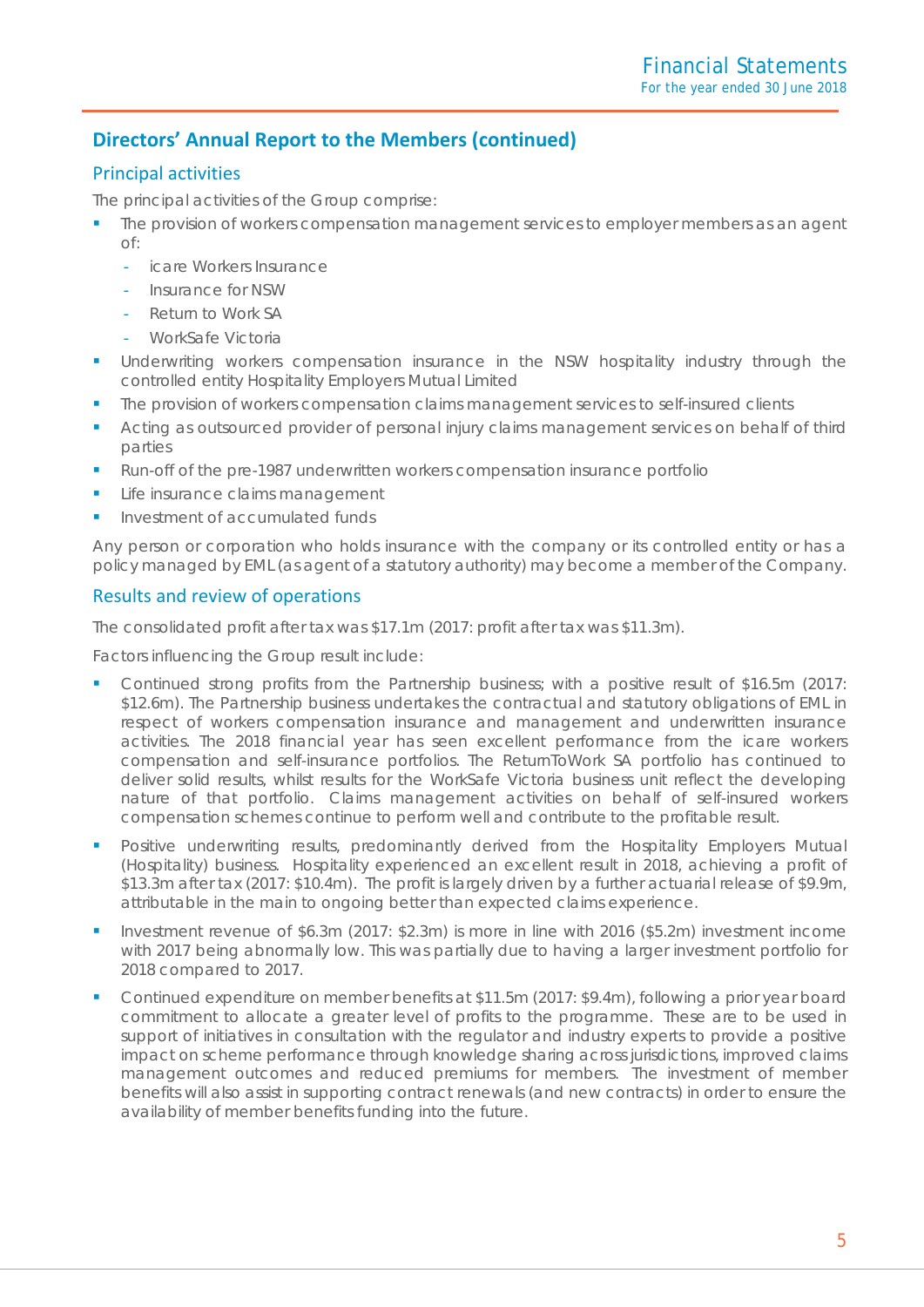

# Events subsequent to balance date

There have been no other matters or circumstances other than those disclosed in the financial report that have arisen since the end of the financial year and have significantly affected or may significantly affect either the Company or the Consolidated Group.

# Membership

The Company is a company limited by guarantee and without share capital. In the event of winding up of the Company, all members will be required to contribute an amount limited to \$2 per member.

# Statutory information

### **State of affairs**

EML commenced its operations as the sole provider of new claims, management services for icare, in NSW, on 1 January 2018. As a result, the scale of NSW continues to grow beyond 30 June 2018. There have been no other significant changes in the state of affairs of the consolidated entity during the last financial year nor has any other matter arisen since 30 June 2018 which will significantly affect the operations of the consolidated entity or the results of those operations or the state of affairs of the consolidated entity in the next financial year.

### **Likely developments**

The Company will continue to focus on markets where we can provide a high level of service to current and future members while achieving appropriate returns relative to the risk of operations.

### **Directors' indemnification**

Since the end of the previous year, the Company has paid insurance premiums in respect of a Directors' and Officers' liability policy that covers the Directors and Officers of EML. The terms of the policy specifically prohibit disclosure of details of the amount of the insurance cover and the nature of the liability insured against.

Since the end of the previous financial year, no Director of the consolidated entity has received any benefit by reason of any contract made by the consolidated entity with a Director or with a firm of which they are a member or with a company in which they have a substantial financial interest other than under policies of insurance in the normal course of business.

### **Presentation of the Parent Entity Financial Statements**

Parent entity financial statements have been included in the consolidated financial statements for the year ended 30 June 2018. The Company is the kind of Company referred to in the class order as 10/654 dated 26 July 2010 issued by the Australian Securities and Investments Commission.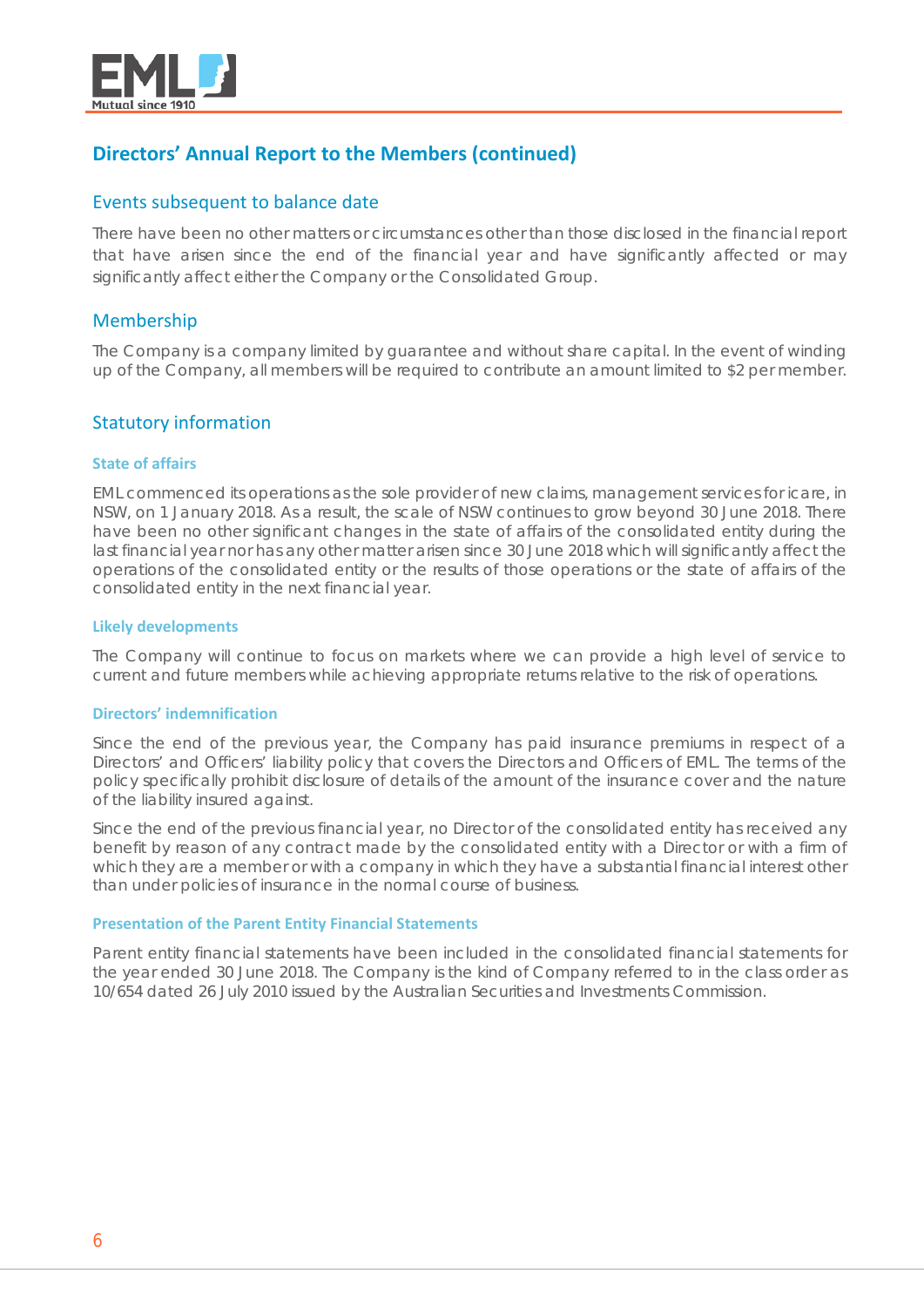# Statutory information (continued)

### **Non-audit services**

During the financial year, KPMG has performed certain other services for the Company in addition to their statutory duties.

The Directors have considered the non-audit services provided during the financial year by KPMG and, in accordance with written advice provided by resolution of the Audit Committee, are satisfied that the provision of those non audit services by the Company's auditor is compatible with, and did not compromise, the auditor independence requirements of the Corporations Act 2001 for the following reasons:

- All non-audit assignments were approved in accordance with the process set out in the EML framework for engaging auditors for non-audit services; and
- **The non-audit services provided do not undermine the general principles relating to auditor** independence as set out in APES 110 Code of Ethics for Professional Accountants, as they did not involve reviewing or auditing the auditor's own work, acting in a management or decision making capacity for the Company, acting as an advocate for the Company or jointly sharing risks and rewards. The level of fees for total non-audit services amounts to approximately \$49,001 (2017: \$35,563) (refer to note 21 to the financial statements for further details of costs incurred on individual non audit assignments).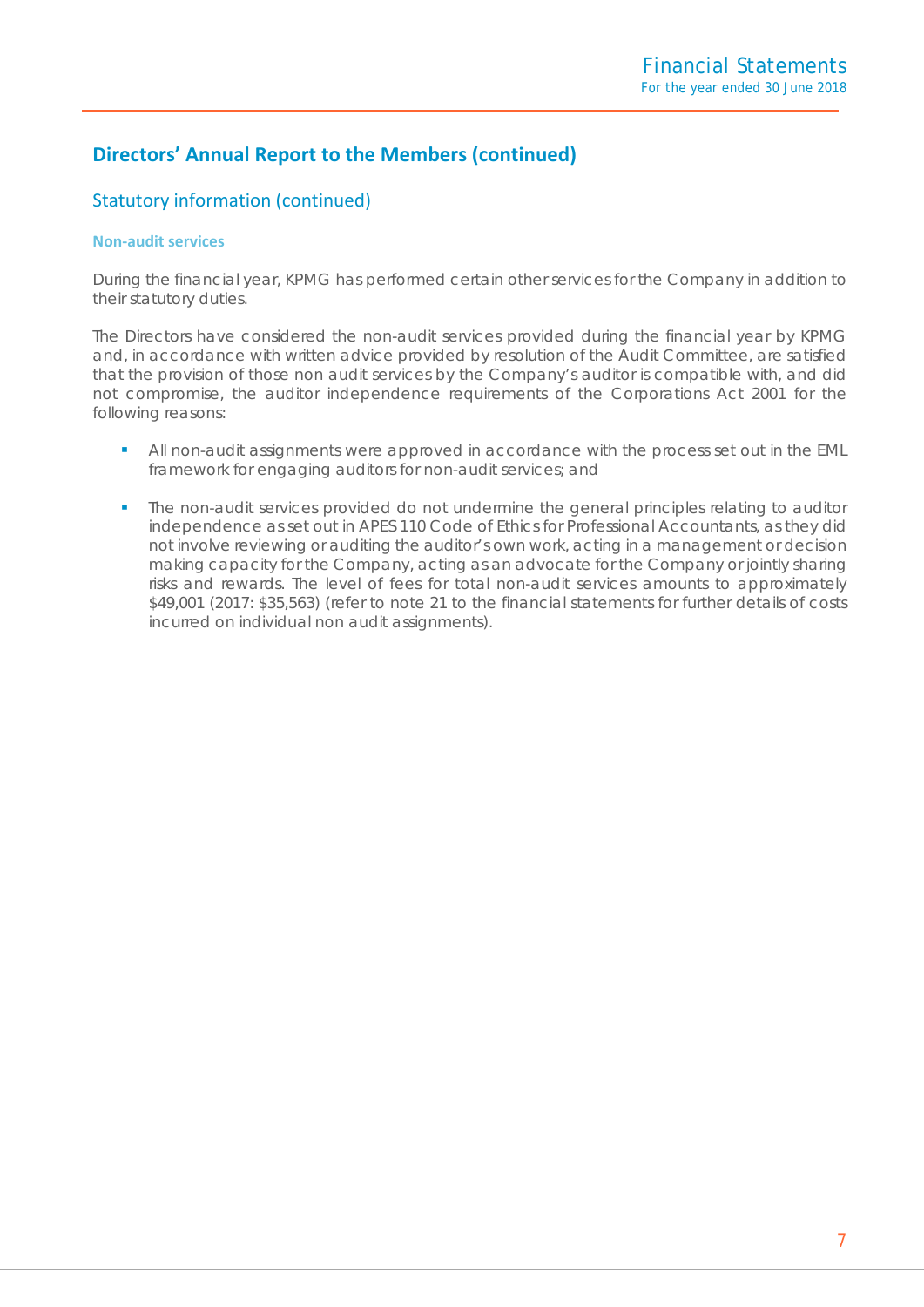

# Lead auditor's independence declaration under section 307c of the Corporations Act 2001

The lead auditor's independence declaration is set out on page 9 and forms part of the Directors' Report for the year ended 30 June 2018.

Signed on behalf of the Board, in accordance with a resolution of the Directors.

 $w=12.10$ 

**William J.A. O'Reilly Director**

**Catherine A. King Director**

**Signed in Sydney on 31 August 2018**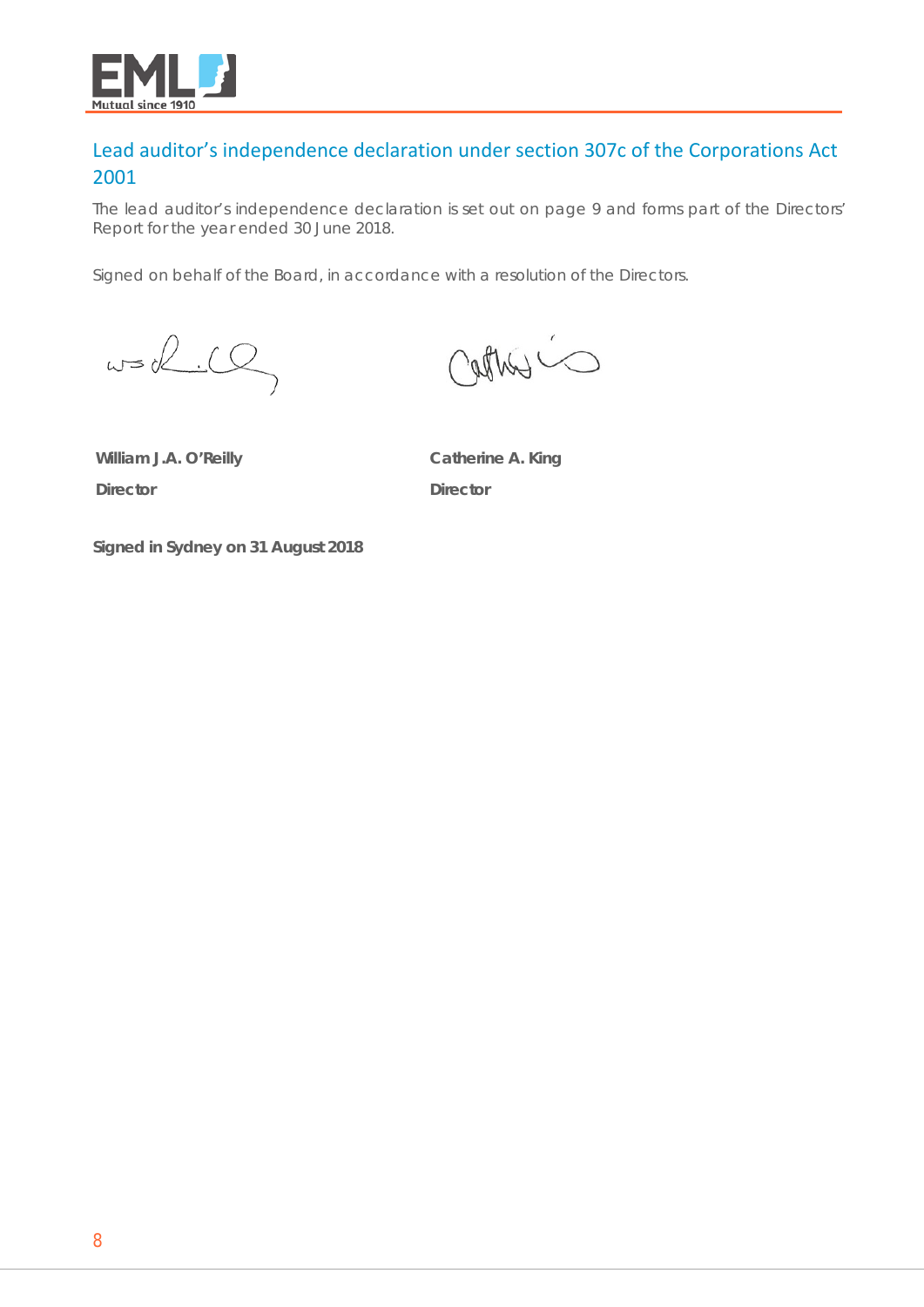

# KPMG<br>
Lead Auditor's Independence Declaration under<br>
Section 3070 of the Corporations Act 2001<br>
To the Directors of Employers Mutual Limited<br>
Heldra that, the base of thy hoodeloge and belief, in relation to the audit of E Section 307C of the Corporations Act 2001

# To the Directors of Employers Mutual Limited

I declare that, to the best of my knowledge and belief, in relation to the audit of Employers Mutual Limited for the financial year ended 30 June 2018 there have been:

- i. no contraventions of the auditor independence requirements as set out in the Corporations Act 2001 in relation to the audit; and
- ii. no contraventions of any applicable code of professional conduct in relation to the audit.

KPMG Rearch Juan

KPMG **Example 2018** Leann Yuen Partner

 ${\sf Sy}$ aney  ${\sf Sy}$ aney  ${\sf Sy}$ 31 August 2018

KPMG, an Australian partnership and a member firm of the KPMG network of independent member firms affiliated with KPMG International Cooperative ("KPMG International"), a Swiss entity. Liability limited by a scheme approved under Professional Standards Legislation.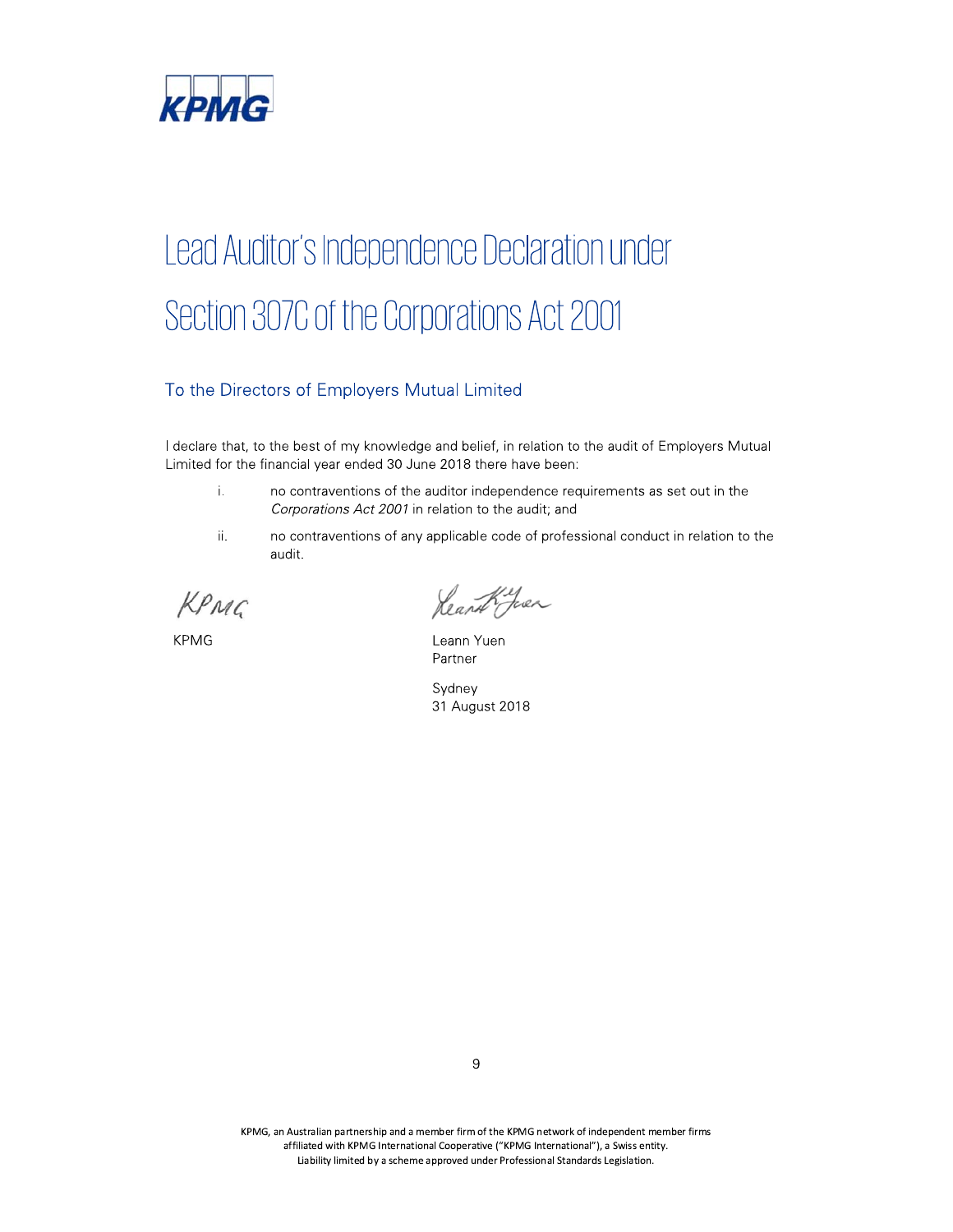

# <span id="page-10-0"></span>**Statements of Comprehensive Income**

# **For the year ended 30 June 2018**

|                                                        |             |            | 2018         | 2017       |              |  |
|--------------------------------------------------------|-------------|------------|--------------|------------|--------------|--|
|                                                        |             | <b>The</b> |              | <b>The</b> |              |  |
|                                                        |             | Company    | Consolidated | Company    | Consolidated |  |
|                                                        | <b>Note</b> | \$000      | \$000        | \$000      | \$000        |  |
| Premium revenue                                        | 5(a)        |            | 71,384       |            | 60,488       |  |
| Outwards reinsurance expense                           |             |            | (19, 442)    | 71         | (16, 475)    |  |
|                                                        |             |            | 51,942       | 71         | 44,013       |  |
| Claims expense                                         | 20          | 711        | (24, 276)    | 1,027      | (19, 284)    |  |
| Reinsurance and other recoveries                       | 20          | (13)       | 7,543        | (29)       | 5,635        |  |
| Net claims expense                                     | 20          | 698        | (16, 733)    | 998        | (13,649)     |  |
| Other underwriting expenses                            | 5(b)        |            | (12,094)     |            | (10,636)     |  |
| <b>Underwriting surplus</b>                            |             | 698        | 23,115       | 1,069      | 19,728       |  |
| Investment revenue                                     | 5(c)        | 7,187      | 6,279        | 1,512      | 2,312        |  |
| Management fees received                               | 5(d)        | 216,977    | 216,977      | 186,372    | 186,372      |  |
| Other revenue                                          | 5(e)        | 17,945     | 17,635       | 13,626     | 13,626       |  |
| General and administration expenses                    |             | (1,481)    | (9, 747)     | (1, 844)   | (8, 119)     |  |
| Member benefit expense                                 |             | (11, 510)  | (11, 510)    | (9, 354)   | (9, 354)     |  |
| Management fees paid                                   | 5(f)        | (218,950)  | (218,950)    | (188, 284) | (188, 284)   |  |
| Profit before related income tax expense               |             | 10,868     | 23,799       | 3,097      | 16,281       |  |
| Income tax expense attributable to operating<br>profit | 6(a)        | 1,355      | 6,723        | 650        | 4,947        |  |
| Profit for the year                                    |             | 9,511      | 17,076       | 2,447      | 11,334       |  |
| Other comprehensive income                             |             |            |              |            |              |  |
| Total comprehensive income for the year                |             | 9,511      | 17,076       | 2,447      | 11,334       |  |
| Profit attributable to:                                |             |            |              |            |              |  |
| Equity holders of the parent                           |             | 9,511      | 13,088       | 2,447      | 8,228        |  |
| Non-controlling interest                               |             |            | 3,988        |            | 3,106        |  |
| Profit for the year                                    |             | 9,511      | 17,076       | 2,447      | 11,334       |  |
| Total comprehensive income attributable to:            |             |            |              |            |              |  |
| Equity holders of the parent                           |             | 9,511      | 13,088       | 2,447      | 8,228        |  |
| Non-controlling interest                               |             |            | 3,988        |            | 3,106        |  |
| Total comprehensive income for the year                |             | 9,511      | 17,076       | 2,447      | 11,334       |  |

 *The Statements of Comprehensive Income are to be read in conjunction with the notes to the financial statements*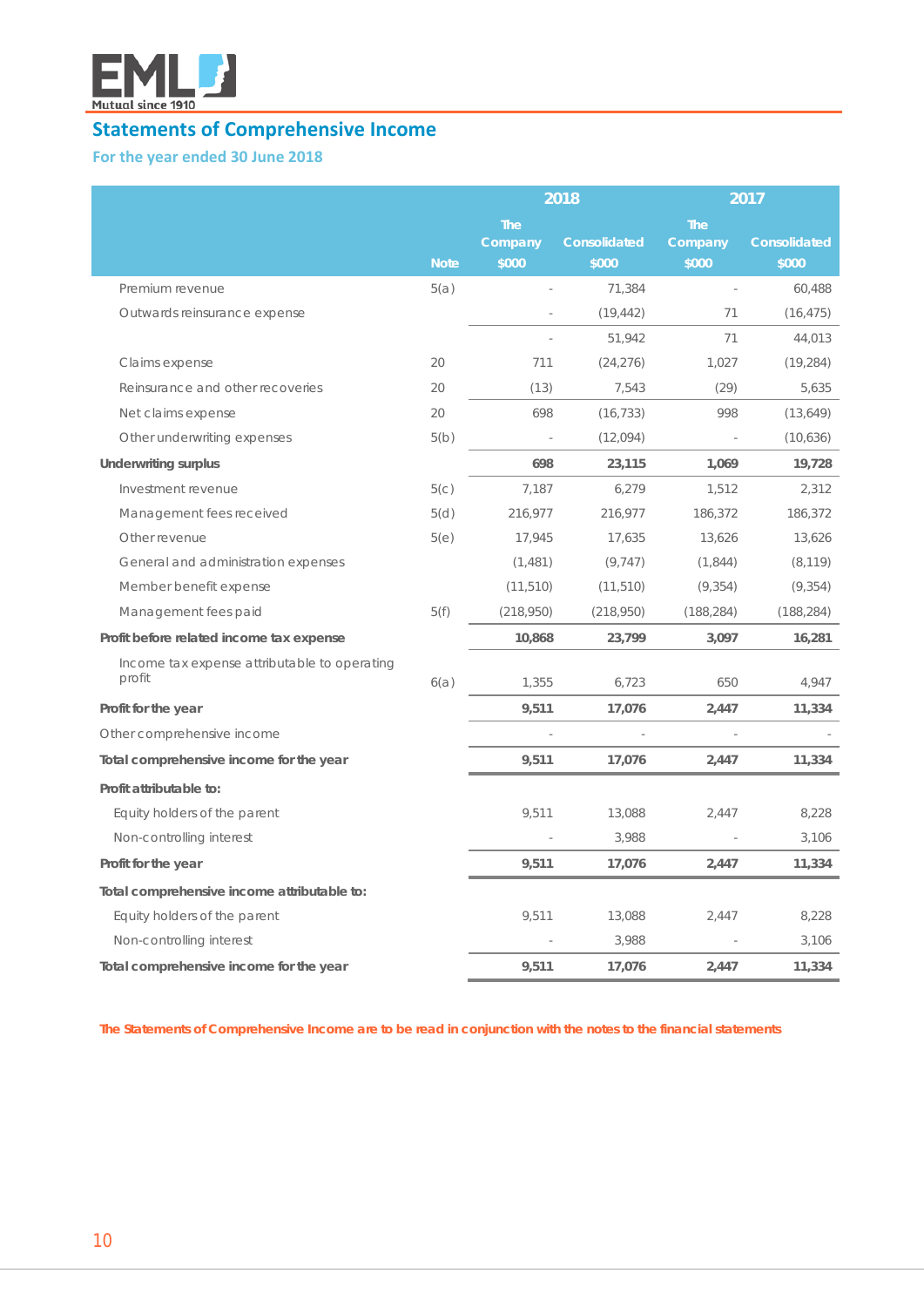# <span id="page-11-0"></span>**Statements of Financial Position**

**As at 30 June 2018**

|                                                               |                  |                       | 2018         |                       | 2017         |
|---------------------------------------------------------------|------------------|-----------------------|--------------|-----------------------|--------------|
|                                                               |                  | <b>The</b><br>Company | Consolidated | <b>The</b><br>Company | Consolidated |
|                                                               | <b>Note</b>      | \$000                 | \$000        | \$000                 | \$000        |
| <b>Current assets</b>                                         |                  |                       |              |                       |              |
| Cash and cash equivalents                                     | 25               | 2.156                 | 12,041       | 2.080                 | 23,809       |
| Trade and other receivables                                   | 7                | 53,362                | 106,156      | 44,934                | 99,209       |
| Reinsurance and other recoverables receivable                 | 8                | 58                    | 6.911        | 67                    | 6.969        |
| Financial assets at fair value                                | 12               | 12,969                | 23,949       | 6,702                 | 17,192       |
| Deferred reinsurance expense                                  | 9                |                       | 13,925       |                       | 12,833       |
| Current tax assets                                            | 6(b)             |                       |              | 192                   |              |
| Other assets                                                  | 11               | 892                   | 69,670       | 1,237                 | 39,953       |
| <b>Total current assets</b>                                   |                  | 69,437                | 232,652      | 55,212                | 199,965      |
| Non-current assets                                            |                  |                       |              |                       |              |
| Trade and other receivables                                   | 7                | 11,051                | 10,917       | 11,219                | 11,085       |
| Reinsurance and other recoverables receivable                 | 8                | 947                   | 23,368       | 965                   | 22,831       |
| Deferred tax assets                                           | 6 <sub>(c)</sub> |                       | 1,529        | 1,116                 | 2,539        |
| Financial assets at fair value                                | 12               | 44,544                | 114,844      | 44,122                | 101,200      |
| Other assets                                                  | 11               | 3                     | 5,165        | 1,061                 | 8,467        |
| Total non-current assets                                      |                  | 56,545                | 155,823      | 58,483                | 146,122      |
| <b>TOTAL ASSETS</b>                                           |                  | 125,982               | 388,475      | 113,695               | 346,087      |
| <b>Current liabilities</b>                                    |                  |                       |              |                       |              |
| Trade and other payables                                      | 14               | 10,621                | 47,367       | 6,949                 | 53,204       |
| Unearned premium liability                                    | 15               |                       | 46,320       |                       | 41,856       |
| Outstanding claims liability                                  | 16(a)            | 605                   | 22,460       | 761                   | 22,320       |
| Current tax liabilities                                       | 6(b)             | 75                    | 4,884        | $\sim$                | 4,722        |
| Provisions                                                    | 17               | 1,319                 | 1,319        | 1,369                 | 1,369        |
| Unearned income                                               | 18               | 3                     | 30,373       | 106                   | 4,380        |
| <b>Total current liabilities</b>                              |                  | 12,623                | 152,723      | 9,185                 | 127,851      |
| Non-current liabilities                                       |                  |                       |              |                       |              |
| Outstanding claims liability                                  | 16(a)            | 11,533                | 98,612       | 12,359                | 95,842       |
| Deferred tax liability                                        | 6(d)             | 164                   |              |                       |              |
| <b>Total non-current liabilities</b>                          |                  | 11,697                | 98,612       | 12,359                | 95,842       |
| <b>TOTAL LIABILITIES</b>                                      |                  | 24,320                | 251,335      | 21,544                | 223,693      |
| <b>NET ASSETS</b>                                             |                  | 101,622               | 137,140      | 92,151                | 122,394      |
| Eauitv                                                        |                  |                       |              |                       |              |
| Reserves                                                      | 19               | 25,307                | 25,307       | 25,307                | 25,307       |
| Retained earnings                                             |                  | 76,355                | 94,479       | 66,844                | 81,391       |
| Total equity attributable to equity holders of the<br>Company |                  | 101,662               | 119,786      | 92,151                | 106,698      |
| Non-controlling interest                                      |                  |                       | 17,354       | $\sim$                | 15,696       |
| <b>Total Equity</b>                                           |                  | 101,662               | 137,140      | 92,151                | 122,394      |

<span id="page-11-1"></span>*The Statements of Financial Position are to be read in conjunction with the notes to the financial statements*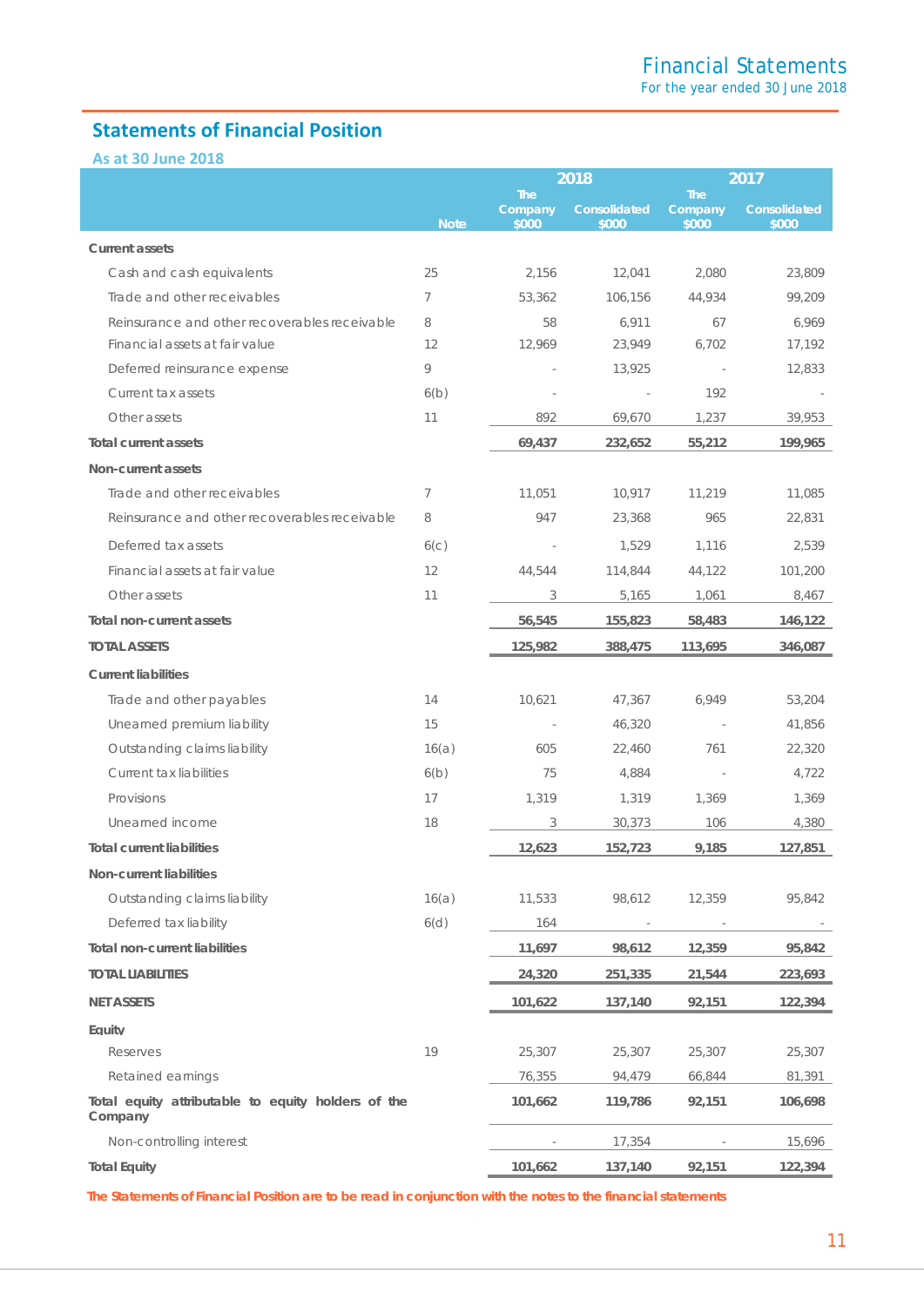

# **Statements of Changes in Equity**

# **For the year ended 30 June 2018**

|                                                          |                                            | <b>The Company</b>                          |                       | <b>Consolidated</b>                        |                                             |                                          |                |
|----------------------------------------------------------|--------------------------------------------|---------------------------------------------|-----------------------|--------------------------------------------|---------------------------------------------|------------------------------------------|----------------|
|                                                          | <b>General</b><br><b>Reserves</b><br>\$000 | <b>Retained</b><br><b>Earnings</b><br>\$000 | <b>Total</b><br>\$000 | <b>General</b><br><b>Reserves</b><br>\$000 | <b>Retained</b><br><b>Earnings</b><br>\$000 | Non-<br>controlling<br>interest<br>\$000 | Total<br>\$000 |
| Balance at 1 July 2016                                   | 25,307                                     | 64,397                                      | 89,704                | 25,307                                     | 72,653                                      | 13,172                                   | 111,132        |
| Total comprehensive income for the<br>year               |                                            |                                             |                       |                                            |                                             |                                          |                |
| Profit for the year                                      | ä,                                         | 2,447                                       | 2,447                 | ä,                                         | 8,228                                       | 3,106                                    | 11,334         |
| Total comprehensive income for the<br>year               |                                            | 2,447                                       | 2,447                 | L,                                         | 8,228                                       | 3,106                                    | 11,334         |
| Transactions with owners in their<br>capacity as owners  |                                            |                                             |                       |                                            | 510                                         | (582)                                    | (72)           |
| Balance at 30 June 2017                                  | 25,307                                     | 66,844                                      | 92,151                | 25,307                                     | 81,391                                      | 15,696                                   | 122,394        |
|                                                          |                                            |                                             |                       |                                            |                                             |                                          |                |
| Balance at 1 July 2017                                   | 25,307                                     | 66,844                                      | 92,151                | 25,307                                     | 81,391                                      | 15,696                                   | 122,394        |
| Total comprehensive income for the<br>year               |                                            |                                             |                       |                                            |                                             |                                          |                |
| Profit for the year                                      |                                            | 9,511                                       | 9,511                 |                                            | 13,088                                      | 3,988                                    | 17,076         |
| Other comprehensive income for the<br>year               |                                            |                                             |                       |                                            |                                             |                                          |                |
| Total comprehensive income for the<br>year               | $\overline{\phantom{a}}$                   | 9,511                                       | 9,511                 | $\overline{\phantom{a}}$                   | 13,088                                      | 3,988                                    | 17,076         |
| Transactions with owners in their<br>capacity as owners: |                                            |                                             |                       |                                            |                                             |                                          |                |
| Change in ownership interests                            |                                            |                                             |                       |                                            |                                             |                                          |                |
| Dividend paid                                            |                                            | ä,                                          |                       | ÷,                                         | $\overline{\phantom{a}}$                    | (2, 330)                                 | (2, 330)       |
| <b>Total transactions with owners</b>                    | $\overline{a}$                             | $\overline{a}$                              | $\overline{a}$        | $\overline{\phantom{a}}$                   | $\overline{a}$                              | (2, 330)                                 | (2, 330)       |
| Balance at 30 June 2018                                  | 25,307                                     | 76,355                                      | 101,662               | 25,307                                     | 94,479                                      | 17,354                                   | 137,140        |

*The Statements of Changes in Equity are to be read in conjunction with the notes to the financial statements*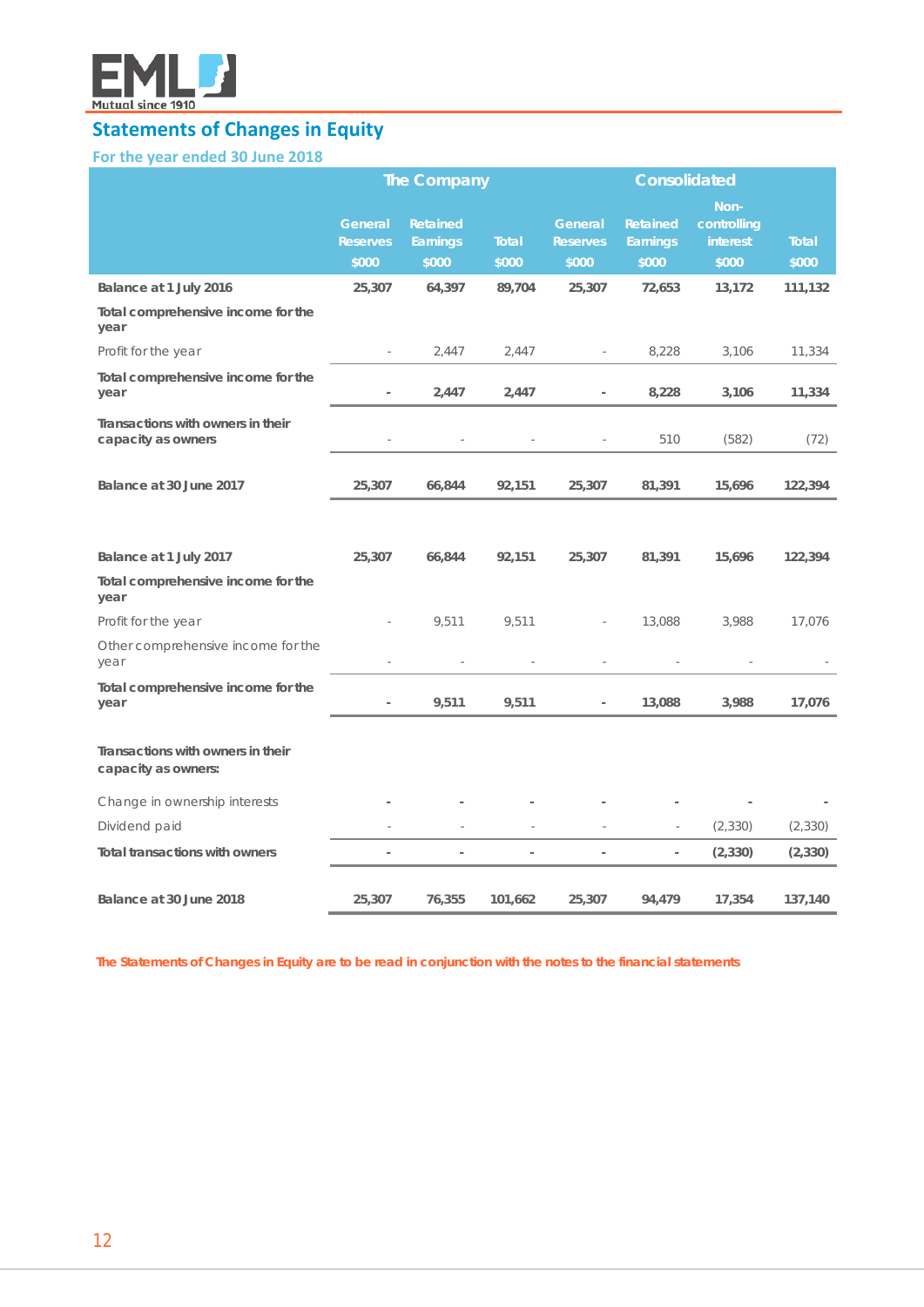# <span id="page-13-0"></span>**Statements of Cash Flows**

For the year ended 30 June 2018

|                                                                 |             |                                | 2018                  | 2017                           |                       |  |
|-----------------------------------------------------------------|-------------|--------------------------------|-----------------------|--------------------------------|-----------------------|--|
|                                                                 | <b>Note</b> | <b>The</b><br>Company<br>\$000 | Consolidated<br>\$000 | <b>The</b><br>Company<br>\$000 | Consolidated<br>\$000 |  |
| Cash flows from operating activities                            |             |                                |                       |                                |                       |  |
| Premium revenue received                                        |             | J.                             | 72,294                |                                | 59,548                |  |
| Reinsurance and other recoveries received                       |             | 14                             | 13,945                | 103                            | 9,908                 |  |
| Reinsurance paid                                                |             | $\sim$                         | (21, 429)             | $\sim$                         | (18, 230)             |  |
| Management fees received                                        |             | 92,628                         | 216,112               | 103,683                        | 171,319               |  |
| Dividends received                                              |             | 5,746                          | 745                   | 1,641                          | 682                   |  |
| Interest received                                               |             | 771                            | 4,403                 | 809                            | 4,404                 |  |
| Trust distributions received                                    |             | 1                              | 20                    |                                | $\overline{4}$        |  |
| Other revenue received                                          |             | 16,315                         | 16,315                | 13,529                         | 13,529                |  |
| Claims paid                                                     |             | (256)                          | (21, 485)             | (61)                           | (17,095)              |  |
| Acquisition costs paid                                          |             | $\sim$                         | (922)                 | $\sim$                         | (593)                 |  |
| Member benefits paid                                            |             | (11,560)                       | (11, 560)             | (12, 349)                      | (12, 349)             |  |
| General expenses and management fees paid                       |             | (93, 183)                      | (253, 768)            | (107, 427)                     | (193, 157)            |  |
| Income taxes paid                                               |             | 183                            | (5, 562)              | 134                            | (697)                 |  |
| Net cash provided by/ (used in) operating activities            | 25(b)       | 10,659                         | 9,108                 | 62                             | 17,273                |  |
| Cash flows from investing activities                            |             |                                |                       |                                |                       |  |
| Proceeds from disposal of investments                           |             | 66,352                         | 188,054               | 54,033                         | 164,937               |  |
| Payments for investments                                        |             | (72.745)                       | (207, 509)            | (48, 597)                      | (169, 874)            |  |
| (Payments for)/proceeds from acquisition of                     |             |                                |                       |                                |                       |  |
| debtors                                                         |             | (5, 433)                       | (196)                 | (9, 791)                       | (1,064)               |  |
| Acquisition of a subsidiary, net of cash acquired               |             |                                |                       |                                | 510                   |  |
| Loans advanced                                                  |             |                                |                       | 363                            |                       |  |
| Loan repayments received                                        |             | 1,243                          | 1,105                 | 1,095                          | 1095                  |  |
| Net cash (used in) / provided by investing activities           |             | (10, 583)                      | (18, 546)             | (2,897)                        | (4, 396)              |  |
| Cash flows from financing activities                            |             |                                |                       |                                |                       |  |
| Dividends paid to non-controlling interest                      |             |                                | (2.330)               |                                | (582)                 |  |
| Net cash provided by financing activities                       |             |                                | (2, 330)              | $\qquad \qquad \blacksquare$   | (582)                 |  |
|                                                                 |             |                                |                       |                                |                       |  |
| Net (decrease)/ increase in cash and cash<br>equivalents        |             | 76                             | (11, 768)             | (2,835)                        | 12,295                |  |
| Cash and cash equivalents at the start of the<br>financial year |             | 2,080                          | 23,809                | 4,915                          | 11,514                |  |
| Cash and cash equivalents at the end of the<br>financial year   | 25(a)       | 2,156                          | 12,041                | 2,080                          | 23,809                |  |

 *The Statements of Cash Flows are to be read in conjunction with the notes to the financial statements*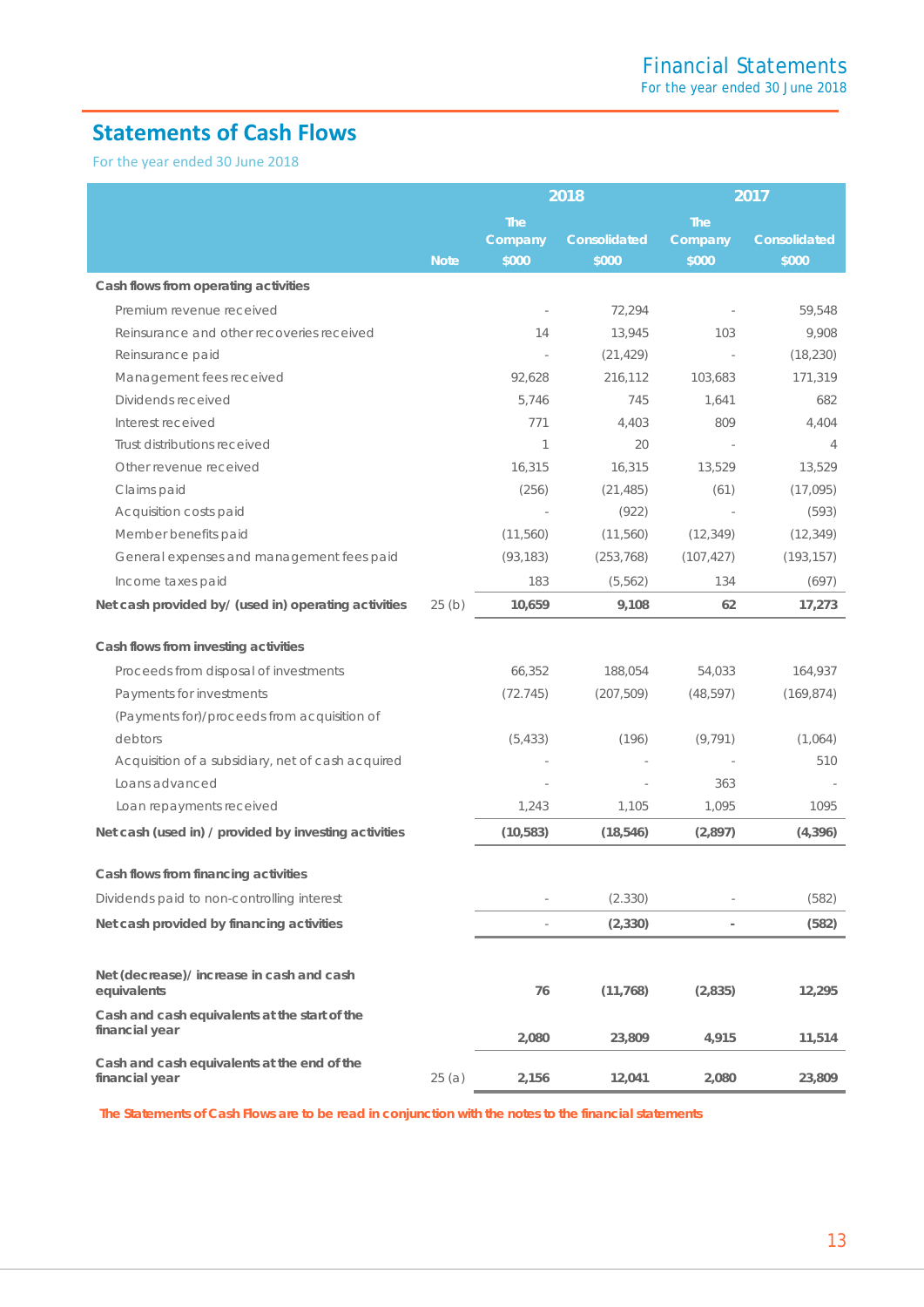

# <span id="page-14-0"></span>**Notes to the Financial Statements**

For the year ended 30 June 2018

# Note 1 Reporting Entity, Basis of Preparation and Significant Accounting Policies

### **Reporting Entity**

The consolidated financial report of Employers Mutual Limited (EML) (the "Company") as at and for the year ended 30 June 2018 comprises the Company and its subsidiaries (together referred to as the "Group"). Employers Mutual Limited is a public company limited by guarantee, domiciled in Australia.

The Group is a for-profit entity. Any person or corporation who holds insurance with the company or its controlled entity or has a policy managed by EML (as agent of a statutory authority) may become a member of the Company.

The financial report was authorised for issue by the Directors on 31 August 2018.

### **Statement of Compliance**

This general purpose financial report has been prepared in accordance with the Corporations Act 2001, Australian Accounting Standards (AASBs) (including Australian Interpretations) adopted by the Australian Accounting Standards Board, and other authoritative pronouncements of the Australian Accounting Standards Board.

International Financial Reporting Standards (IFRS) refer to the overall framework of standards and pronouncements approved by the International Accounting Standards Board (IASB). IFRS forms the basis of the AASBs. This financial report of the Company complies with IFRS. The current IFRS standard for insurance contracts does not include a comprehensive set of recognition and measurement criteria. IFRS 17 was published on 18th May 2017 effective from 1st Jan 2021. Until the adoption of that standard, the financial reports of insurers in different countries that comply with IFRS may not be comparable in terms of the recognition and measurement of insurance contracts.

### **Basis of Preparation**

The principal accounting policies adopted in the preparation of the financial report are set out below. These policies have been applied consistently to all periods presented and by the company and consolidated entity.

The financial report is a general purpose financial report which has been prepared in accordance with Australian Accounting Standards (AASBs) adopted by the Australian Accounting Standards Board (AASB) and the Corporations Act 2001.

The financial report complies with International Financial Reporting Standards (IFRSs) adopted by the International Accounting Standards Board (IASB).

The financial report is presented in Australian dollars, which is the Company's functional currency. The Company is of a kind referred to in ASIC Corporations (Rounding in Financial/Directors' Report) Instrument 2016/191 and, in accordance with that ASIC instrument, amounts in the financial report and Directors' Report have been rounded off to the nearest thousand dollars unless otherwise stated.

The financial report is prepared on the historical cost basis except that the following assets and liabilities are stated at their fair value – outstanding claims, receivables, payables and investments backing insurance liabilities.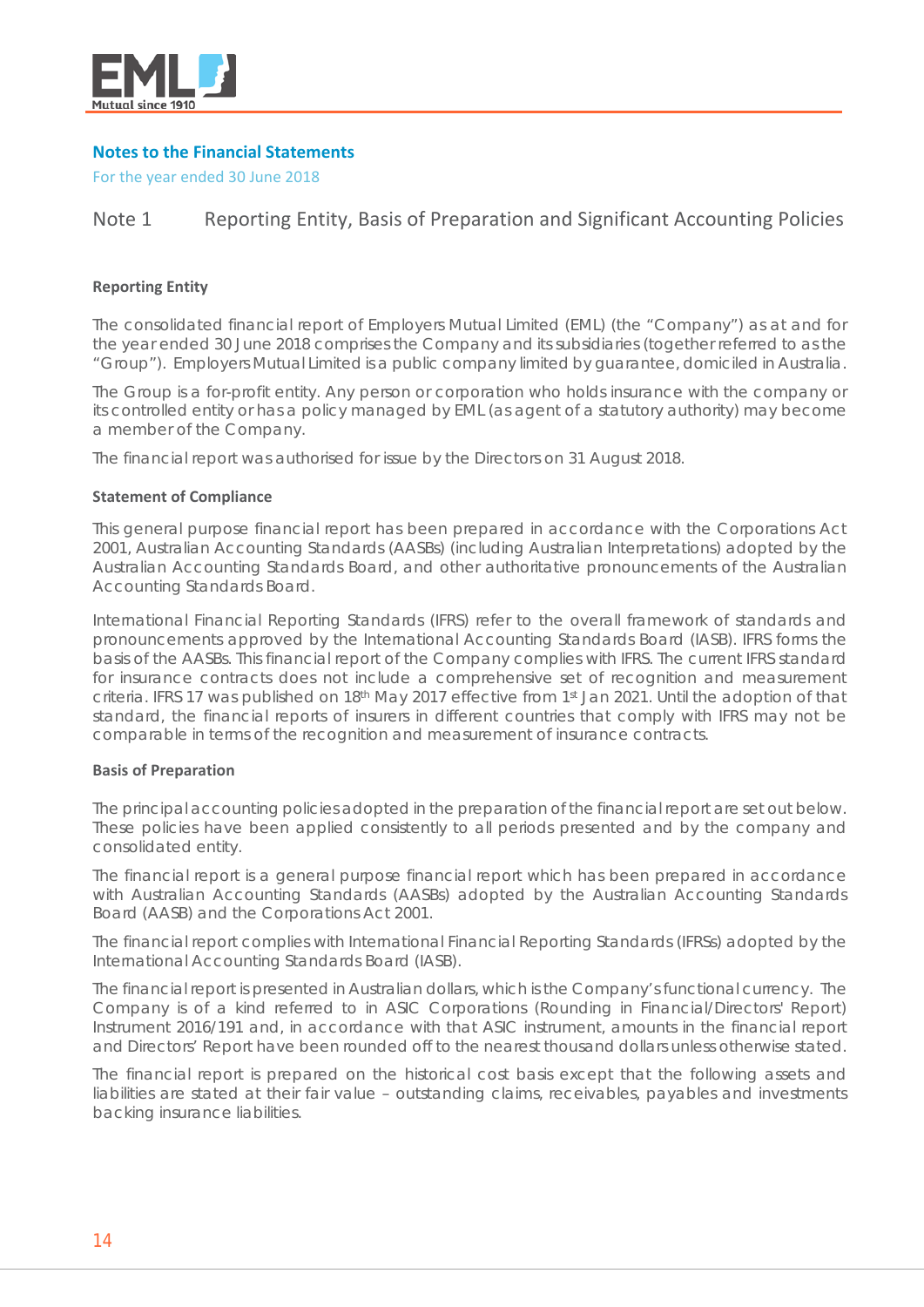# **Basis of Preparation (continued)**

The preparation of a financial report requires management to make judgements, estimates and assumptions that affect the application of policies and reported amounts of assets and liabilities, income and expenses. The estimates and associated assumptions are based on historical experience and various other factors that are believed to be reasonable under the circumstances, the results of which form the basis of making the judgements about carrying values of assets and liabilities that are not readily apparent from other sources. Actual results may differ from these estimates. The estimates and underlying assumptions are reviewed on an ongoing basis. Revisions to accounting estimates are recognised in the period in which the estimate is revised if the revision affects only that period or in the period of the revision and future periods if the revision affects both current and future periods.

Judgments made by management in the application of Australian Accounting Standards that have significant effect on the financial report and estimates with a significant risk of material adjustment in the next year are discussed in note 2.

The principal accounting policies adopted in the preparation of the financial report are set out below. These policies have been applied consistently to all periods presented and by each consolidated entity.

Parent entity financial statements have been included in the consolidated financial statements for the year ended 30 June 2018. The Company is the kind of Company referred to in the class order as 10/654 dated 26 July 2010 issued by the Australian Securities and Investments Commission.

# **Significant Accounting Policies**

### **(a) Classification of insurance contracts**

Contracts under which the Group accepts significant insurance risk from the policyholder or another party by agreeing to compensate the policyholder or other beneficiary if a specified uncertain future event adversely affects the policyholder or other beneficiary are classified as insurance contracts. Insurance risk is risk other than financial risk transferred from the holder of a contract to the issuer.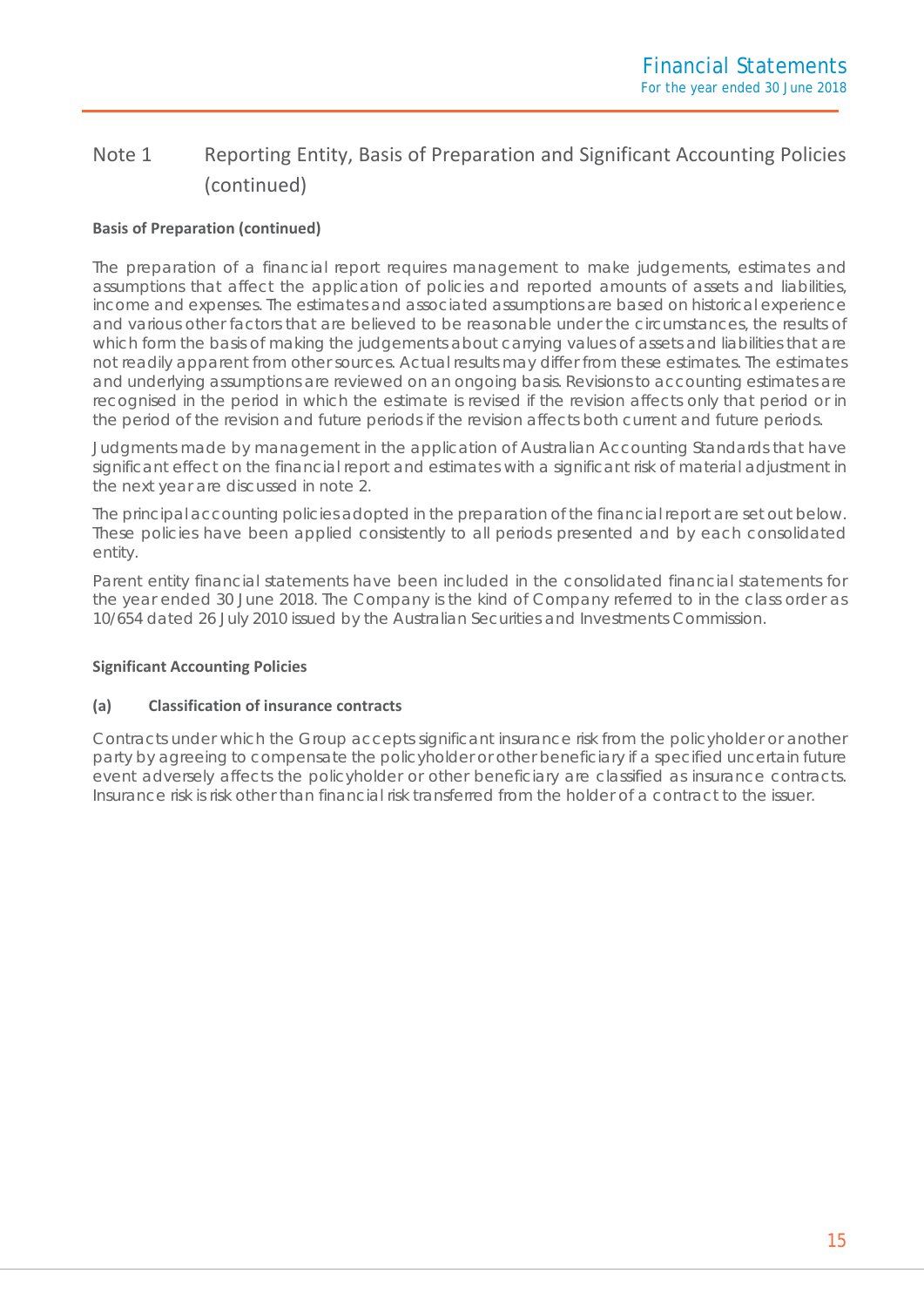

# **Significant Accounting Policies (continued)**

# **(b) Revenue recognition**

Revenues are recognised at fair value of the consideration received net of the amount of goods and services tax (GST).

### (i) Premium Revenue

Premium receivable is recognised as the amount due and is normally settled between 30 days and 12 months. The recoverability of premium receivable is assessed and provision is made for impairment based on objective evidence and having regard to past default experience. Premium receivable is presented on the balance sheet net of any provision for impairment.

Premium revenue comprises amounts charged to the policyholder, net of any discounts, excluding amounts collected on behalf of third parties, principally stamp duties and GST. The earned portion of premiums received and receivable, including unclosed business, is recognised as revenue. Premium is treated as earned from the date of attachment of risk. Premiums on unclosed business are brought to account using estimates based on the previous year's actual unclosed business with due allowance for any changes in the pattern of new business and renewals.

The pattern of recognition of income over the policy or indemnity periods is based on time, where it closely approximates the pattern of risks underwritten. Where time does not approximate to the pattern of risk, premium is earned in relationship to the incidence of risk.

### (ii) Investment Revenue

Dividends and unit trust distributions are brought to account on the date that the underlying shares or units are quoted as ex-dividend or ex-distribution. Interest revenue is recognised as it accrues, taking into account the effective yield on the financial asset.

### (iii) Workers compensation management fees

Workers Compensation management performance fees are recognised in the accounts only when the income is deemed probable of being received and the dollar value due can be measured reliably. Estimated are calculated based on a mix of internal and external monitoring of performance measures.

Owing to the complex calculations underlying the performance fees and the delays in the provision of the supporting data, it may be the case that performance fees relating to a financial year are not recognised until subsequent financial years, as a result of these recognition criteria not being met. Actual amounts received may differ from estimations calculated.

### (iv) Other income – revenue from partnership

EML receives 50% of the profit from the partnership between EML and the Trustee for ASWIG Management Trust. The partnership income is recognised as it accrues.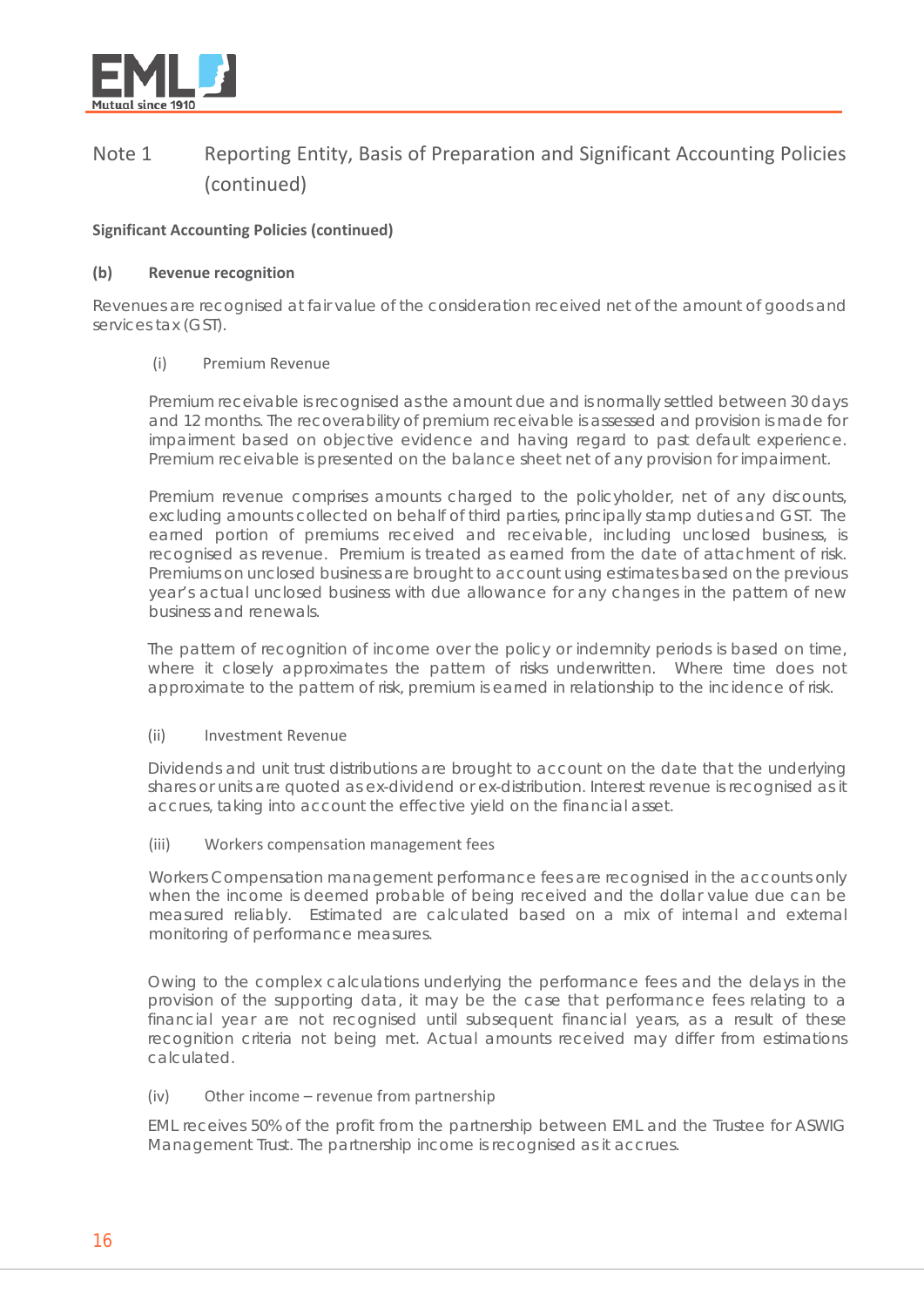# **Significant Accounting Policies (continued)**

# **(c) Workers compensation statutory funds**

The Company has been contracted to maintain statutory insurance funds for external clients. The application of the statutory funds was restricted to the collection of premiums and the payment of claims, related expenses and other payments authorised under the relevant Acts. The Company is not liable for any deficiency in the funds, or entitled to any surplus. Accordingly, the statutory funds are of a separate and distinct nature. The income and expenses of the statutory funds are excluded from the Group's Statement of Comprehensive Income and the assets and liabilities of the statutory funds have been excluded from the Group's Statement of Financial Position.

### **(d) Reinsurance and other recoveries**

Reinsurance and other recoveries receivable on paid claims, reported claims not yet paid and incurred claims not yet reported are recorded as revenue. All recoveries receivable on outstanding claims are measured as the present value of the expected future receipts calculated on the same basis as the outstanding claims liability. Reinsurance does not relieve the originating insurer of its liabilities to policyholders and is presented separately on the balance sheet. The details of discount and inflation rates applied are included in note 16.

# **(e) Outwards reinsurance**

Premium ceded to reinsurers is recognised as an expense in accordance with the pattern of reinsurance services received. Where appropriate, an unearned portion of outwards reinsurance premium is treated at the balance date as a prepayment.

# **(f) Claims**

Claims expense and a liability for outstanding claims are recognised as losses occur. The liability for outstanding claims includes claims reported but not yet paid, claims incurred but not yet reported (IBNR) and the anticipated direct and indirect costs of settling those claims. Outstanding claim provisions are subject to external actuarial assessment.

The liability for outstanding claims for long-tail business is measured as the present value of the expected future payments. These payments are estimated on the basis of the ultimate cost of settling claims, which is affected by factors arising during the period to settlement, such as normal and superimposed inflation. The expected future payments are discounted to present value at balance date using a risk free rate.

The Company includes a prudential margin in its liability for outstanding claims. Under Prudential Standards issued by the Australian Prudential Regulation Authority, a licensed insurer must include a prudential margin in its actuarially assessed estimate of outstanding claims liabilities for reporting so that the estimated probability of the liability for outstanding claims being sufficient to meet all claims is approximately 75%.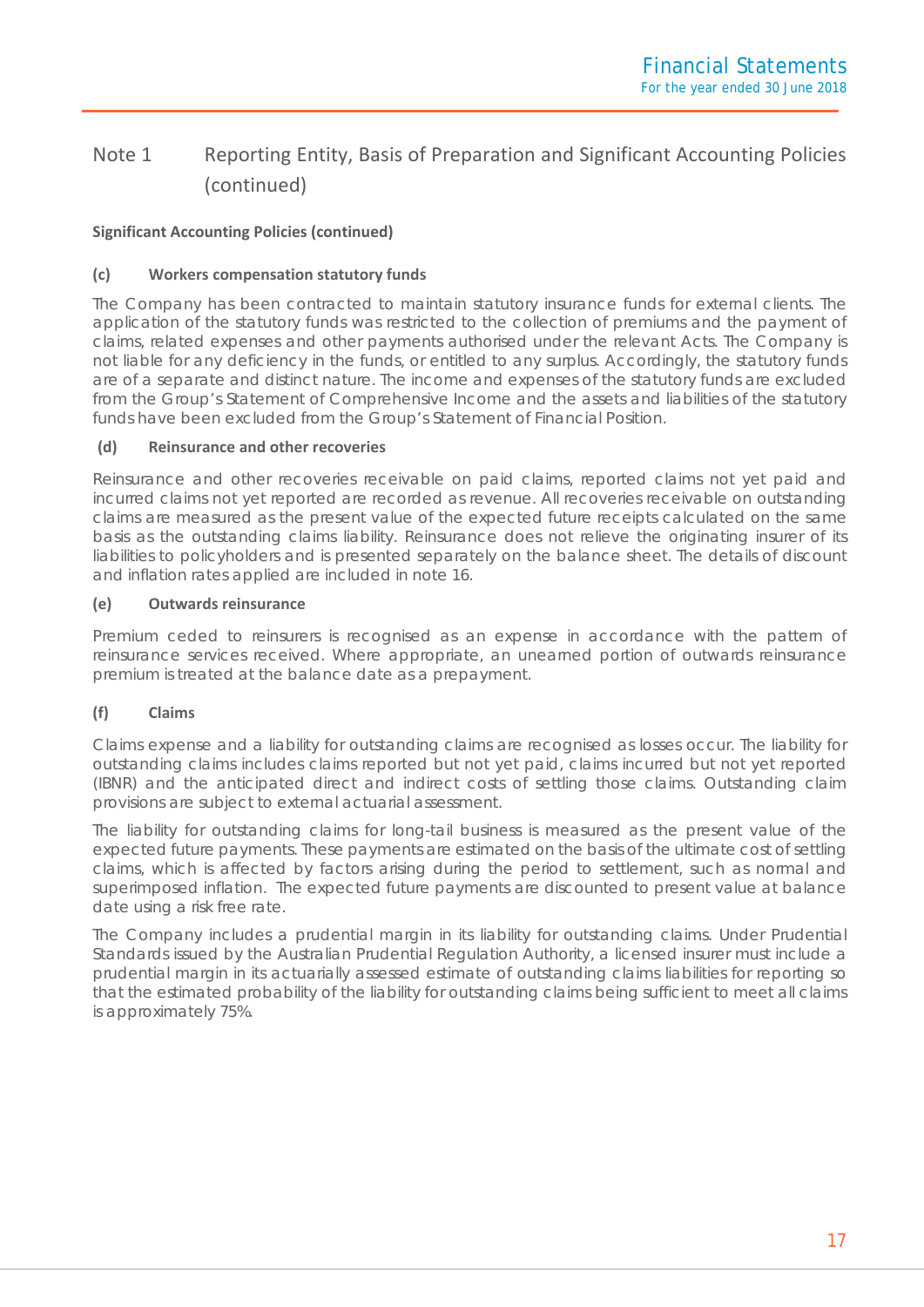

# **Significant Accounting Policies (continued)**

# **(g) Liability adequacy test**

The liability adequacy test is an assessment of the carrying amount of the unearned premium liability and is conducted at each reporting date. If current estimates of the present value of the expected future cash flows relating to future claims arising from the rights and obligations under current general insurance contracts, plus an additional risk margin to reflect the inherent uncertainty in the central estimate, exceed the unearned premium liability (net of reinsurance) less related deferred acquisition costs, then the unearned premium liability is deemed to be deficient. Any deficiency arising from the test is recognised in profit or loss with the corresponding impact on the balance sheet recognised first through the write down of deferred acquisition costs for the relevant portfolio of contracts, with any remaining balance being recognised on the balance sheet as an unexpired risk liability. The test is performed at the level of a portfolio of contracts that are subject to broadly similar risks and that are managed together as a single portfolio.

# **(h) Investments**

The assets backing general insurance liabilities are those assets required to cover the technical insurance liabilities plus an allowance for solvency.

The Group has determined that all assets are held to support insurance liabilities. The Group's investment strategy considers the expected pattern of future cash flows arising from insurance liabilities.

The accounting policies applying to assets held to back general insurance activities are:

# (i) Financial assets

The Group values financial assets and any assets backing insurance activities at fair value through profit and loss, with any resultant unrealised profits and losses recognised in the Statement of Comprehensive Income. The valuation methodology of the assets valued at fair value is summarised below:

- cash assets and bank overdrafts are carried at face value of the amounts deposited or drawn
- **the state and other receivables are stated at their cost less impairment losses**
- shares and fixed interest securities are initially recognised at cost and the subsequent fair value is taken as the quoted bid price of the investment
- unlisted investments are initially recognised at cost and subsequently valued using a valuation methodology

# **(i) Acquisition costs**

A portion of acquisition costs relating to unearned premium revenue is deferred and recognised as an asset where it represents a future benefit to the consolidated entity. Deferred acquisition costs are measured at the lower of cost and recoverable amount. Any deferred acquisition costs not considered recoverable are written off as an underwriting expense in the year.

Deferred acquisition costs are systematically amortised over the period expected to benefit from the expenditure, which is generally no greater than 12 months.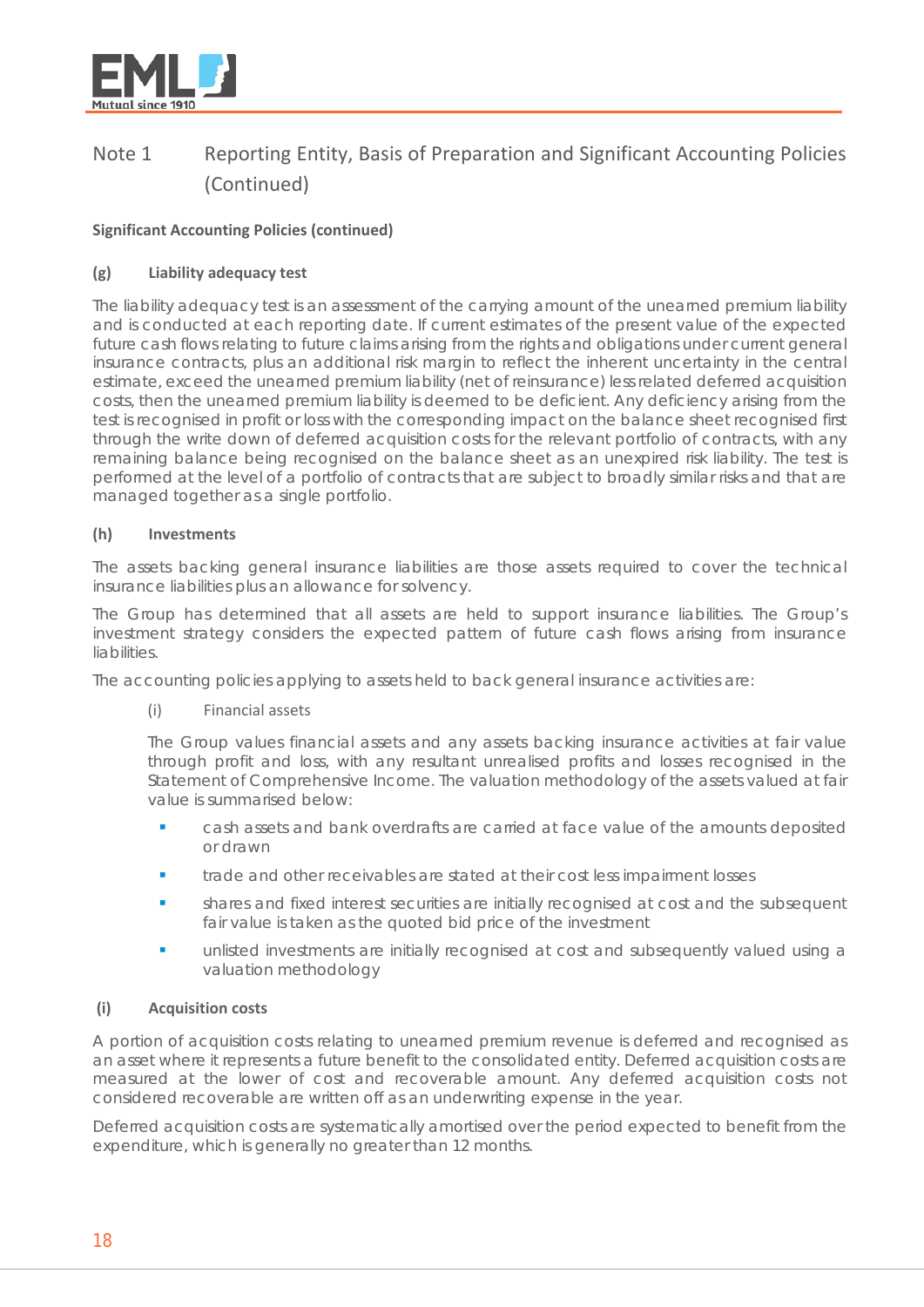# **Significant Accounting Policies (continued)**

### **(j) Consolidation**

### (i) Subsidiaries

Subsidiaries are entities controlled by the Company. Control exists when the Company is exposed, or has rights, to variable returns from its involvement with the entity and has the ability to affect those returns through its power over the entities. The financial statements of the controlled entities are included from the date control commences until the date control ceases.

Investments in subsidiaries are carried at their cost of acquisition in the Company's financial statements, less any impairment losses.

### (ii) Transactions eliminated on consolidation

Intra-group balances and transactions, and any unrealised gains and losses or income and expenses arising from intra-group transactions are eliminated in preparing the consolidated financial statements.

# **(k) Taxation**

Income tax on the Statement of Comprehensive Income for the periods presented comprises current and deferred tax. Income tax is recognised in the Statement of Comprehensive Income except to the extent that it relates to items recognised directly in equity, in which case it is recognised in equity.

Current tax is the expected tax payable on the taxable income for the year, using tax rates enacted or substantially enacted at the reporting date, and any adjustment to tax payable in respect of previous years.

Deferred tax is provided using the liability method, providing for temporary differences between the carrying amounts of assets and liabilities for financial reporting purposes and the amounts used for taxation purposes.

A deferred tax asset is recognised only to the extent that it is probable that future taxable profits will be available against which the asset can be utilised. Deferred tax assets are reduced to the extent that it is no longer probable that the related tax benefit will be realised.

# **(l) Payables**

Liabilities are recognised for amounts to be paid in the future for goods and services received. Trade accounts payable are normally settled within 60 days.

# **(m) Provision for member benefits**

The Company provides member benefits through a number of initiatives which will improve outcomes in relation to injury management and occupational health and safety. The Company recognises a provision for those benefits that have been committed to at the end of the year.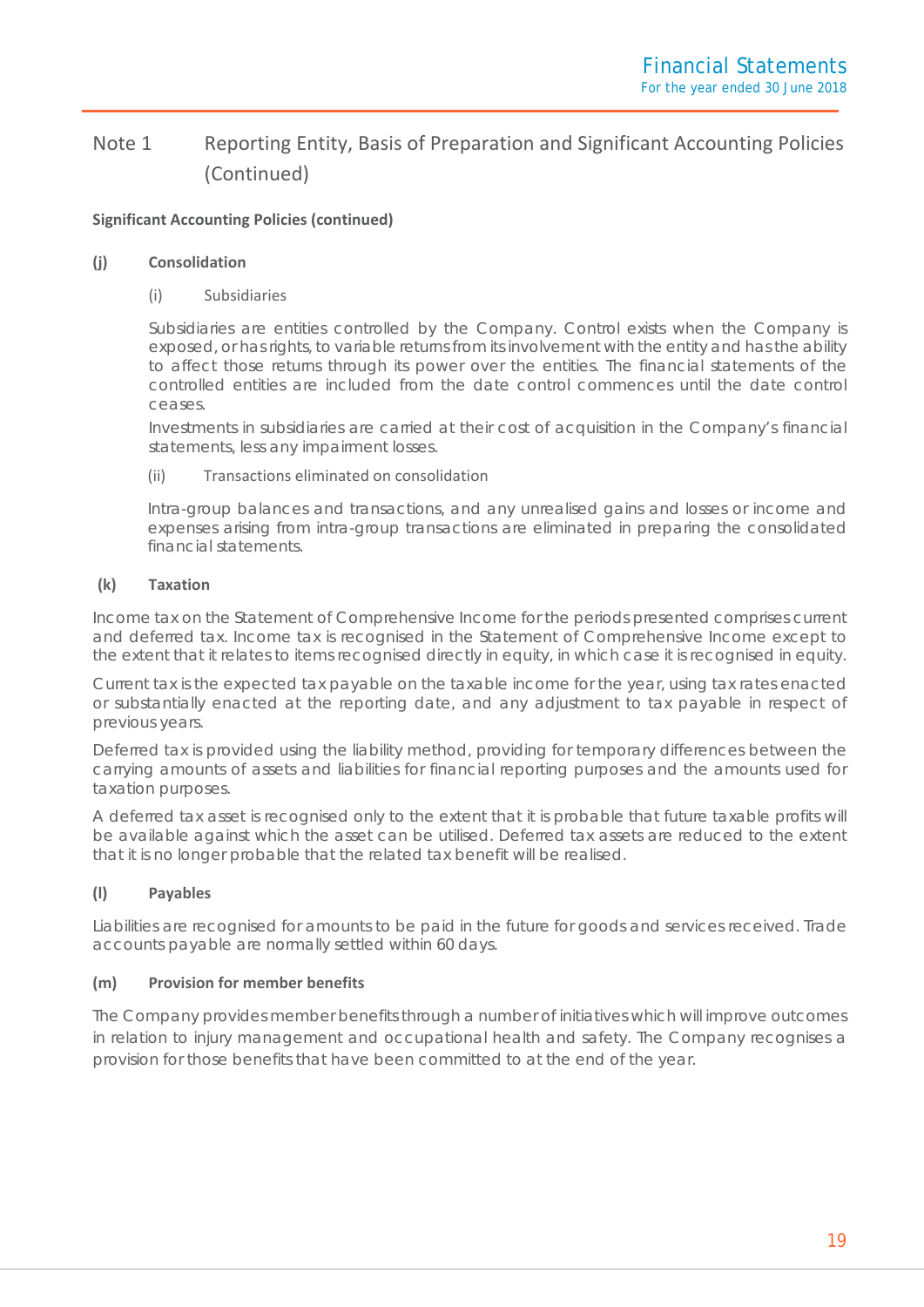

# **Significant Accounting Policies (continued)**

# **(n) Unexpired risk liability**

Provision is made for unexpired risks arising from general business where the expected value of claims and expenses attributed to the unexpired periods of policies in force at the reporting date exceed the unearned premiums provision in relation to such policies, after the deduction of any deferred acquisition costs. The provision for unexpired risk is calculated separately by reference to separate classes of business, which are managed together.

Unexpired risk liability, if any, remaining after writing off deferred acquisition costs is recognised immediately in the Statement of Comprehensive Income.

# **(o) Cash and cash equivalents**

For the purposes of the statement of cash flows, cash and cash equivalents comprise cash balances and call deposits with original maturities of three months or less. Cash and cash equivalents are measured at fair value, being the principal amount. For the purpose of the cash flow statement, cash also includes other highly liquid investments not subject to significant risk of change in value, with short periods to maturity, net of any bank overdraft.

### **(p) Impairment of financial assets**

A financial asset not carried at fair value through profit or loss is assessed at each reporting date to determine whether there is objective evidence that it is impaired. A financial asset is impaired if objective evidence indicates that a loss event has occurred after the initial recognition of the asset, and that the loss event had a negative effect on the estimated future cash flows of that asset that can be estimated reliably.

An impairment loss in respect of a financial asset measured at amortised cost is calculated as the difference between its carrying amount and the present value of the estimated future cash flows discounted at the asset's original effective interest rate. Losses are recognised in profit or loss and reflected in an allowance account against loans and receivables. Interest on the impaired asset continues to be recognised. When a subsequent event (e.g. repayment by a debtor) causes the amount of impairment loss to decrease, the decrease in impairment loss is reversed through profit or loss.

# **(q) Managed funds**

As explained in note 1(c), the Consolidated Entity does not control or have the capacity to control the statutory funds in terms of AASB 3 Business Combinations and for this reason the funds are not consolidated in the Statement of Comprehensive Income or Statement of Financial Position of the Company.

# **(r) Joint arrangements**

A joint venture is an arrangement in which the Group has joint control, whereby the Group has rights to the net assets of the arrangement, rather than rights to its assets and obligations for its liabilities.

Interest in the joint venture is accounted for using the equity method. It is recognised initially at cost, which includes transaction costs. Subsequent to initial recognition, the consolidated financial statements include the Group's share of the profit or loss and other comprehensive income of equity accounted investees, until the date on which significant influence or joint control ceases.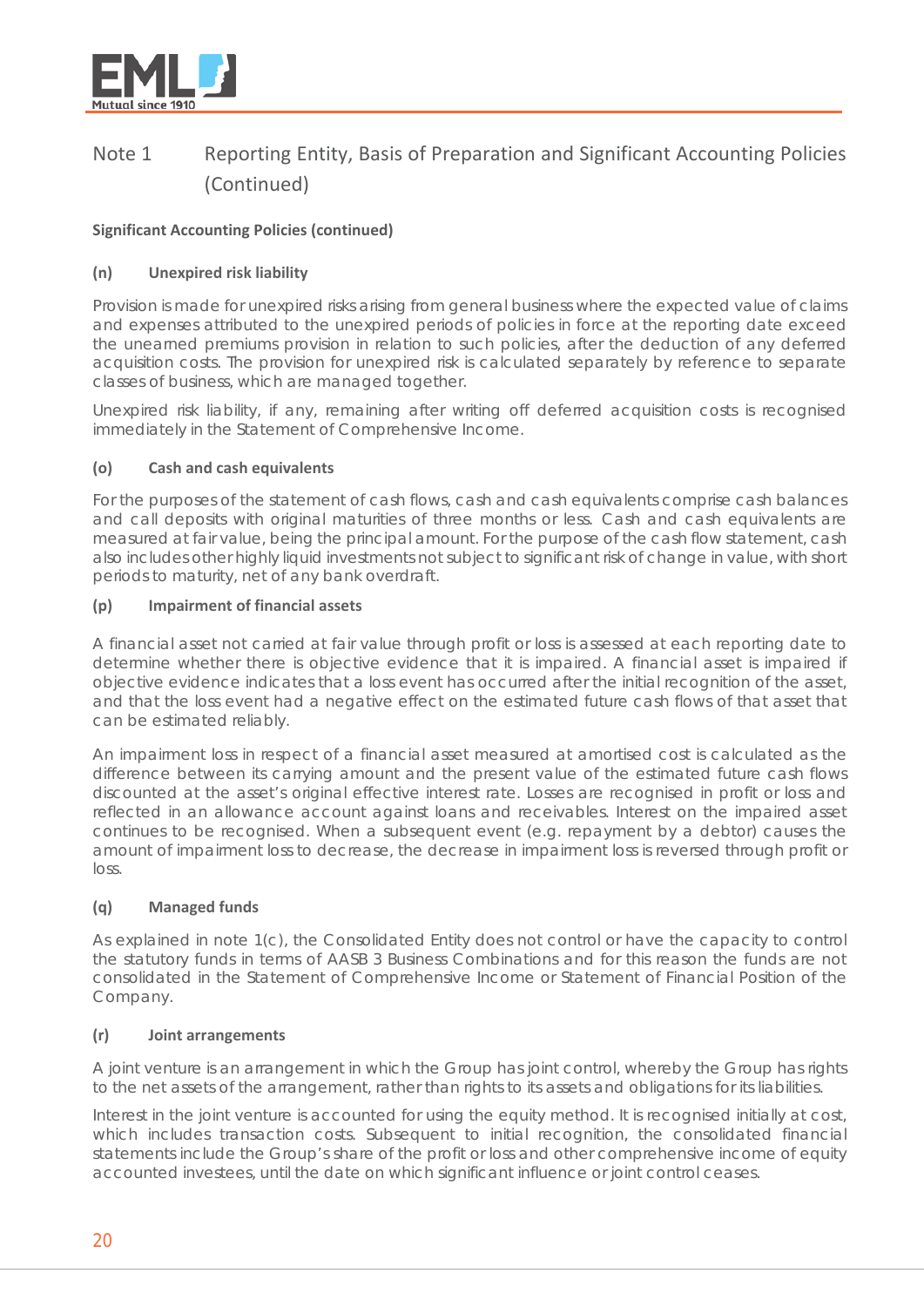# **Significant Accounting Policies (continued)**

### **(s) Contingent liabilities**

Contingent liabilities are not recognised on the balance sheet but are disclosed here where the possibility of settlement is less than probable but more than remote. Provisions are not required with respect to these matters as it is not probable that a future sacrifice of economic benefits will be required or the amount is not reliably measurable. If settlement becomes probable, a provision is recognised. The best estimate of the settlement amount is used in measuring a contingent liability for disclosure. The measurement involves judgement.

In the normal course of business, transactions are entered into that may generate a range of contingent liabilities. These include litigation arising out of insurance policies. It is not believed that there are any other potential material exposures to the Company.

### **(t) New standards and interpretations not yet adopted**

### **(t)(i) Australian Accounting Standards issued but not yet effective**

As at the date of this financial report, there are a number of new and revised accounting standards published by the Australian Accounting Standards Board for which the mandatory application dates fell after the end of this current reporting year. None of these standards have been early adopted and applied in the current reporting period.

| <b>Standard</b>           | <b>Description</b>                                                                                                                          | <b>Operative Date</b>    | <b>Note</b> |
|---------------------------|---------------------------------------------------------------------------------------------------------------------------------------------|--------------------------|-------------|
| AASB <sub>16</sub>        | Leases                                                                                                                                      | 1 January 2019           | $\forall$   |
| AASB<br>Interpretation 23 | Uncertainty over Income Tax Treatment                                                                                                       | 1 January 2019           | A           |
| AASB <sub>17</sub>        | <b>Insurance Contracts</b>                                                                                                                  | 1 January 2021           | B           |
| AASB 2014-10              | Amendments to Australian Accounting Standards -<br>Sale or Contribution of Assets between an Investor<br>and its Associate or Joint Venture | Deferred<br>indefinitely | А           |

Table Notes:

A: These changes are not expected to have a significant, if any, financial and disclosure impact

B: First time adoption of these standards may have a financial impact, but the potential effects are currently being assessed.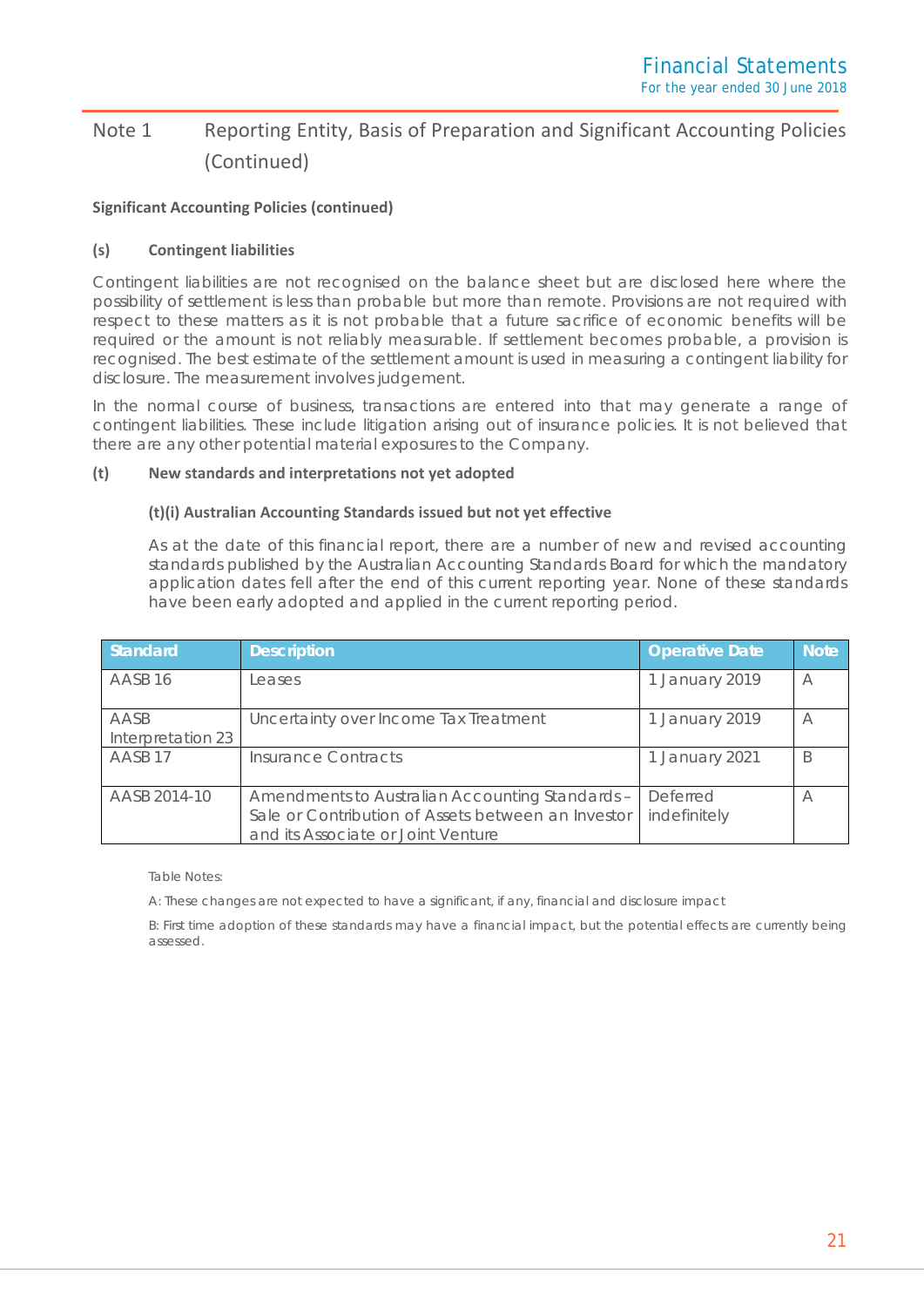

# **Significant Accounting Policies (continued)**

# **(t) New standards and interpretations not yet adopted (continued)**

**(t)(ii) Changes in accounting policies**

| Standard                  | <b>Description</b>                                                                                                                          |
|---------------------------|---------------------------------------------------------------------------------------------------------------------------------------------|
| AASB 9                    | Amendments to Australian Accounting Standards arising from AASB 132 -<br>Offsetting Financial Assets and Financial Liabilities              |
| AASB <sub>15</sub>        | Amendments to Australian Accounting Standards - Novation of Derivatives<br>and Continuation of Hedge Accounting                             |
| AASB 2014-10              | Amendments to Australian Accounting Standards: Sale or Contribution of<br>Assets between an Investor and its Associate or Joint Venture     |
| AASB 2016-2               | Amendments to Australian Accounting Standards: Applying AASB 9 Financial<br>Instruments with AASB 4 Insurance Contracts                     |
| AASB 2016-5               | Amendments to Australian Accounting Standards: Classification and<br>Measurement of Share-based Payment Transactions                        |
| AASB 2017-2               | Amendments to Australian Accounting Standards: Transfer of Investment<br>Property, Annual Improvements 2014-2016 Cycle and Other Amendments |
| AASB<br>Interpretation 22 | Foreign Currency Transactions and Advance Consideration                                                                                     |

Adoption of the new and amended accounting standards has no material financial impact on the Company.

# **(u) New standards implemented**

No new standards effective for the period beginning 1 July 2018 have a material impact on the financial statements.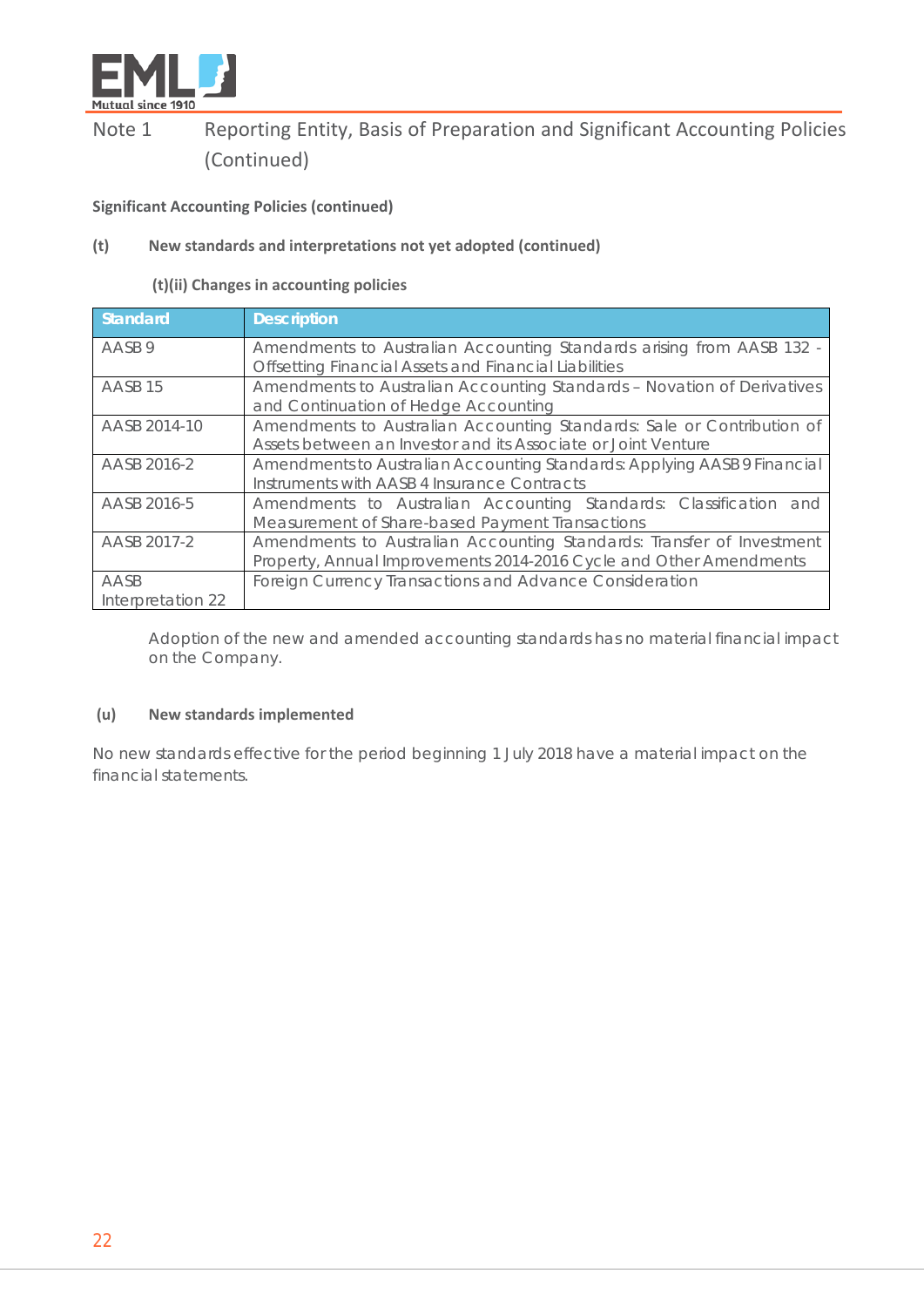# Note 2 Accounting estimates and judgements

# **(a) Accounting estimates and judgments**

Management has discussed with the Board Audit and the Board Risk and Compliance Committees the development, selection and disclosure of the critical accounting policies and estimates and the application of these policies and estimates.

# **(b) Key sources of estimation uncertainty**

The key areas of estimation uncertainty for the Company and its consolidated entities are described below.

### (i) Estimation of workers compensation management fees

Owing to the complex calculations underlying the performance fees and the delays in statutory authorities providing the supporting data, it may be the case that performance fees relating to a financial year are not recognised until subsequent financial years, when further information on past performance become available. The Directors, as at the date of this report, have applied the accounting policy in note 1(b) using data available at the date of this report.

### (ii) Estimation of outstanding claims liability

Provision is made at year end for the estimated cost of claims incurred but not settled at the reporting date, including the cost of claims incurred but not yet reported (IBNR) to the Group. Refer to note 16.

The Group takes all reasonable steps to ensure that it has appropriate information regarding its claims exposure. However, given the uncertainty in establishing claims provisions, it is likely that the final outcome will prove to be different from the original liability established.

The estimation of IBNR is generally subject to a greater degree of uncertainty than the estimation of the cost of settling claims already notified to the Group, where more information about the claim event is generally available. In calculating the estimated cost of unpaid claims, the Group uses a variety of estimation techniques, generally based upon statistical analyses of historical experience, which assumes that the development pattern of the current claims will be consistent with past experience.

Provisions are calculated gross of all recoveries. A separate estimate is made of the amounts that will be recoverable from reinsurers and other sources of recovery based upon the gross provisions.

The methods used to analyse past claims experience and to project future claims experience are largely determined by the available data and the nature and maturity of the portfolio.

### (iii) Estimation of member benefit provision

The member benefit liability, as disclosed in note 17, comprises a pool of committed funds which has been created to assist members to improve claims and injury outcomes in the workplace. The funds have been allocated to a number of areas, including funding for specific proposals as submitted by members. The year-end provision represents a reasonable estimate of the expected cost of these initiatives.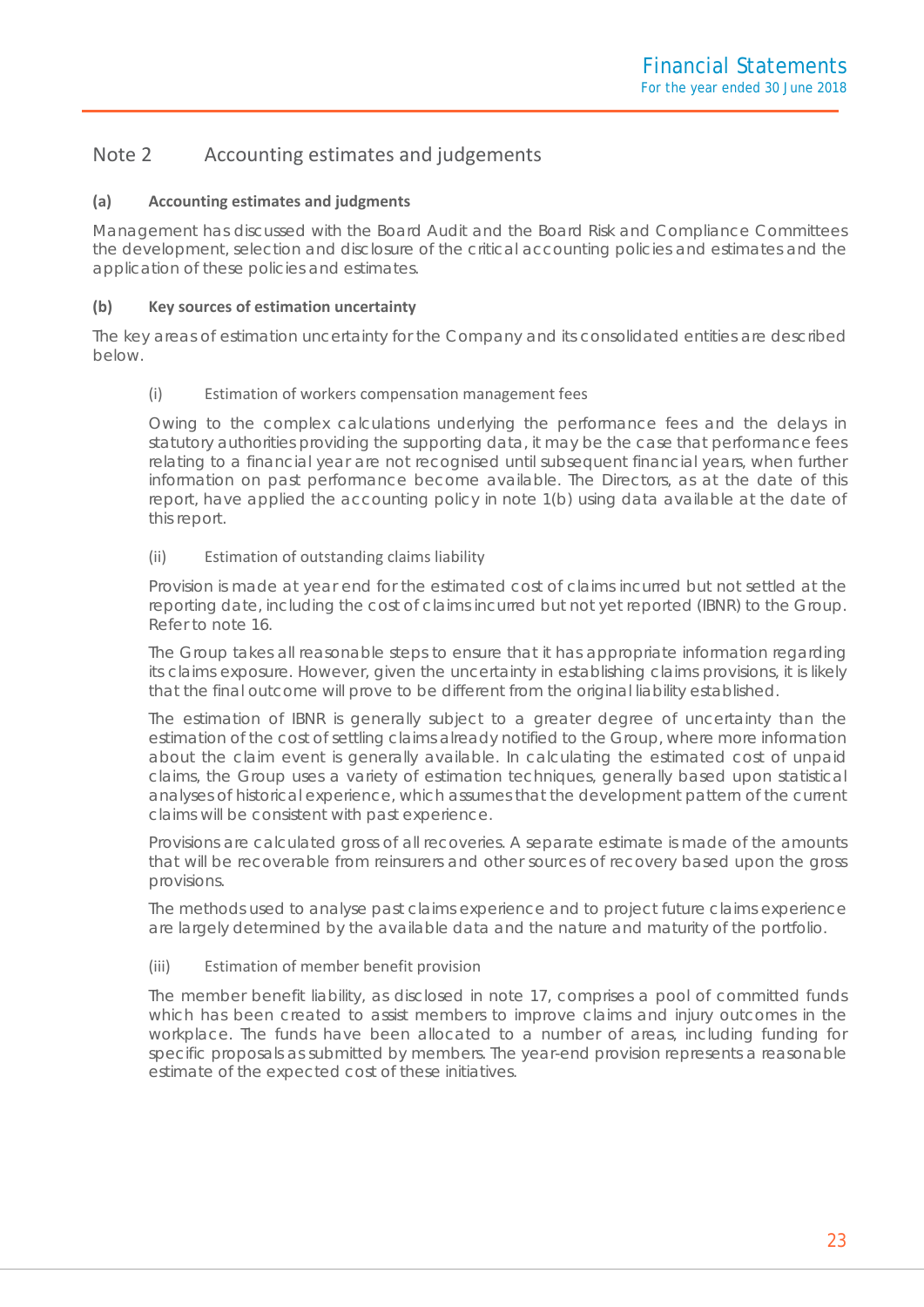

# Note 3 Actuarial assumptions and method

### **(a) Process used to determine outstanding claims liabilities (actuarial methods)**

The general approach to actuarial estimation of insurance liabilities is to analyse all available past experience, including numbers of reported, active and finalised claims, amounts of claim payments, changes in case estimates and incurred loss ratios. This analysis allows patterns to be identified in the past experience. Based on this, development patterns associated with the run-off of outstanding claims and premium liabilities at the balance date can be estimated.

The determination of the outstanding claims liabilities involves the following steps:

- The determination of the central estimate of outstanding claims at the balance date. The central estimate of outstanding claims includes an allowance for claims incurred but not reported (IBNR), the further development of reported claims and the direct and indirect costs of settling those claims.
- The central estimate has no deliberate bias towards either over or under estimation. Generally speaking, this means that the central estimate is assessed to have a 50% chance of being adequate.
- The determination of a risk margin and claims handling expense provision to be added to the central estimates of outstanding claims.

The actuarial techniques used to estimate the outstanding claims liabilities were:

- For the workers compensation run off claim number multiplied by claim size approach for all claim types, except the weekly claims, which were valued using an annuity approach.
- For the underwritten workers compensation portfolio based on the Payment per Active Claim and Payment per Claim Incurred methodologies. The Payment per Active Claim methodology uses projections of active claims (i.e. the number of claims expected to receive weekly and Medical benefit payments in the future) and expected payments of weekly and medical benefits for those active claims. The Payment per Claim Incurred methodology uses average claim sizes, claim frequencies and patterns for the payment of claims for the Lump Sum, Common Law, Recoveries and Legal, Investigation and Other benefit types.

### **(b) Actuarial assumptions**

The key actuarial assumptions for the determination of the outstanding claims liabilities are as follows:

|                                      |                                                       | 2018                                      |          | 2017                                                  |                                           |          |  |
|--------------------------------------|-------------------------------------------------------|-------------------------------------------|----------|-------------------------------------------------------|-------------------------------------------|----------|--|
|                                      | <b>Underwritten</b><br><b>Workers</b><br>Compensation | <b>Workers</b><br>Compensation<br>Run-off | Combined | <b>Underwritten</b><br><b>Workers</b><br>Compensation | <b>Workers</b><br>Compensation<br>Run-off | Combined |  |
| Average term to<br>settlement years* | 6.45                                                  | 9.83                                      | 6.38     | 6.30                                                  | 9.63                                      | 6.06     |  |
| Average claim<br>sizes \$            | 19,410                                                | 61.968                                    | 19.757   | 19.716                                                | 98.888                                    | 20.369   |  |
| Expense rate                         | 7.90%                                                 | 5.40%                                     | 7.70%    | 7.50%                                                 | 5.40%                                     | 7.30%    |  |
| Discount rate                        | 2.85%                                                 | 2.79%                                     | 2.80%    | 2.95%                                                 | 2.90%                                     | 2.95%    |  |

*\* varies depending on the insurance terms of the policy*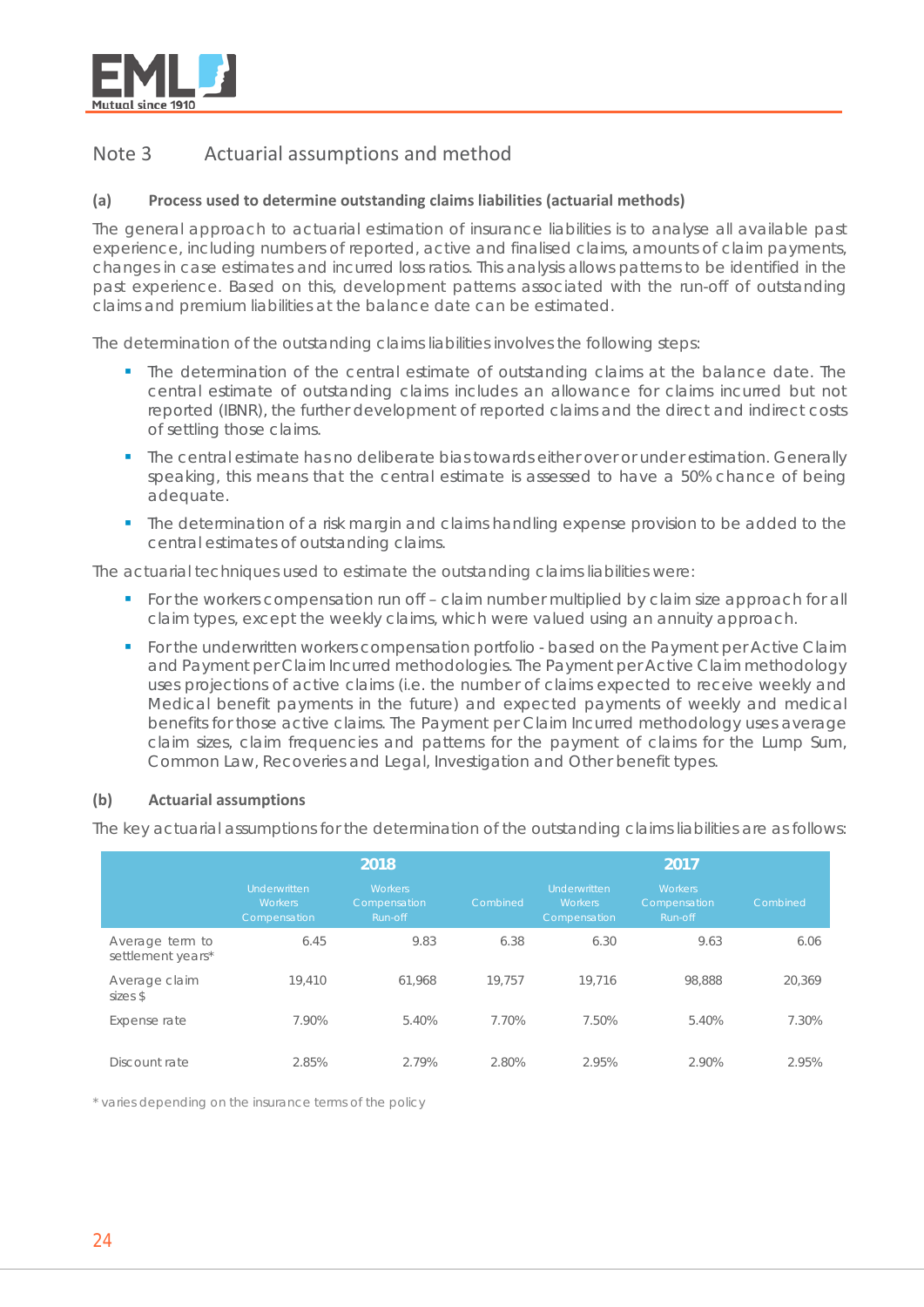# Note 3 Actuarial assumptions and method (continued)

# **(c) Process used to determine actuarial assumptions**

A description of the processes used to determine the key actuarial assumptions is provided below:

# (i) Future number of workers compensation claims

For asbestos claims, estimated future numbers of claims are based on the assumed latency period of the Company's exposures and the Company's assumed level of asbestos exposure relative to the industry. The key assumptions are the number of claims expected to be reported in 2017/2018, the future period over which reporting will occur as well as the period at which the peak for reporting occurs.

Due to the relatively small size of the Company's asbestos exposures, external benchmarks regarding the peak period and the pattern of future reporting have been considered.

For all other claim types (excluding weekly claims) future claim numbers have been estimated based on the "decay rate" of claim reports for each claim type observed in recent years.

It has been assumed that no more weekly claims will be reported.

### (ii) Average claim size for workers compensation claims

The average claim size for each type of future workers compensation claim has been determined based on inspection of the Company's historical settlement experience.

# **(d) Average term to settlement – underwritten workers compensation**

A payment pattern has been selected based on a combination of the Company's historical and (where there is limited experience) on benchmarked industry experience adjusted for the Company's actual written business exposure. This implies an average discounted term to settlement shown in the assumptions above.

# **(e) Expense rate**

The adopted claims handling expense rates were based on the schedule of expenses agreed between the Company and the partnership.

# **(f) Discount rate**

The central estimates of the outstanding claims liabilities were discounted to allow for future investment income attributable to the assets backing the liabilities during the run off period. The future investment earnings assumptions are estimates of the future annual risk free rates of return. They have been based on the yield curve on Australian Government Bonds as at 30 June 2018.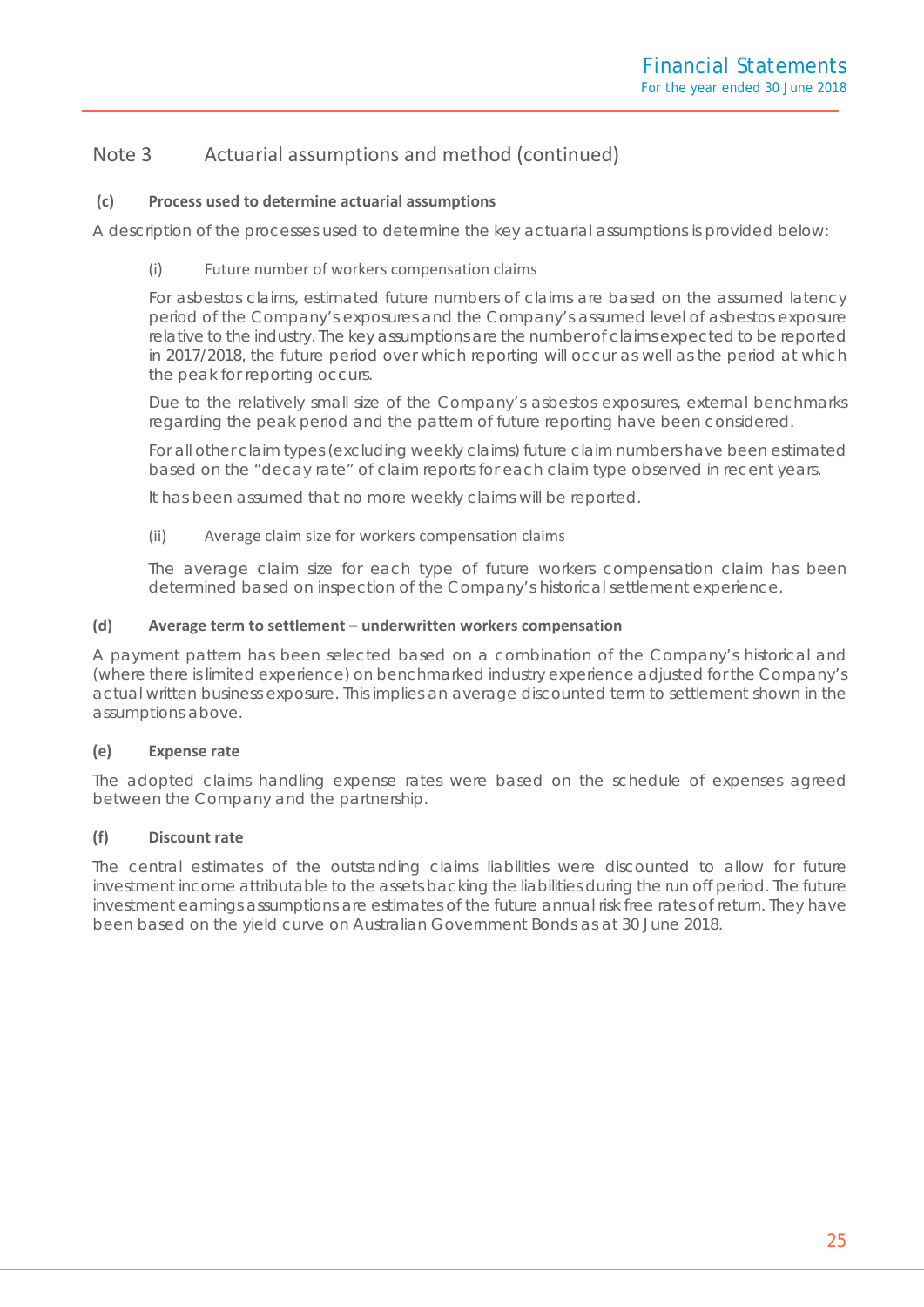

# Note 3 Actuarial assumptions and method (continued)

# **(h) Sensitivity analysis**

The outstanding claims liabilities included in the reported results are calculated based on the key actuarial assumptions as disclosed above. The movement in any of the above key actuarial assumptions will impact the performance and equity of the Group. The table below describes how a change in each of the assumptions will affect the outstanding claims liabilities.

|                                                                        |                                                   | Impact on central estimate of<br>outstanding claims liabilities |
|------------------------------------------------------------------------|---------------------------------------------------|-----------------------------------------------------------------|
| Key actuarial assumptions                                              | <b>Changes</b>                                    | \$000                                                           |
| All classes EML                                                        |                                                   |                                                                 |
| Expense rate                                                           | $+1\%$ / $-1\%$                                   | 72/(72)                                                         |
| Normal inflation rate                                                  | $+1\%$ / $-1\%$                                   | 898 / (898)                                                     |
| Discount rate                                                          | $+1\%$ / $-1\%$                                   | (952) / 952                                                     |
| All classes HEM<br>Expense rate<br>Discount rate<br>Average claim size | $+1\%$ / $-1\%$<br>$+1\%$ / -1%<br>$+10\%$ / -10% | 635 / (635)<br>$(3,820)$ / 4,532<br>7,075 / (7,075)             |
| Average term to settlement                                             | $+10\%$ / -10%                                    | (1, 138) / 1, 193                                               |
| <b>Workers Compensation Run-off</b>                                    |                                                   |                                                                 |
| Gross average claim size                                               | $+10\%$ / -10%                                    | 762 / (762)                                                     |
| Number of future claims reported                                       | $+10\%$ / -10%                                    | 755 / (755)                                                     |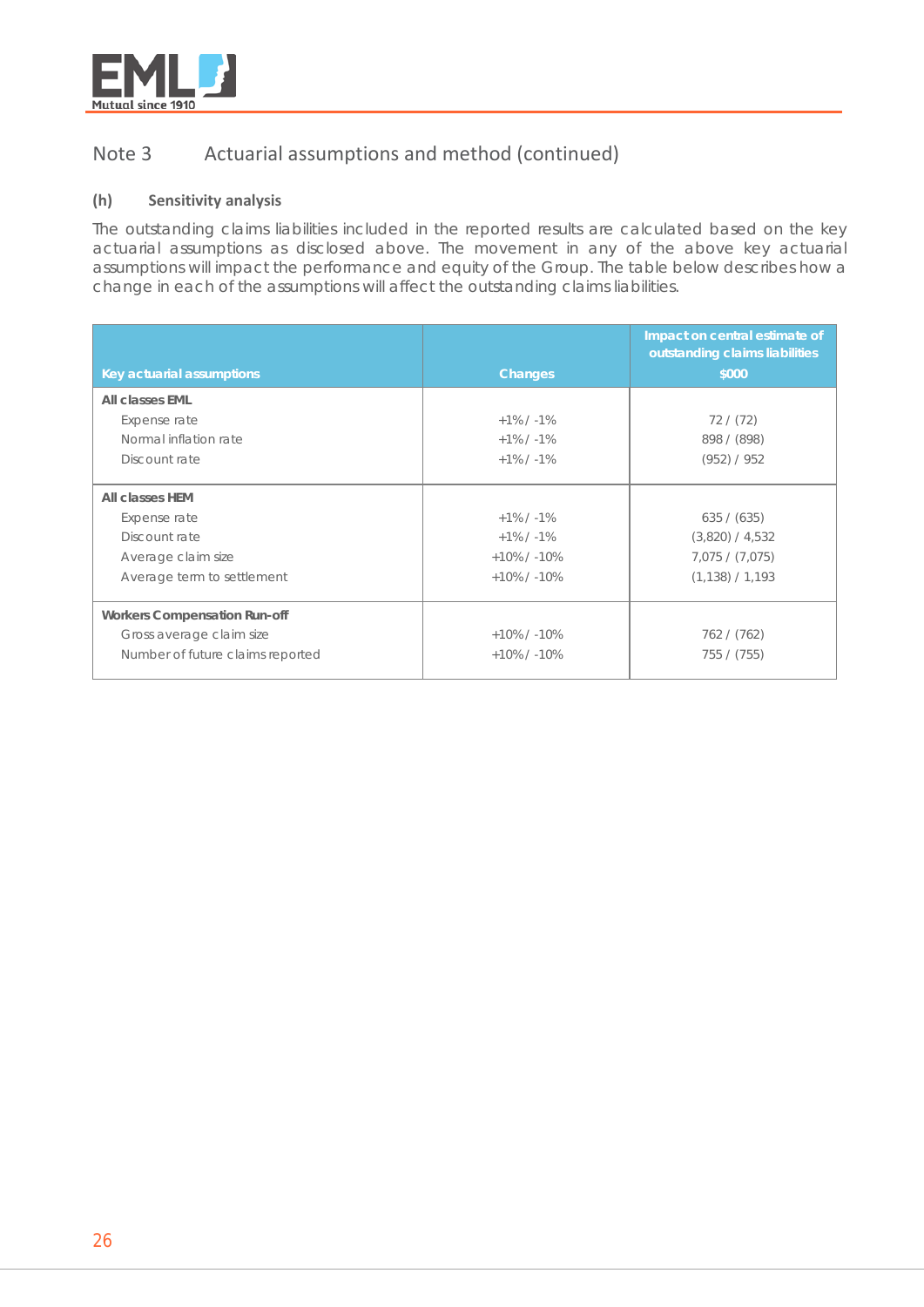# Note 4 Risk management

# **(a) Risk appetite**

The Board has adopted a Risk Appetite Statement (RAS) that articulates the level of risk the company is prepared to accept. The RAS states the Board's tolerance for risk across a number of exposure or risk areas:

- **Capital, earnings and return targets**
- Insurance risk
- Regulatory and compliance risk
- **Asset risk**
- **•** Operational risk
- **Strategic and reputation risk**
- People and capability risk
- Governance risk

# **(b) Risk management framework**

The Group has established a risk management framework for managing the risks it faces. The Group has a designated Risk and Governance function which is responsible for the development and maintenance of the framework. In accordance with Prudential Standard CPS 220 Risk Management, issued by the Australian Prudential Regulation Authority ("APRA"), the risk management framework is summarised in the Risk Management Strategy (RMS). The Reinsurance Management Strategy (ReMS) also forms part of the risk management framework. The RMS and ReMS are both developed by management and approved by the Board. The Group also meets the requirements of the Prudential Standard CPS220 Risk Management.

The risk management framework (and the RMS) have been developed and designed to ensure that the Group operates within the Board's risk tolerances as stated in the RAS. The risk management framework operates with the objective of ensuring risks are managed within tolerance or if a risk should move outside of tolerance that strategies are put in place to return the risk to tolerance as soon as practical.

The RMS and ReMS identify the Group's policies and procedures, processes and controls that comprise its risk management and control systems. These systems address all material risks, financial and non-financial, likely to be faced by the Group. Annually, the Board certifies to APRA that adequate strategies have been put in place to monitor those risks, that the Group has systems in place to ensure compliance with legislative and prudential requirements and that the Board has satisfied itself as to compliance with the RMS and ReMS.

# **(c) Capital, earnings and return targets**

The Group has set a target capital adequacy ratio of 2.5 to 3 times its prescribed capital amount (PCA) which is the minimum level of capital required in APRA's capital standards (assessed at the level 2 Group). The Group has established an internal capital adequacy assessment process (ICAAP) which it uses to monitor and project its capital position, stress test its capital resiliency and to assess the capital and financial impact of business opportunities. Further detail on capital management is included in Note 28.

The Group has adopted a target return on capital for underwritten businesses of 15% p.a. before tax over rolling 3 years and return on expenses (for other businesses) of more than 15% over a business or contract cycle. While the intention is to limit earnings' volatility, it is acknowledged that the nature of the business has an inherent level of uncertainty and below target returns are acceptable in periods of growth and transition. The Group closely monitors the performance of its businesses to ensure they are meeting earnings targets.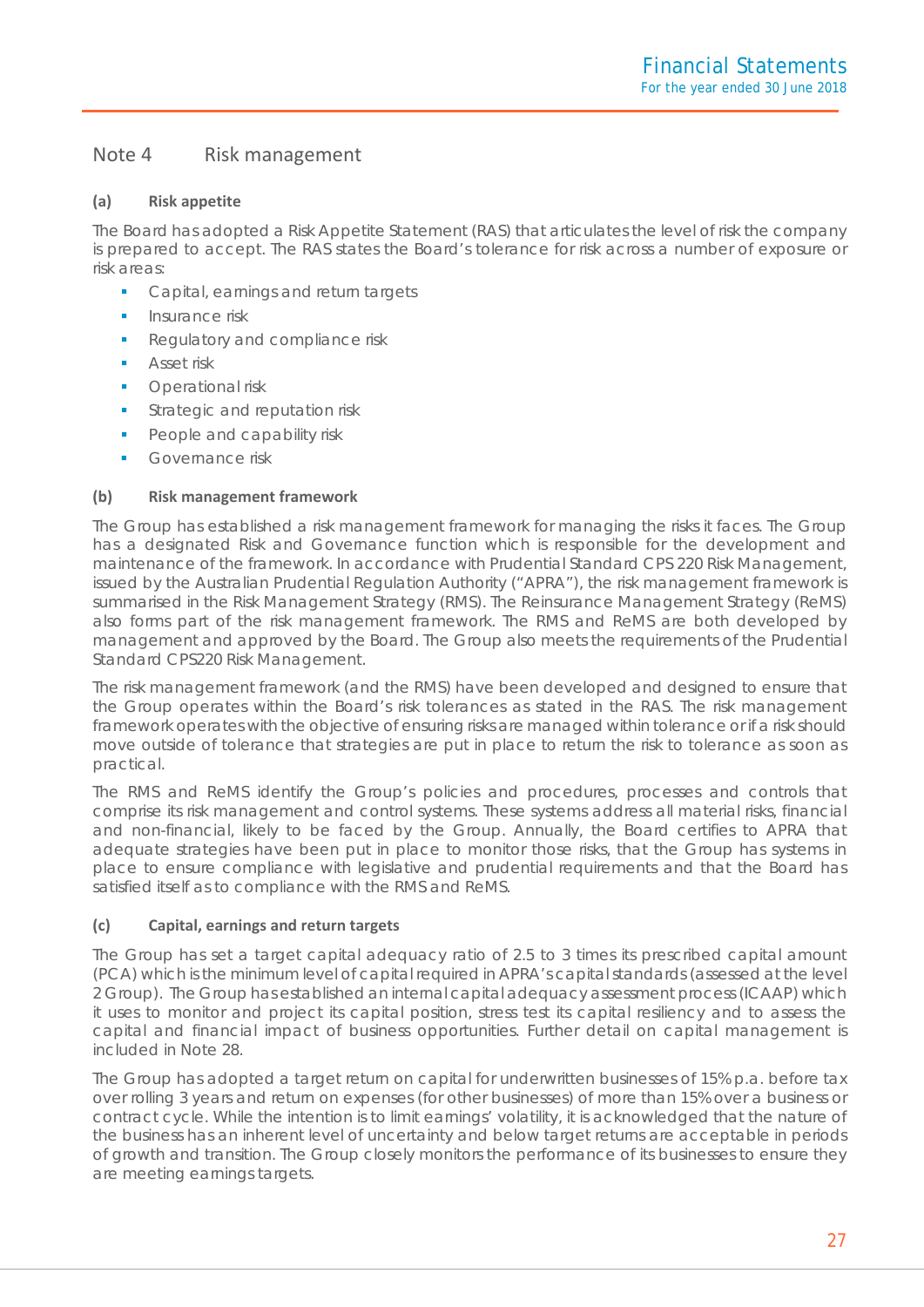

# Note 4 Risk management (continued)

# **(d) Insurance risk**

The Group has established policies for accepting insurance risks. The risk under any one insurance contract arises out of the uncertainty surrounding the timing and severity of claims under the contract.

The Group manages its insurance risk through underwriting limits, approval procedures for transactions that involve new products or that exceed set limits, pricing guidelines, centralised management of reinsurance and monitoring of emerging issues. Methods of monitoring performance include internal risk measurement models, scenario and stress testing and regular review of performance by product.

The principal risk is that the frequency and severity of claims is greater than expected. Insurance events are, by their nature, random, and the actual number and size of events during any one year may vary from those estimated using established statistical techniques.

The Group has an objective to control insurance risk, thus reducing the volatility of operating profits. In addition to the inherent uncertainty of insurance risk, which can lead to significant variability in the loss experience, profits from insurance business are affected by market factors, particularly competition and movements in asset values. Short-term variability is, to some extent, a feature of insurance business.

The Group writes insurance risks only in Australia and currently only underwrites (through its Hospitality subsidiary) workers compensation in NSW. The Group will consider further underwriting opportunities where a business case demonstrates that the capital adequacy and the level of return to shareholders remain within risk tolerances.

The underwriting strategy is to ensure that the Group is able to meet the insurance needs of the majority of customers, whilst achieving the risk management and financial objectives of the Group.

# **(e) Reinsurance strategy**

The Group adopts a conservative approach towards its reinsurance risk management. The Board has determined the level of risk which is appropriate for the Group having regard to its financial resources, premium volume and the usual concepts of prudence and regulatory constraint. It uses reinsurance products to mitigate capital and financial risk.

This approach is summarised in the Reinsurance Management Strategy (ReMS) and approved by the Board. The Group has an Underwriting Committee that assesses the effectiveness of the reinsurance management process. The control mechanisms include annual review of reinsurance arrangements, reinsurance programs and criteria for selection of reinsurers.

# **(f) Concentration of insurance risk**

Concentration of insurance risk occurs where multiple exposures or policyholders are subject to losses from the one event and are particularly relevant in the case of catastrophes including natural disasters. The Group has estimated a maximum event retention and purchases excess of loss reinsurance to provide protection above that retention to a level well in excess of its assessed probable maximum loss determined by modelling aggregated exposures and projected losses from catastrophes. The Group reviews its maximum event retention and probable maximum loss regularly to ensure adequate reinsurance coverage.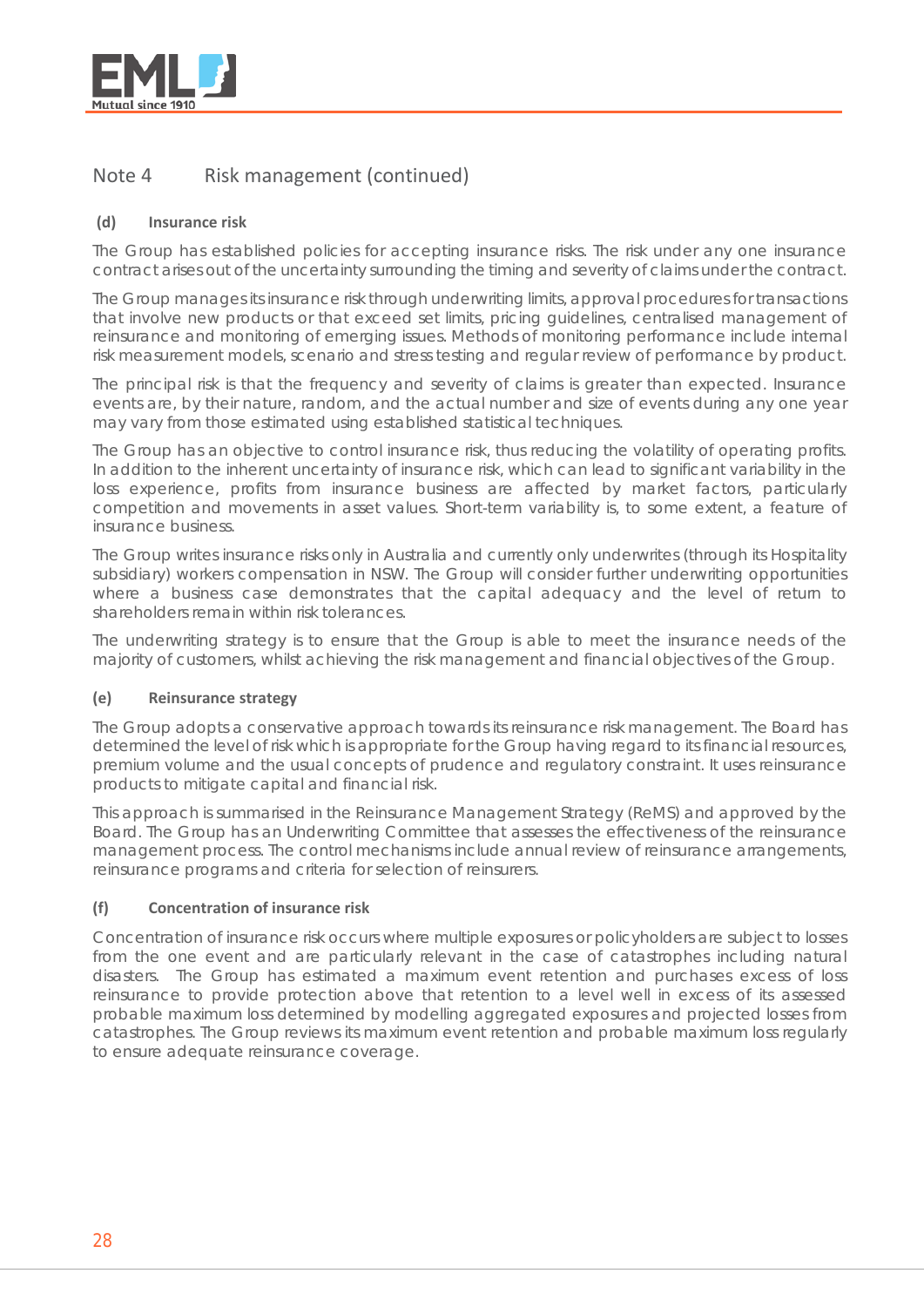# Note 4 Risk management (continued)

# **(g) Regulatory and compliance risks**

The Group is subject to regulatory supervision by APRA. It is also subject to supervision by state workers compensation regulators: State Insurance Regulatory Authority (SIRA), Return to Work SA and WorkSafe Victoria. The Group works closely with regulators and monitors regulatory developments to assess any potential impact on its ongoing ability to meet the various regulatory requirements. The Group is also subject to other regulatory requirements including corporate law, taxation law, privacy law, workplace health and safety laws and state records laws.

The Group utilises a comprehensive enterprise wide program of internal and external audit to assist in managing its regulatory and compliance risk.

# **(h) Asset risks**

The Group has a low tolerance for investment risk for assets backing insurance liabilities and seeks to limit the scope for asset–liability mismatch risk. Asset liability modelling, using dynamic financial analysis techniques, is undertaken annually to match asset and liability durations and to underpin a review of the investment mandate. The investment mandate is established each year by the Board and provides limited scope for the investment manager to make tactical investment decisions around an approved benchmark portfolio.

# **(i) Liquidity risk**

Liquidity risk is the risk that there are insufficient cash resources available to meet current obligations as they fall due without affecting the ongoing operations or the financial or capital position of the Group. Actual and expected cash flow for its businesses are actively monitored and reviewed to ensure that all businesses within the Group have, and continue to have, sufficient funds.

# **(j) Credit risk**

Credit risk is the risk of a loss arising from a counterparty not meeting their financial obligations to the Group. The Group's credit risks predominantly arise from reinsurance arrangements, investment activities and state government agencies (contracting to provide claims management services). In accordance with our ReMS the use of reinsurers is limited to those that are highly rated and investments are limited to investment grade securities through the investment mandate. State governments concerned are highly rated and not considered a material credit risk.

# **(k) Operational risks**

Operational risk is the risk of financial loss (including lost opportunities) resulting from internal processes, people and systems which fail to perform as required or are inadequate. When operational controls break down, an operational incident may occur that results in financial loss, breach of regulatory, legal and contractual obligations, fraud or damage to reputation.

The Group's Risk Management Strategy includes consideration of operational risk and the Group uses a framework of operational controls to manage its operational risk exposures – a control framework is established for each business operation. Operational Risk is identified and assessed on an ongoing basis. Management and staff are responsible for identifying, assessing and managing operational risks in accordance with their roles and responsibilities. The Group utilises the risk management function and the internal/external audit functions of the Group as second and third lines of defence to monitor and verify the effectiveness of processes, procedures and controls surrounding operational risk.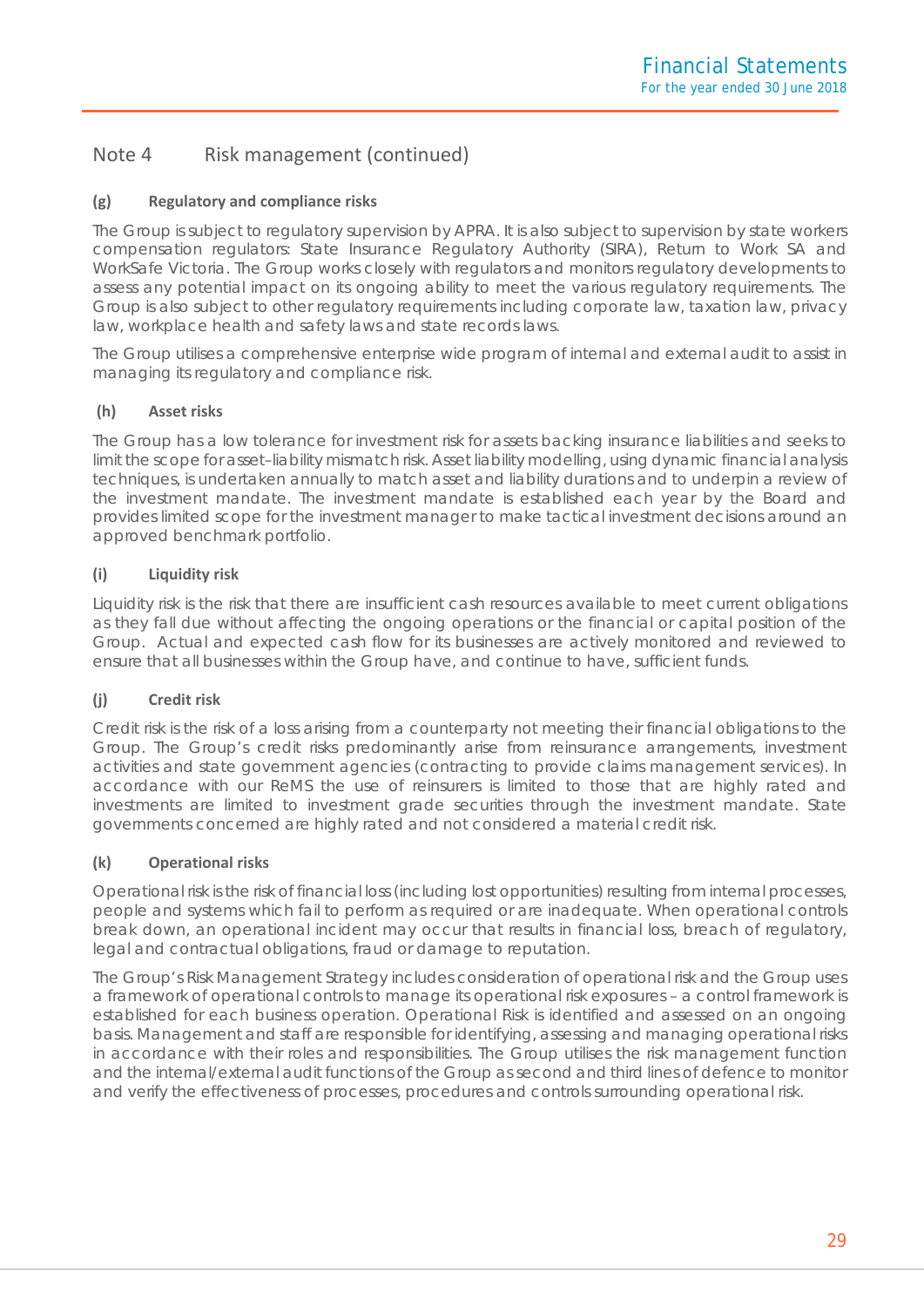

# Note 4 Risk management (continued)

# **(l) Strategic and reputation risks**

Strategic and reputation risks are the risk that a failure or weakness in business strategy and business planning may lead to poor decision making and financial losses. The Group establishes business plans for its operations which articulate business strategy and incorporate three year budgets. The Group aims to grow its business and is considering opportunities in both underwritten and non-underwritten business. Business cases are to be established and approved for any material business opportunity in accordance with the business appraisal requirements of the risk management framework. Business cases are required to demonstrate how they meet our strategic objectives and fit within our risk appetite including, but not limited to, target returns and capital adequacy levels.

# **(m) People and capability risks**

A key critical resource for the business is its people and their capability. People and capability risk is the risk that the business does not have sufficient resources or the available resources are not sufficiently skilled to meet the needs of the business. The Group has a range of strategies in place to manage its people risks by recruiting the right staff, providing appropriate training and implementing strategies to improve employee engagement and staff retention.

# **(n) Governance risks**

Governance risk is the risk that a breakdown in governance may lead to financial loss, reputational impacts or regulatory or compliance issues. The Company maintains an independent Board with an effective, robust committee structure to provide arms-length strategic oversight of the business and ensure that the interests of the members are maintained.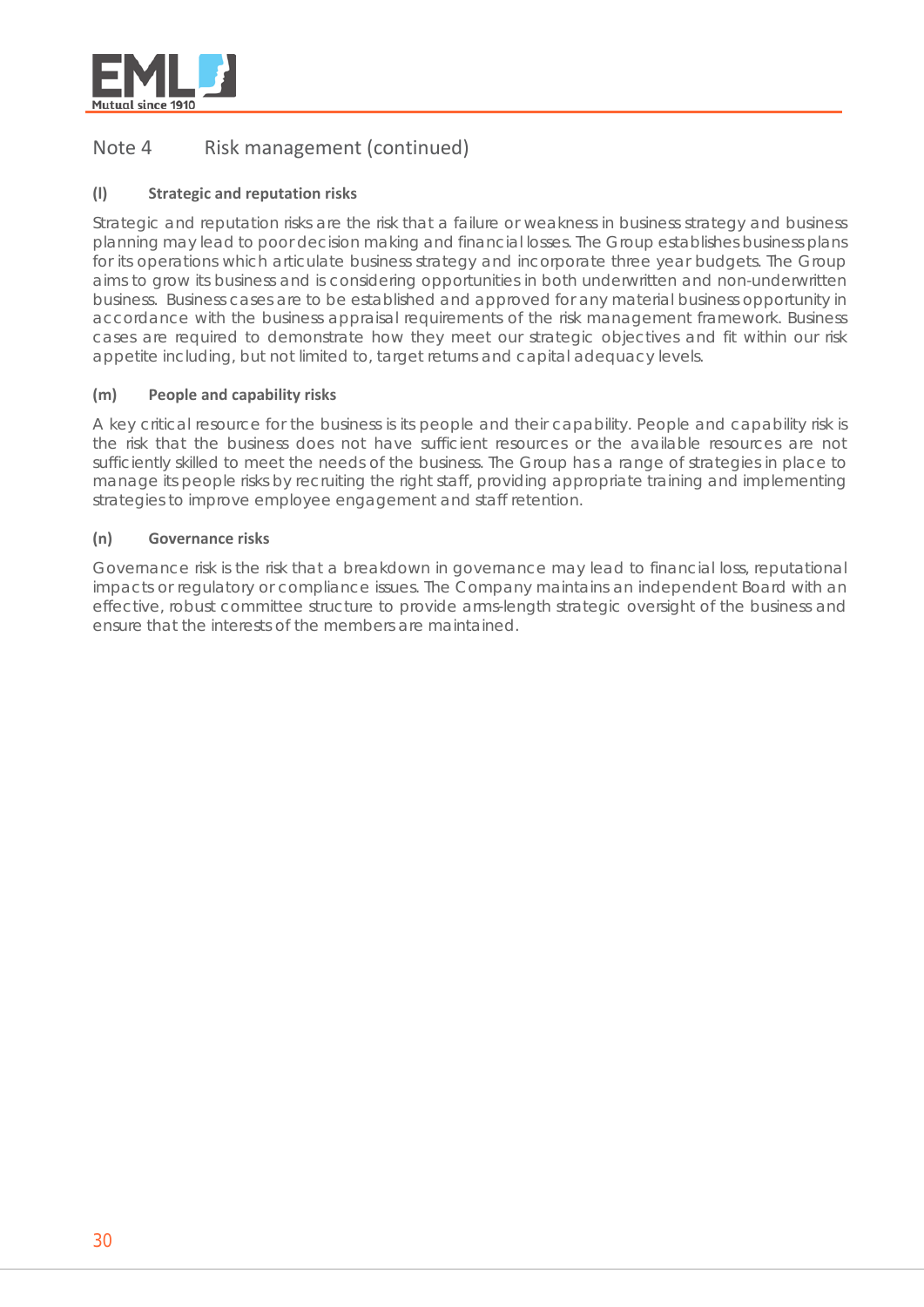# Note 5 Operating profit

|                                             |                      | 2018                  |                      | 2017                  |  |
|---------------------------------------------|----------------------|-----------------------|----------------------|-----------------------|--|
|                                             | The Company<br>\$000 | Consolidated<br>\$000 | The Company<br>\$000 | Consolidated<br>\$000 |  |
| (a) Premium revenue                         |                      |                       |                      |                       |  |
| Premium revenue - direct                    |                      | 64,891                |                      | 55,285                |  |
| Profit commission and other recoveries from |                      |                       |                      |                       |  |
| reinsurance                                 |                      | 6,493                 |                      | 5,203                 |  |
|                                             |                      | 71,384                |                      | 60,488                |  |
| (b) Other underwriting expenses             |                      |                       |                      |                       |  |
| <b>Acquisition costs</b>                    |                      | (813)                 |                      | (702)                 |  |
| Management fees paid                        |                      | (8,401)               |                      | (7, 466)              |  |
| Workers Compensation Operational Fund levy  |                      | (2,873)               |                      | (2,465)               |  |
| Other fees                                  |                      | (7)                   |                      | (3)                   |  |
|                                             |                      | (12,094)              |                      | (10,636)              |  |
| (c) Investment revenue                      |                      |                       |                      |                       |  |
| Dividends from external parties             | 220                  | 670                   | 241                  | 662                   |  |
| Dividends from related parties              | 5,906                | 471                   | 1,403                | 29                    |  |
| Interest revenue                            | 761                  | 4,374                 | 804                  | 4,471                 |  |
| Trust distributions                         | 1                    | 20                    |                      | 4                     |  |
| Profit/(loss) on sale of investments        | (3)                  | 1                     | (5)                  | 260                   |  |
| Unrealised investment gains/(losses)        | 302                  | 743                   | (931)                | (3, 114)              |  |
|                                             | 7,187                | 6,279                 | 1,512                | 2,312                 |  |
| (d) Management fees revenue                 |                      |                       |                      |                       |  |
| Statutory Agent fee revenue                 | 196,050              | 196,050               | 168,923              | 168,923               |  |
| Other                                       | 20,927               | 20,927                | 17,449               | 17,449                |  |
|                                             | 216,977              | 216,977               | 186,372              | 186,372               |  |
| (e) Other revenue                           |                      |                       |                      |                       |  |
| Share of profits of joint venture           | 16,499               | 16,189                | 12,588               | 12,588                |  |
| Other income                                | 1,446                | 1,446                 | 1,038                | 1,038                 |  |
|                                             | 17,945               | 17,635                | 13,626               | 13,626                |  |
| (f) Management fees paid                    |                      |                       |                      |                       |  |
| Statutory Agent fee expense                 | (196, 050)           | (196, 050)            | (168, 923)           | (168, 923)            |  |
| Other                                       | (22,900)             | (22,900)              | (19, 361)            | (19, 361)             |  |
|                                             | (218,950)            | (218,950)             | (188, 284)           | (188, 284)            |  |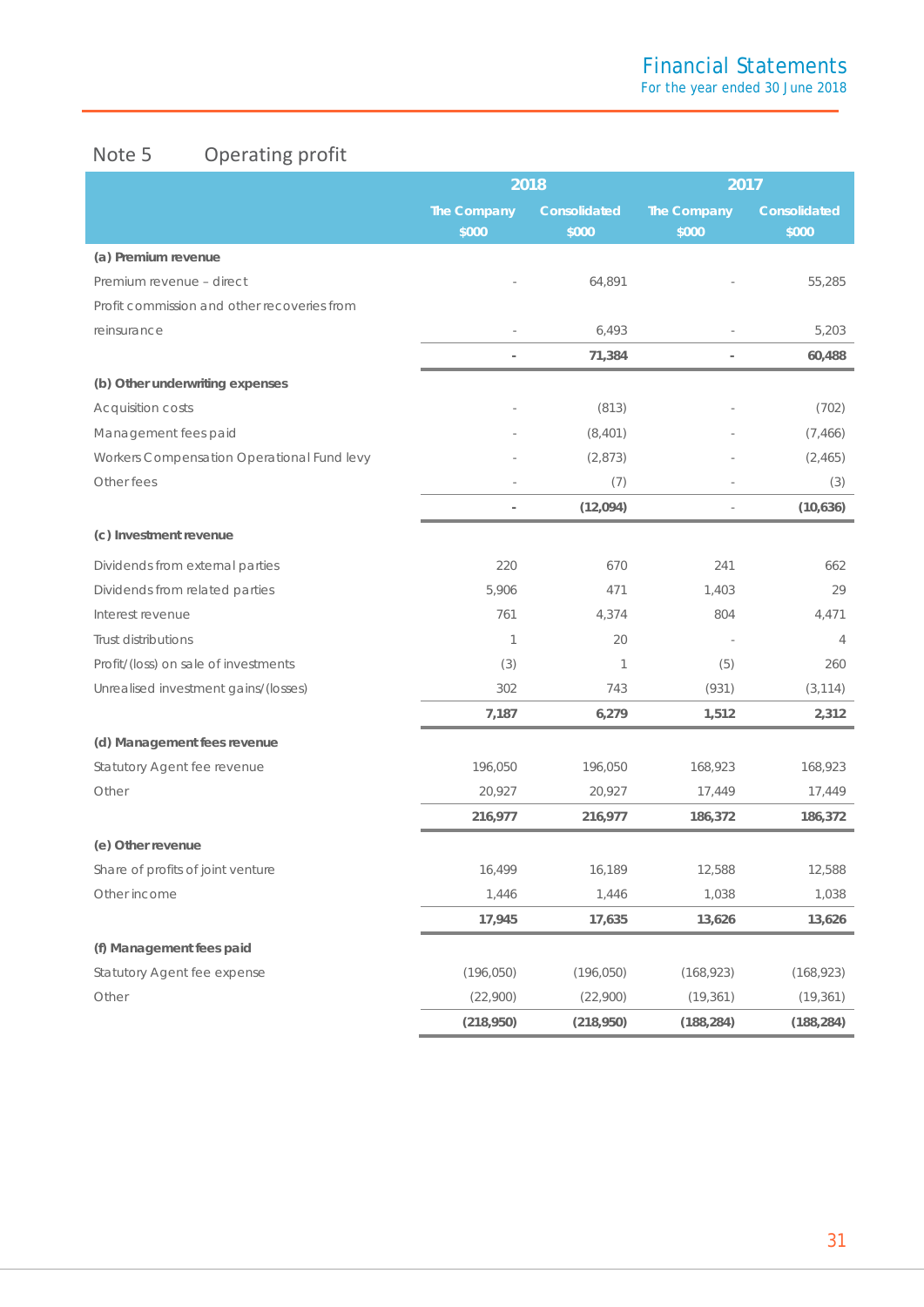

# Note 6 Taxation

|                                                                                          |                                | 2018                  |                                | 2017                         |
|------------------------------------------------------------------------------------------|--------------------------------|-----------------------|--------------------------------|------------------------------|
|                                                                                          | <b>The</b><br>Company<br>\$000 | Consolidated<br>\$000 | <b>The</b><br>Company<br>\$000 | <b>Consolidated</b><br>\$000 |
| (a) Income tax expense                                                                   |                                |                       |                                |                              |
| Prima facie income tax expense/(benefit) calculated at<br>30% on operating profit/(loss) | 3,260                          | 7,139                 | 929                            | 4,884                        |
| Increase/(decrease) in income tax expense due to:                                        |                                |                       |                                |                              |
| Imputation gross-up on dividends received                                                | 781                            | 107                   | 194                            | 40                           |
| Franking credits on dividends received                                                   | (2,602)                        | (357)                 | (645)                          | (132)                        |
| Permanent differences                                                                    | (57)                           | (57)                  | 172                            | 172                          |
| Income tax expense/(benefit) attributable to profit                                      | 1,382                          | 6,832                 | 650                            | 4,964                        |
| Under provision for tax expense in previous years                                        | (27)                           | (109)                 |                                | (17)                         |
| Tax expense/(benefit) attributable to operating profit                                   | 1,355                          | 6,723                 | 650                            | 4,947                        |
| Income Tax Expense is made up of                                                         |                                |                       |                                |                              |
| Current tax                                                                              | 75                             | 5,719                 |                                | 5,047                        |
| Under provision in prior year                                                            | (27)                           | (109)                 |                                | (17)                         |
| Deferred tax                                                                             | 1,307                          | 1,113                 | 650                            | (83)                         |
|                                                                                          | 1,355                          | 6,723                 | 650                            | 4,947                        |
| (b) Net Current tax assets/(liabilities)<br>Current tax assets                           |                                |                       | 192                            |                              |
| Provision for income tax payable                                                         | (75)                           | (4,884)               |                                | (4, 722)                     |
| Net Current tax assets/(liabilities)                                                     | (75)                           | (4,884)               | 192                            | (4, 722)                     |
| (c) Net deferred tax assets/(liabilities)<br>Deferred tax assets                         |                                |                       |                                |                              |
| (i) Amounts recognised in profit                                                         |                                |                       |                                |                              |
| Claims handling expenses                                                                 | 133                            | 2,294                 | 144                            | 2,128                        |
| Member benefit provision                                                                 | 396                            | 396                   | 411                            | 411                          |
| Prior years accumulated tax losses                                                       |                                | 40                    |                                | (40)                         |
| Current year accumulated/(utilisation of) tax losses                                     |                                | 372                   | 2,925                          | 3,083                        |
| Deferred tax on management fee expenses                                                  | 2,937                          | 4,785                 |                                | 4,177                        |
| Other                                                                                    | 80                             | 167                   | 40                             | 135                          |
| (ii) Amounts set off against deferred tax liabilities                                    | (3,546)                        | (6, 444)              | (2, 404)                       | (7, 355)                     |
|                                                                                          |                                | 1,529                 | 1,116                          | 2,539                        |
| Deferred tax liabilities                                                                 |                                |                       |                                |                              |
| (i) Amounts recognised in profit                                                         |                                |                       |                                |                              |
| Deferred tax on management fee revenue                                                   | (3, 434)                       | (5,281)               | (2, 215)                       | (6, 432)                     |
| Accrued investment income                                                                | (39)                           | (51)                  | (42)                           | (54)                         |
| Unrealised gain on investments                                                           | (237)                          | (984)                 | (147)                          | (763)                        |
| Other                                                                                    |                                | (128)                 |                                | (106)                        |
| (ii) Amounts set off against deferred tax assets                                         | 3,546                          | 6,444                 | 2,404                          | 7,355                        |
|                                                                                          | 164                            |                       |                                |                              |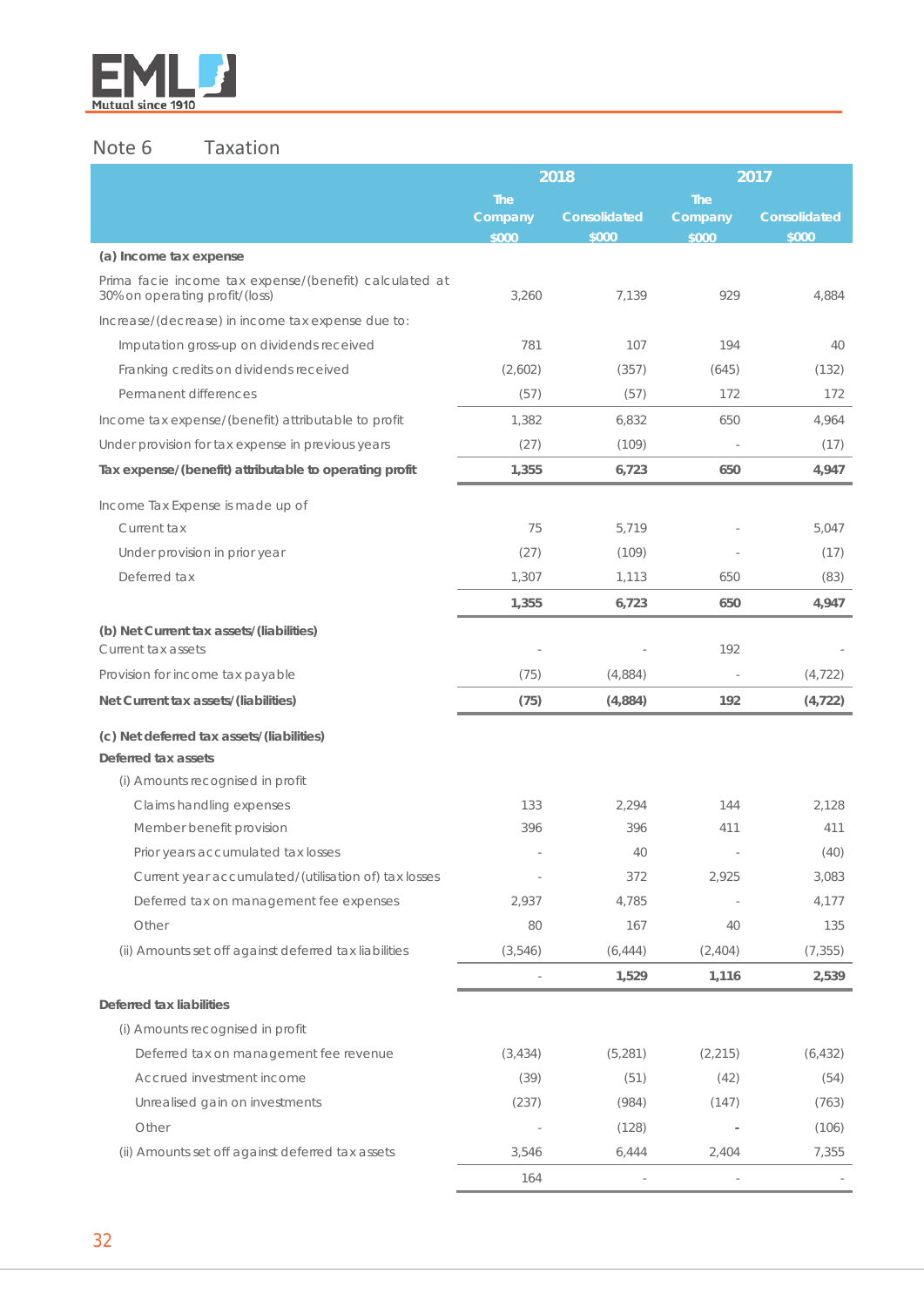# Note 6 Taxation (continued)

|                                               | 2018                           |                       | 2017                           |                       |  |
|-----------------------------------------------|--------------------------------|-----------------------|--------------------------------|-----------------------|--|
|                                               | <b>The</b><br>Company<br>\$000 | Consolidated<br>\$000 | <b>The</b><br>Company<br>\$000 | Consolidated<br>\$000 |  |
| (d) Net deferred tax                          |                                |                       |                                |                       |  |
| Reconciliation of Deferred Tax Asset          |                                |                       |                                |                       |  |
| Balance at 1 July                             | 1,116                          | 2,539                 | 1,766                          | 2,456                 |  |
| Prior year over / (under) provision           | 27                             | 109                   |                                |                       |  |
| Utilisation of tax losses                     |                                | (6)                   |                                |                       |  |
| Credited to Statement of Comprehensive Income | (1.307)                        | (1, 113)              | (650)                          | 83                    |  |
| Balance at 30 June                            | (164)                          | 1,529                 | 1,116                          | 2,539                 |  |
|                                               |                                |                       |                                |                       |  |
| Franking Account                              |                                |                       |                                |                       |  |
| Class C 30% franking credits                  | 45,334                         | 57,965                | 42,788                         | 54,589                |  |

Balance of franking account is adjusted for:

- franking credits that will arise from the payment of the amount of the provision for income tax;

- franking debits that will arise from the payment of dividends recognised as liability at the reporting date; and

franking credits that will arise from the receipt of dividends recognised as receivables at the reporting date.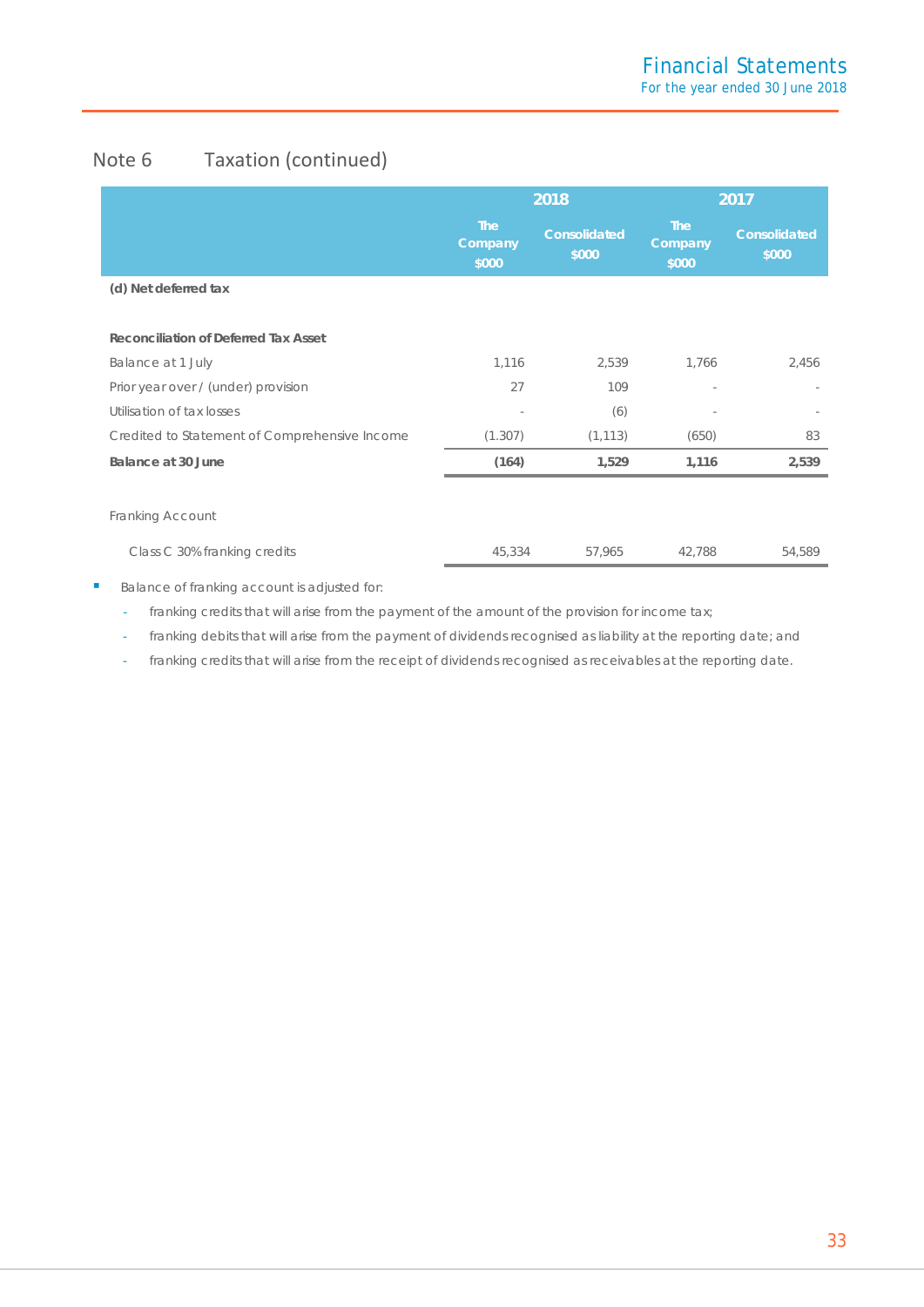

# Note 7 Trade and other receivables

|                                                        | 2018       |              |            | 2017                |
|--------------------------------------------------------|------------|--------------|------------|---------------------|
|                                                        | <b>The</b> |              | <b>The</b> |                     |
|                                                        | Company    | Consolidated | Company    | <b>Consolidated</b> |
|                                                        | \$000      | \$000        | \$000      | \$000               |
| Current                                                |            |              |            |                     |
| Trade debtors                                          | 3,419      | 5,579        | 2,211      | 2,312               |
| Quota share commission                                 | ÷          | 9,911        |            | 9,165               |
| Amount due from related entities                       | 9,229      | 8,651        | 7,992      | 7,715               |
| Accrued income                                         | 40,485     | 39,720       | 34,680     | 40,566              |
| <b>GST</b> receivable                                  | 233        | 243          | 166        | 1,224               |
| Premium receivable                                     |            | 42,099       |            | 38,394              |
| Provision for impairment                               | (4)        | (48)         | (115)      | (167)               |
|                                                        | 53,362     | 106,156      | 44,934     | 99,209              |
| Non-current                                            |            |              |            |                     |
| Amount due from Partnership and other related entities | 1,051      | 917          | 1,219      | 1,085               |
| Loan to Partnership                                    | 10,000     | 10,000       | 10,000     | 10,000              |
|                                                        | 11,051     | 10,917       | 11,219     | 11,085              |

# Note 8 Reinsurance and other recoveries receivable

|                                                                                     | 2018                           |                       | 2017                           |                              |
|-------------------------------------------------------------------------------------|--------------------------------|-----------------------|--------------------------------|------------------------------|
|                                                                                     | <b>The</b><br>Company<br>\$000 | Consolidated<br>\$000 | <b>The</b><br>Company<br>\$000 | <b>Consolidated</b><br>\$000 |
| Reinsurance and other recoveries - current                                          | 58                             | 6,911                 | 67                             | 6,969                        |
| Reinsurance and other recoveries - non-current                                      | 947                            | 23,368                | 965                            | 22,831                       |
| Total reinsurance and other recoveries                                              | 1,005                          | 30,279                | 1,032                          | 29,800                       |
|                                                                                     |                                |                       |                                |                              |
| Reinsurance and other recoveries on claims paid                                     | 17                             | 1.270                 | 23                             | 1,372                        |
| Expected future reinsurance and other recoveries on<br>outstanding claims liability | 988                            | 29,009                | 1,009                          | 28,428                       |
| Total reinsurance and other recoveries receivable                                   | 1,005                          | 30,279                | 1,032                          | 29,800                       |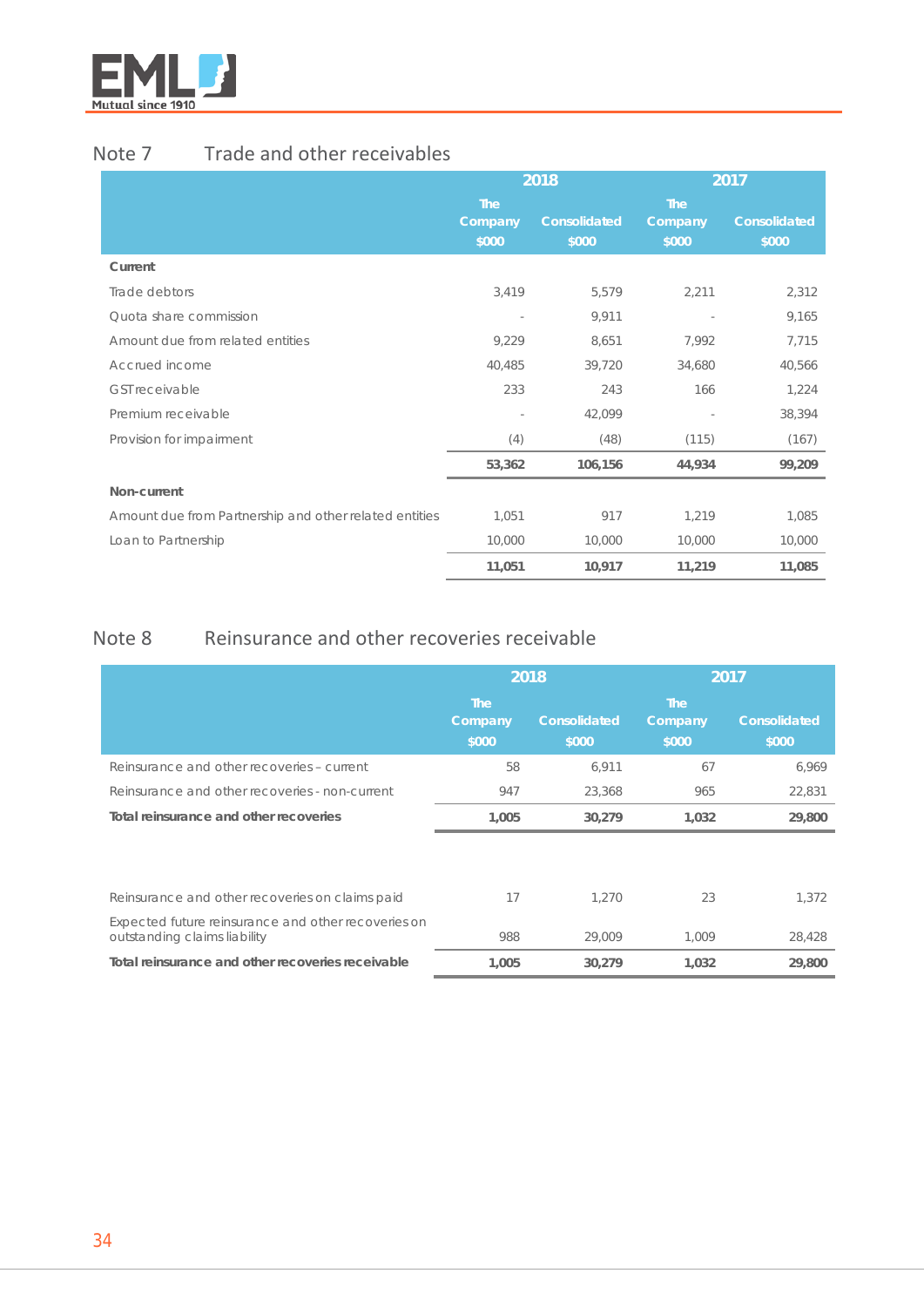# Note 9 Deferred reinsurance expense

|                                                               | 2018                           |                              | 2017                    |                       |
|---------------------------------------------------------------|--------------------------------|------------------------------|-------------------------|-----------------------|
|                                                               | <b>The</b><br>Company<br>\$000 | <b>Consolidated</b><br>\$000 | The<br>Company<br>\$000 | Consolidated<br>\$000 |
| Deferred reinsurance expense                                  | $\overline{\phantom{a}}$       | 13,925                       |                         | 12,833                |
| Reconciliation of changes in deferred reinsurance<br>expense: |                                |                              |                         |                       |
| Balance at 1 July                                             | $\overline{\phantom{a}}$       | 12,833                       |                         | 11,590                |
| Deferral of reinsurance premiums on current year<br>contracts |                                | 13,925                       |                         | 12,833                |
| Earning of reinsurance premiums previously deferred           |                                | (12, 833)                    |                         | (11, 590)             |
| Balance at 30 June                                            |                                | 13,925                       |                         | 12,833                |

# Note 10 Deferred acquisition costs

|                                                          | 2018                           |                          |                                | 2017                  |
|----------------------------------------------------------|--------------------------------|--------------------------|--------------------------------|-----------------------|
|                                                          | <b>The</b><br>Company<br>\$000 | Consolidated<br>\$000    | <b>The</b><br>Company<br>\$000 | Consolidated<br>\$000 |
| Reconciliation of changes in deferred acquisition costs: |                                |                          |                                |                       |
| Balance at 1 July                                        | $\sim$                         | $\overline{\phantom{a}}$ | $\overline{\phantom{a}}$       |                       |
| Acquisition costs incurred in year                       | $\sim$                         | 813                      |                                | 702                   |
| Amortisation charged to income                           | $\sim$                         | (813)                    | $\overline{\phantom{a}}$       | (702)                 |
| Balance at 30 June                                       | $\sim$                         | $\overline{\phantom{a}}$ | $\overline{\phantom{a}}$       |                       |

# Note 11 Other assets

|                                      | 2018                           |                       | 2017                           |                       |
|--------------------------------------|--------------------------------|-----------------------|--------------------------------|-----------------------|
|                                      | <b>The</b><br>Company<br>\$000 | Consolidated<br>\$000 | <b>The</b><br>Company<br>\$000 | Consolidated<br>\$000 |
| Current                              |                                |                       |                                |                       |
| Prepayments                          | 165                            | 37,492                | 463                            | 8,528                 |
| Specialised Insurer Security Deposit | $\overline{\phantom{a}}$       | 31,451                | $\overline{\phantom{a}}$       | 30,651                |
| Loan to Clubs NSW                    | 727                            | 727                   | 774                            | 774                   |
|                                      | 892                            | 69,670                | 1,237                          | 39,953                |
| Non-current                          |                                |                       |                                |                       |
| Prepayments                          | $\overline{\phantom{a}}$       | 5,162                 | ٠                              | 7,406                 |
| Loan to Clubs NSW                    | 3                              | 3                     | 1,061                          | 1,061                 |
|                                      | 3                              | 5,165                 | 1,061                          | 8,467                 |

### **Terms and conditions**

The loan to Clubs NSW is an interest bearing loan. Interest is charged at the RBA 30 day bank bill rate.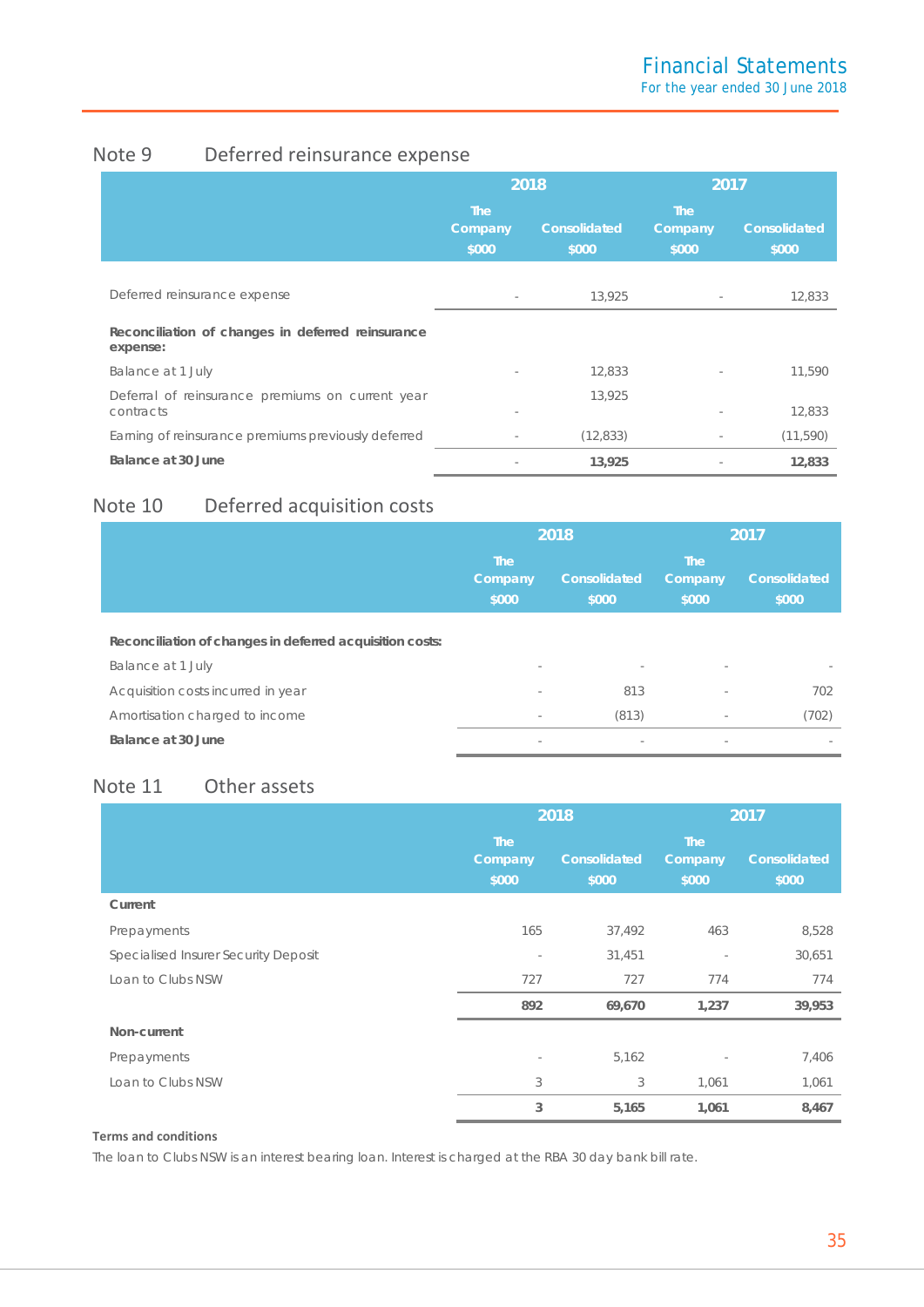

# Note 12 Financial assets

|                                              |             |                                | 2018                  |                                | 2017                  |
|----------------------------------------------|-------------|--------------------------------|-----------------------|--------------------------------|-----------------------|
|                                              | <b>Note</b> | <b>The</b><br>Company<br>\$000 | Consolidated<br>\$000 | <b>The</b><br>Company<br>\$000 | Consolidated<br>\$000 |
| Current                                      |             |                                |                       |                                |                       |
| Bank accepted bills of exchange              |             | 1,997                          | 3,994                 | 2,990                          | 5,977                 |
| Government and other public securities       |             | 10,972                         | 19,955                | 3,712                          | 11,215                |
|                                              |             | 12,969                         | 23,949                | 6,702                          | 17,192                |
| Non-current                                  |             |                                |                       |                                |                       |
| Investment in controlled entity at cost      | 13          | 22,900                         |                       | 22,900                         |                       |
| Other non-current financial assets           |             |                                |                       |                                |                       |
| Shares in listed companies and unit trusts   |             | 4,906                          | 15,515                | 4,425                          | 13,471                |
| Shares in unlisted companies and unit trusts | 24(c)       | 1,189                          | 1,189                 | 1,189                          | 1,189                 |
| Floating rate notes                          |             | 3,020                          | 16,834                | 3,530                          | 13,313                |
| Government and other public securities       |             | 12,529                         | 81,306                | 12,078                         | 73,227                |
| <b>Total other financial assets</b>          |             | 21,644                         | 114,844               | 21,222                         | 101,200               |
| Total non-current financial assets           |             | 44,544                         | 114,844               | 44,122                         | 101,200               |
| <b>Total financial assets</b>                |             | 57,513                         | 138,793               | 50,824                         | 118,392               |

All financial assets are designated as fair value through profit and loss.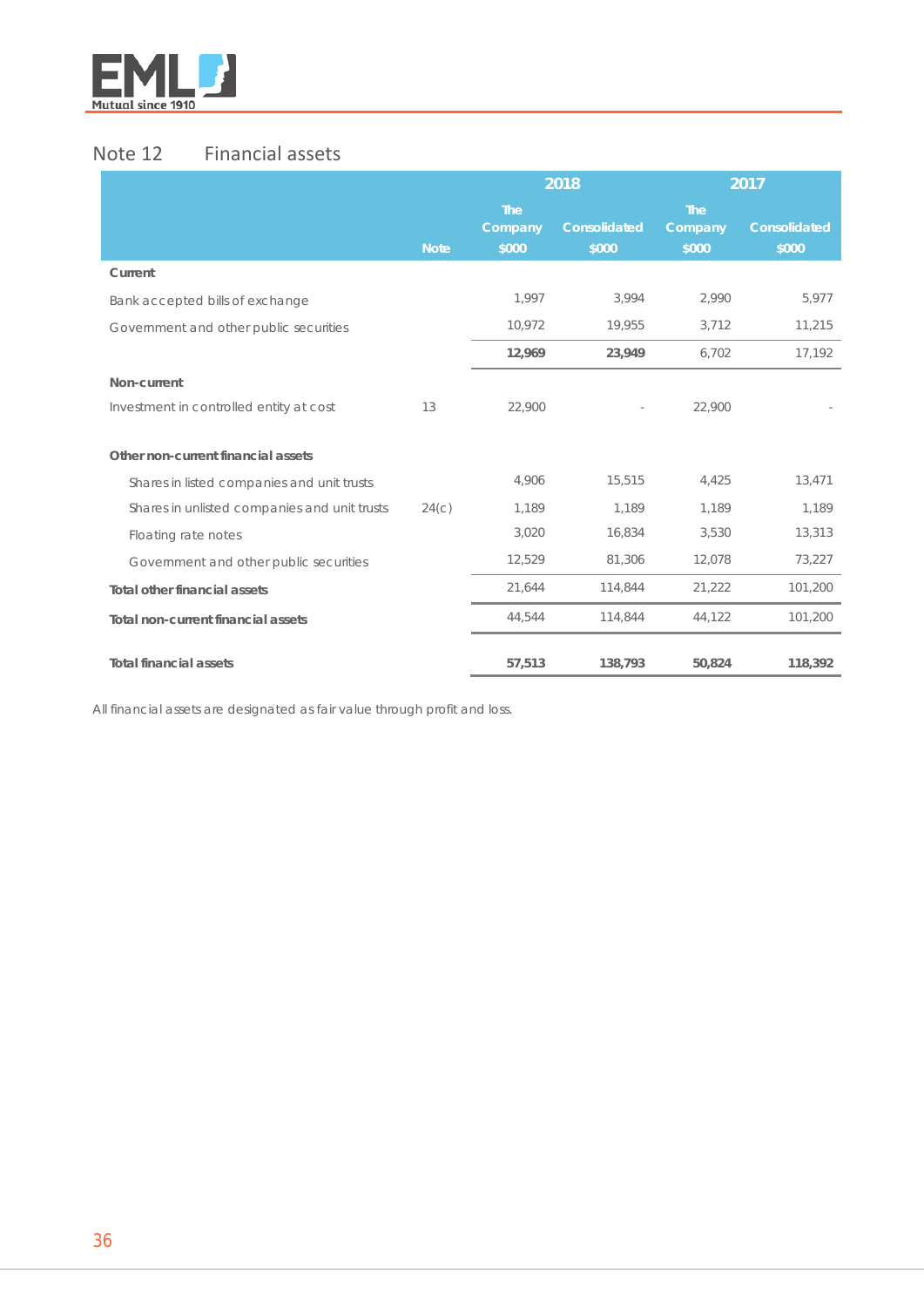# Note 13 Investment in controlled entities

|                                                         |                   |                                       |                                               | <b>Consolidated</b>       |           |
|---------------------------------------------------------|-------------------|---------------------------------------|-----------------------------------------------|---------------------------|-----------|
|                                                         | Reporting<br>date | <b>Principal place</b><br>of business | <b>Principal activity</b>                     | <b>Ownership Interest</b> |           |
|                                                         |                   |                                       |                                               | 2018<br>$\%$              | 2017<br>% |
| <b>Employers Mutual NSW</b><br>Limited*                 | 30 June           | Australia                             | Workers compensation<br>claims administration | 100                       | 100       |
| <b>Hospitality Employers Mutual</b><br>Limited $*$ 1, 2 | 30 June           | Australia                             | Insurance underwriting                        | 50                        | 50        |
| <b>EML Foundation</b>                                   | 30 June           | Australia                             | Charity foundation                            | 100                       | 100       |
| <b>EML Vic Pty Ltd</b>                                  | 30 June           | Australia                             | Workers compensation<br>claims administration | 100                       | 100       |

**(a) Summarised information of interests in controlled entities is as follows:**

\* Audited by KPMG

<sup>1</sup> EML holds 50% of the ordinary share capital of Hospitality Employers Mutual Limited, with the remaining 50% owned equally by the Australian Hotels Association NSW and ClubsNSW. The Group controls an entity when it is exposed to, or has rights to, variable returns from its involvement with the entity and has the ability to affect those returns through its power over the entity. The majority of Hospitality Employers Mutual board members are appointed by EML and hence it is deemed that control is exercised by EML.

<sup>2</sup> EML has an additional investment of \$12.8 million of subordinated debt, classified as equity under AASB 139, in Hospitality Employers Mutual Limited. This subordinated debt carries no voting rights.

The ultimate Australian entity and parent entity is EML.

None of the controlled entities are listed on a stock exchange. There is no unrecognised share of losses arising from the above controlled entities, both for the reporting year and cumulatively.

Disclosure is based on the financial statements prepared in accordance with AASB under Group accounting policies. The following summarised information represents the financial position and performance of the entities as a whole and not just EML's share.

|                                              | 2018                                                             |                                                                          |                                               |                                          |
|----------------------------------------------|------------------------------------------------------------------|--------------------------------------------------------------------------|-----------------------------------------------|------------------------------------------|
|                                              | <b>Employers</b><br><b>Mutual NSW</b><br><b>Limited</b><br>\$000 | <b>Hospitality</b><br><b>Employers</b><br><b>Mutual Limited</b><br>\$000 | <b>EML Vic</b><br><b>Pty Limited</b><br>\$000 | <b>EML</b><br><b>Foundation</b><br>\$000 |
| Summarised statement of comprehensive income |                                                                  |                                                                          |                                               |                                          |
| Revenue                                      | 95,819                                                           | 51,941                                                                   | 30,878                                        | 2                                        |
| Profit / (loss) after tax                    | 18                                                               | 13,294                                                                   |                                               | (6)                                      |
| Other comprehensive income                   | $\sim$                                                           |                                                                          | $\overline{\phantom{0}}$                      |                                          |
| Total comprehensive income                   | 18                                                               | 13,294                                                                   | $\overline{\phantom{a}}$                      | (6)                                      |
| Summarised balance sheet                     |                                                                  |                                                                          |                                               |                                          |
| Total assets                                 | 37,151                                                           | 257,502                                                                  | 4,364                                         | 512                                      |
| <b>Total liabilities</b>                     | 36,632                                                           | 199,653                                                                  | 4,364                                         | (4)                                      |
| Net assets as at reporting date              | 519                                                              | 57,849                                                                   |                                               | 508                                      |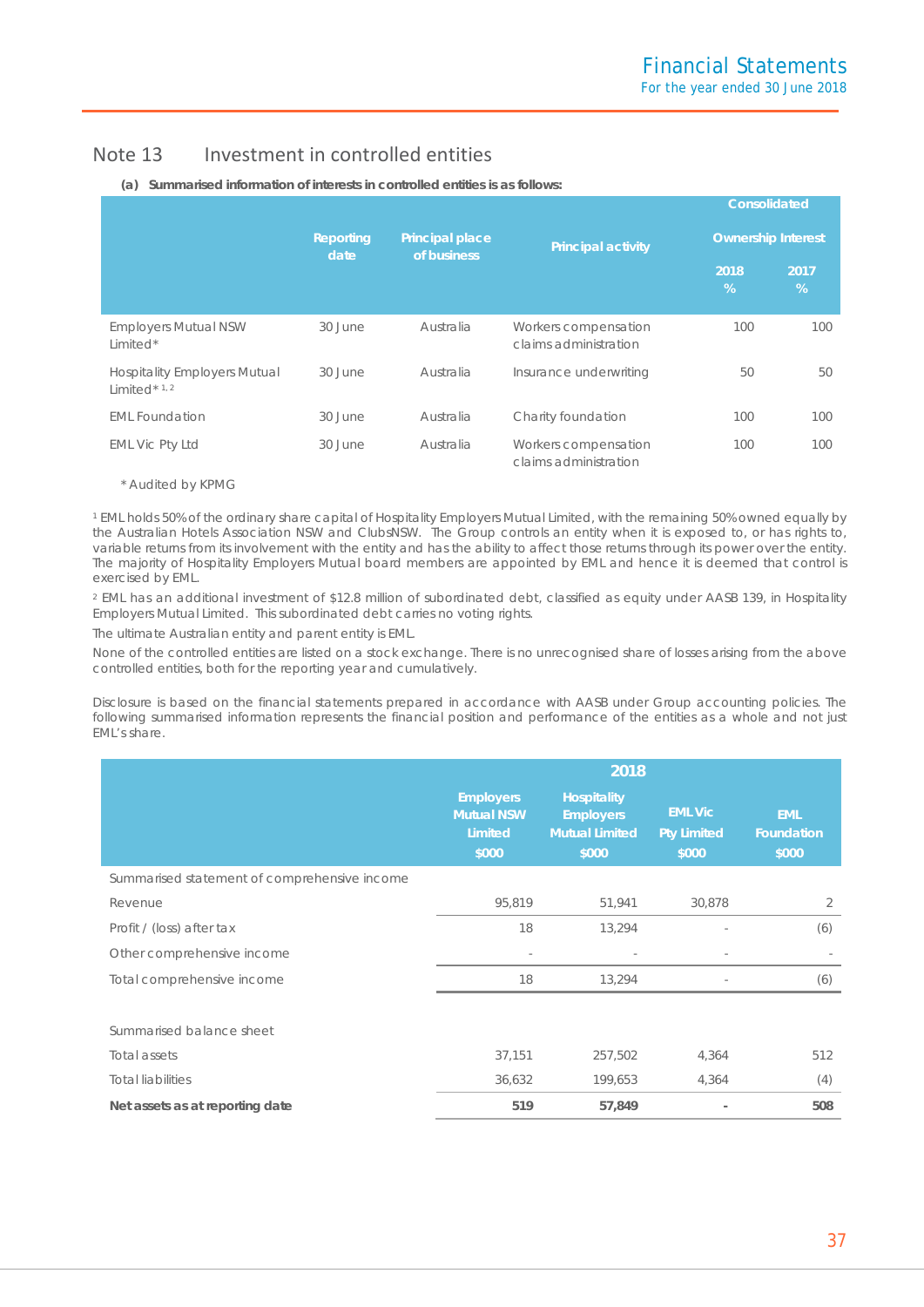

# Note 13 Investment in controlled entities (continued)

|                                              | 2017                                                      |                                                                          |                                                           |                                          |
|----------------------------------------------|-----------------------------------------------------------|--------------------------------------------------------------------------|-----------------------------------------------------------|------------------------------------------|
|                                              | <b>Employers</b><br><b>Mutual NSW</b><br>Limited<br>\$000 | <b>Hospitality</b><br><b>Employers</b><br><b>Mutual Limited</b><br>\$000 | <b>Employers</b><br><b>Mutual Vic</b><br>Limited<br>\$000 | <b>EML</b><br><b>Foundation</b><br>\$000 |
| Summarised statement of comprehensive income |                                                           |                                                                          |                                                           |                                          |
| Revenue                                      | 55,428                                                    | 43,942                                                                   | 31,113                                                    | 7                                        |
| Profit / (loss) after tax                    |                                                           | 10,354                                                                   |                                                           | 4                                        |
| Other comprehensive income                   |                                                           |                                                                          |                                                           |                                          |
| Total comprehensive income                   |                                                           | 10,354                                                                   |                                                           | 4                                        |
| Summarised balance sheet                     |                                                           |                                                                          |                                                           |                                          |
| Total assets                                 | 24,145                                                    | 237,712                                                                  | 6,735                                                     | 653                                      |
| <b>Total liabilities</b>                     | 23,645                                                    | 185,392                                                                  | 6,735                                                     | 139                                      |
| Net assets as at reporting date              | 500                                                       | 52,320                                                                   |                                                           | 514                                      |

# Note 14 Trade and other payables

|                                | 2018                           |                       | 2017                           |                       |
|--------------------------------|--------------------------------|-----------------------|--------------------------------|-----------------------|
|                                | <b>The</b><br>Company<br>\$000 | Consolidated<br>\$000 | <b>The</b><br>Company<br>\$000 | Consolidated<br>\$000 |
| Trade creditors                | 5.330                          | 8.176                 | 3,009                          | 13,958                |
| Amount due to related entity   | 518                            | 18                    | 500                            | 11                    |
| Levies payable                 | $\overline{\phantom{a}}$       | 2,584                 | $\overline{\phantom{a}}$       | 2,371                 |
| Reinsurance payable            | 435                            | 18,550                | 434                            | 17,496                |
| Other creditors                | 4,338                          | 18,039                | 3.006                          | 19,368                |
| Total trade and other payables | 10,621                         | 47,367                | 6,949                          | 53,204                |

**Terms and conditions**

Trade and other payable transactions with related entities have been made on terms equivalent to arm's length transactions.

# Note 15 Unearned premium liability

|                                                         |                                | 2018                  | 2017                           |                       |  |
|---------------------------------------------------------|--------------------------------|-----------------------|--------------------------------|-----------------------|--|
|                                                         | <b>The</b><br>Company<br>\$000 | Consolidated<br>\$000 | <b>The</b><br>Company<br>\$000 | Consolidated<br>\$000 |  |
| Unearned premium liability - current                    | $\sim$                         | 46.320                |                                | 41,856                |  |
| Reconciliation of changes in unearned premium liability |                                |                       |                                |                       |  |
| Balance 1 July                                          |                                | 41.856                |                                | 37,991                |  |
| Premiums written during the year                        |                                | 69.355                | ٠                              | 59,150                |  |
| Premiums earned during the year                         | $\overline{\phantom{a}}$       | (64, 891)             | $\overline{\phantom{a}}$       | (55, 285)             |  |
| Balance at 30 June                                      | $\overline{\phantom{a}}$       | 46,320                | $\overline{\phantom{a}}$       | 41,856                |  |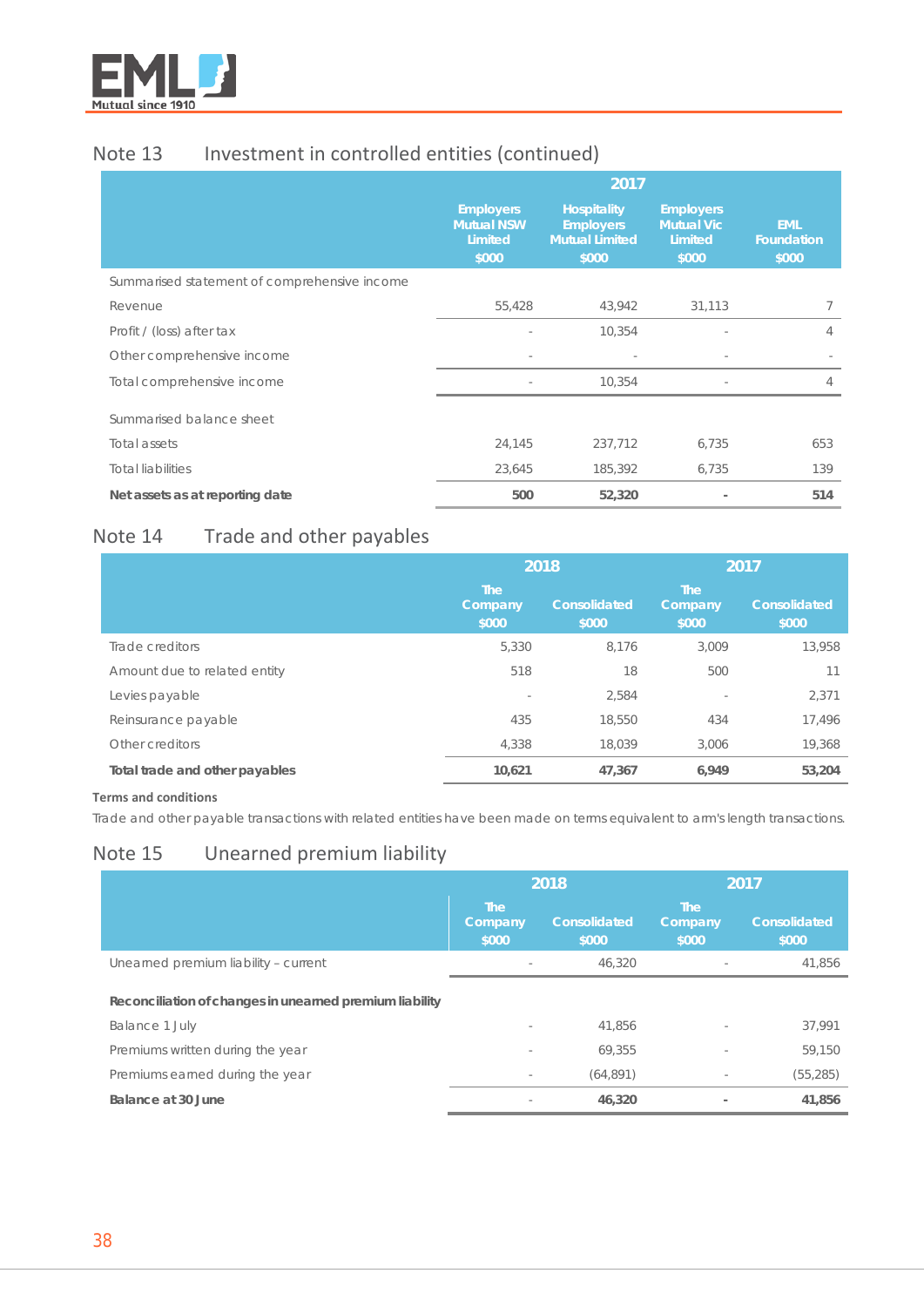# Note 16 Outstanding claims

|     |                                            | 2018                           |                       | 2017                    |                       |  |
|-----|--------------------------------------------|--------------------------------|-----------------------|-------------------------|-----------------------|--|
|     |                                            | <b>The</b><br>Company<br>\$000 | Consolidated<br>\$000 | The<br>Company<br>\$000 | Consolidated<br>\$000 |  |
| (a) | <b>Outstanding claims liability</b>        |                                |                       |                         |                       |  |
|     | Outstanding claims liability - current     | 605                            | 22.460                | 761                     | 22,320                |  |
|     | Outstanding claims liability - non-current | 11,533                         | 98,612                | 12,359                  | 95,842                |  |
|     | Total outstanding claims liability         | 12,138                         | 121,072               | 13,120                  | 118,162               |  |
|     | Central estimate                           | 11.065                         | 124.225               | 12,356                  | 122.813               |  |
|     | Prudential margin                          | 5.020                          | 17.587                | 5,460                   | 17,402                |  |
|     | Claims handling allowance                  | 598                            | 8.286                 | 667                     | 7.742                 |  |
|     | Discount to present value                  | (4,545)                        | (29, 025)             | (5, 363)                | (29, 795)             |  |
|     | Gross outstanding claims liability         | 12,138                         | 121,072               | 13,120                  | 118,162               |  |

# **(b) Inflation and discount rates used**

The following average annual inflation (normal and superimposed) rates and discount rates were used in measuring the liability for outstanding claims and recoveries for the succeeding and subsequent financial years:

|                                          | 2018<br><b>EML</b> | 2018<br><b>Hospitality</b><br><b>Employers</b><br><b>Mutual</b> | 2017<br><b>EML</b> | 2017<br><b>Hospitality</b><br><b>Employers</b><br><b>Mutual</b> |
|------------------------------------------|--------------------|-----------------------------------------------------------------|--------------------|-----------------------------------------------------------------|
| For the succeeding and subsequent years: |                    |                                                                 |                    |                                                                 |
| AWE inflation rate                       | 3.25%              | 3.25%                                                           | 3.25%              | 3.25%                                                           |
| CPI inflation rate                       | n/a                | 2.25%                                                           | n/a                | 2.25%                                                           |
| Superimposed inflation rate              | 1.73%              | 2.00%                                                           | 1.67%              | 2.00%                                                           |
| Discount rate                            | 2.79%              | 2.85%                                                           | 2.90%              | 2.95%                                                           |

# **(c) Weighted average term to settlement**

The weighted average expected term to settlement of the outstanding claims from balance date is as follows.

|                                     |               | Average Term to Settlement (years) |  |  |  |
|-------------------------------------|---------------|------------------------------------|--|--|--|
|                                     | Combined 2018 | Combined 2017                      |  |  |  |
| <b>EML Consolidated</b>             | 6.38          | 6.06                               |  |  |  |
| <b>Hospitality Employers Mutual</b> | 6.50          | 6.30                               |  |  |  |

### **(d) Risk Margin**

### **Process used to determine the risk margin**

The risk margin is an additional allowance for uncertainty in the ultimate cost of claims. The overall margin adopted is determined by the Board after considering the uncertainty in the portfolio, industry trends and the Group's risk appetite.

To determine the margin adopted, the Appointed Actuary has reviewed the factors impacting the portfolio to establish a recommended margin at the level required by the Boards. Factors considered include:

- variability of claims experience of the portfolio
- quality of historical data
- **diversification between different classes within the portfolio**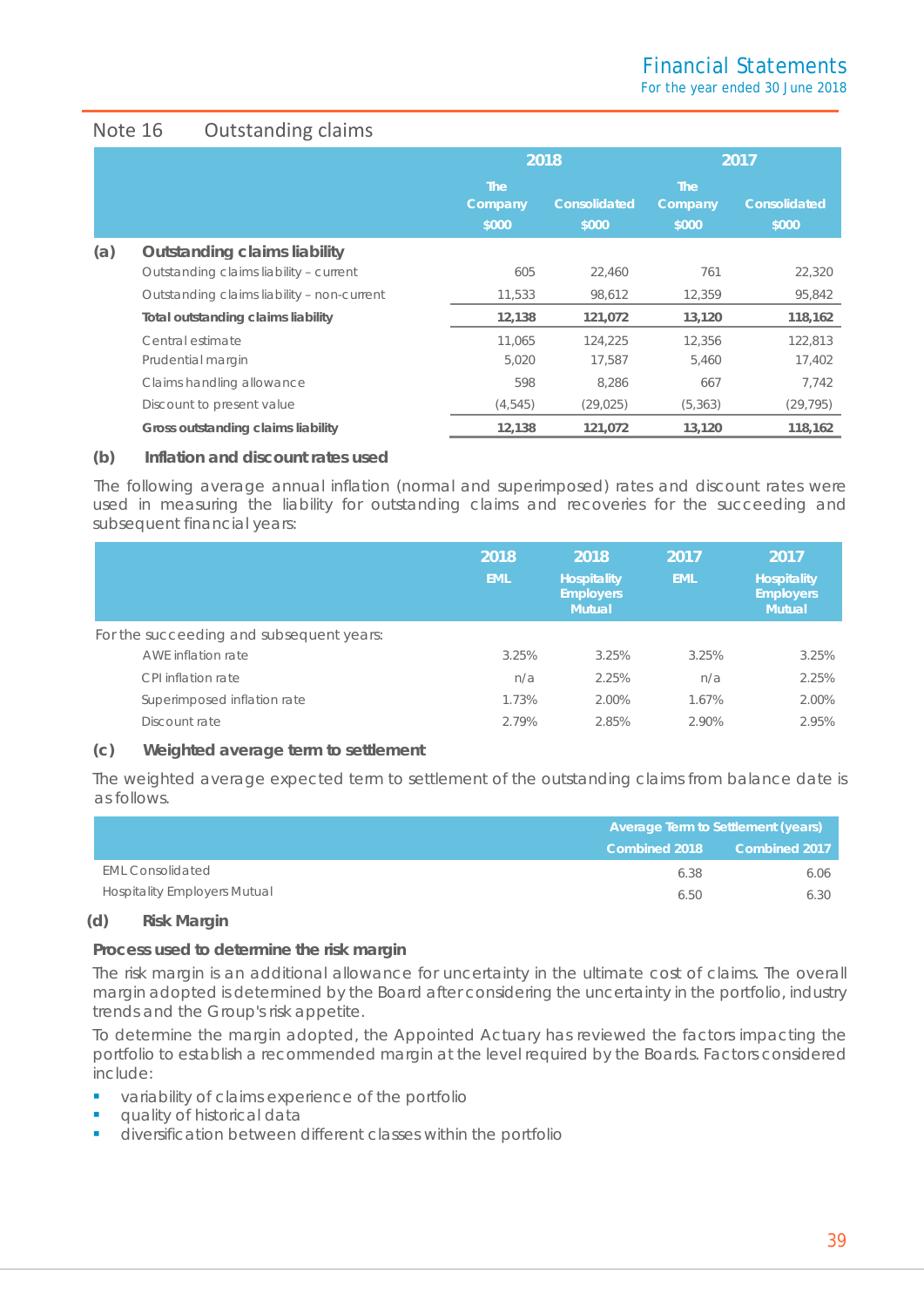

# Note 16 Outstanding claims (continued)

# **(d) Risk Margin (continued)**

The level of uncertainty varies between classes of business. As such, the adopted prudential margin varies between business classes. The prudential margin is applied to the gross central estimate with the appropriate reinsurance recoveries provided.

The aggregate risk margin, after diversification allowance, is intended to approximate a 75% probability of sufficiency.

The prudential margins applied to the portfolio for a 75% level of adequacy are:

|                                                    | 2018  | -2017 |
|----------------------------------------------------|-------|-------|
| Workers compensation: Hospitality Employers Mutual | 14%   | 14%   |
| Workers compensation Run-Off                       | 45.4% | 44 2% |

### **(e) Reconciliation of Changes in Discounted Net Outstanding Claims**

|                                                    |                       | 2018                 |                     | 2017                  |                      |                     |  |
|----------------------------------------------------|-----------------------|----------------------|---------------------|-----------------------|----------------------|---------------------|--|
| The Company                                        | <b>Gross</b><br>\$000 | Reinsurance<br>\$000 | <b>Net</b><br>\$000 | <b>Gross</b><br>\$000 | Reinsurance<br>\$000 | <b>Net</b><br>\$000 |  |
| Balance at 1 July                                  | 13,120                | 1.009                | 12.111              | 14.211                | 1.141                | 13,070              |  |
| Current claims incurred                            |                       |                      |                     |                       |                      |                     |  |
| Change in previous years' claims                   | (711)                 | (19)                 | (692)               | (1,027)               | (29)                 | (998)               |  |
| Current year claims paid/reinsurance<br>recovered  |                       |                      |                     |                       |                      |                     |  |
| Previous year claims paid/reinsurance<br>recovered | (271)                 | (3)                  | (268)               | (65)                  | (103)                | 38                  |  |
| Discounted outstanding claims                      | 12,138                | 987                  | 11,151              | 13,119                | 1.009                | 12,110              |  |

|                                                    |                       | 2018                 |                     | 2017                  |                      |                     |  |
|----------------------------------------------------|-----------------------|----------------------|---------------------|-----------------------|----------------------|---------------------|--|
| <b>Consolidated</b>                                | <b>Gross</b><br>\$000 | Reinsurance<br>\$000 | <b>Net</b><br>\$000 | <b>Gross</b><br>\$000 | Reinsurance<br>\$000 | <b>Net</b><br>\$000 |  |
| Balance at 1 July                                  | 118,162               | 28.428               | 89.733              | 115,515               | 27.907               | 87.608              |  |
| Current claims incurred                            | 41.011                | 11.464               | 29.547              | 36,285                | 9.629                | 26,656              |  |
| Change in previous years' claims                   | (16, 735)             | (3,927)              | (12,808)            | (17,001)              | (3,994)              | (13,007)            |  |
| Current year claims paid/reinsurance<br>recovered  | (7,616)               | (2,910)              | (4,706)             | (5,605)               | (1, 721)             | (3,884)             |  |
| Previous year claims paid/reinsurance<br>recovered | (13, 749)             | (4,046)              | (9,703)             | (11, 032)             | (3,393)              | (7,639)             |  |
| Discounted outstanding claims                      | 121,072               | 29,009               | 92.063              | 118,162               | 28,428               | 89,734              |  |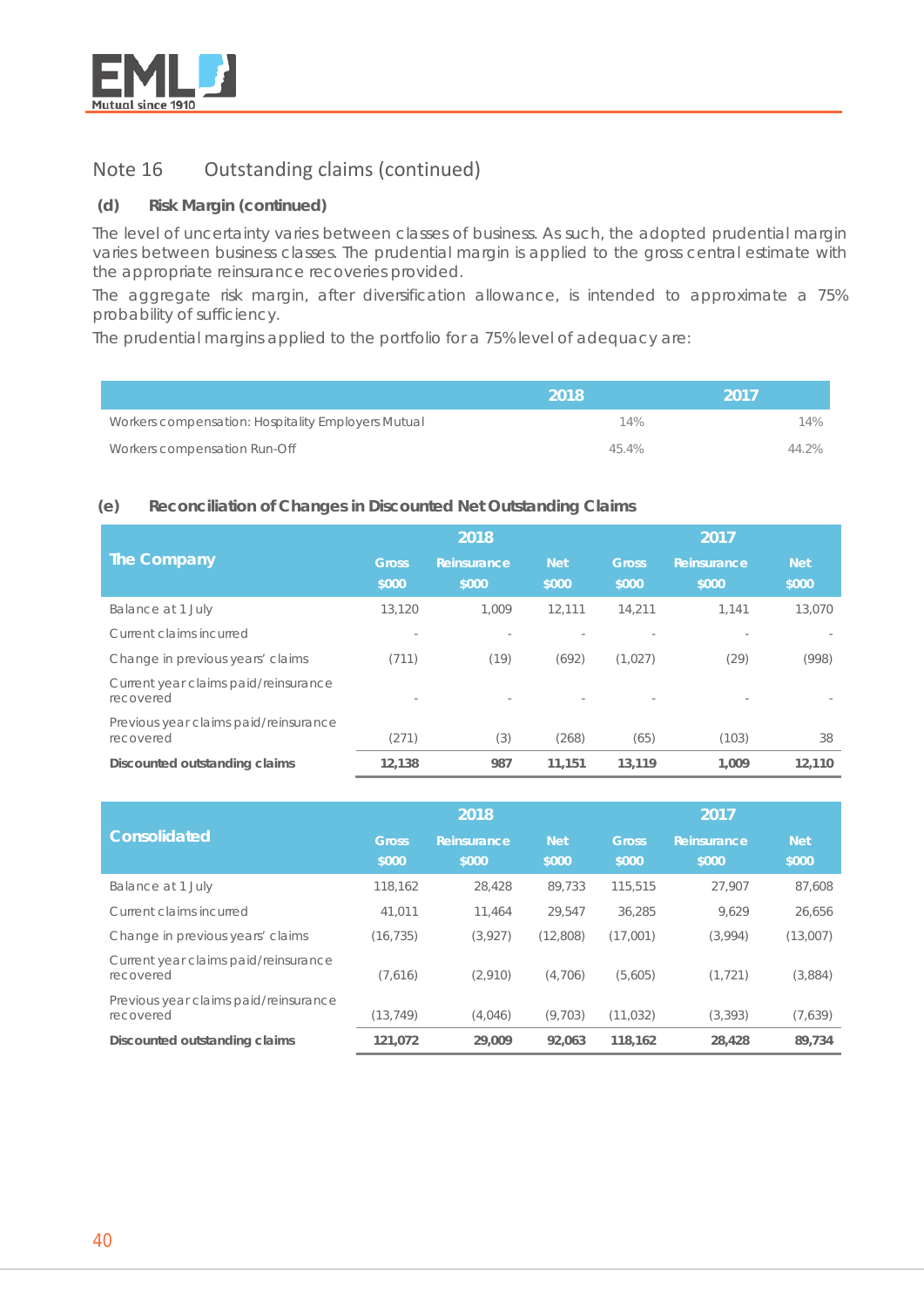# Note 16 Outstanding claims (continued)

# **(f) Claims development table**

Claims development tables are disclosed in order to put the claims estimates included in the financial statements into a context, allowing comparison of those claims estimates with the claims results seen in previous years. In effect, the table highlights the Group's ability to provide an estimate of the total value of claims. The top part of the table provides a review of current estimates of cumulative claims and demonstrates how the estimated claims have changed at subsequent reporting or accident year-ends. The lower part of the table provides a reconciliation of the total reserve included in the Statement of Financial Position and the estimates of cumulative claims.

|                                                                       |           |        | <b>Underwriting Year</b> |        |        |        |        |        |        |        |        |              |
|-----------------------------------------------------------------------|-----------|--------|--------------------------|--------|--------|--------|--------|--------|--------|--------|--------|--------------|
| <b>Outstanding claims</b>                                             | Pre 2009* | 2009** | 2010                     | 2011   | 2012   | 2013   | 2014   | 2015   | 2016   | 2017   | 2018   | <b>Total</b> |
|                                                                       | \$000     | \$000  | \$000                    | \$000  | \$000  | \$000  | \$000  | \$000  | \$000  | \$000  | \$000  | \$000        |
| Estimate of ultimate claims cost                                      |           |        |                          |        |        |        |        |        |        |        |        |              |
| At the end of accident year                                           | 26,305    | 4,897  | 6,860                    | 8,825  | 9,373  | 19,251 | 19,150 | 19,090 | 22,283 | 21,441 | 24,112 |              |
| One year later                                                        | 26,595    | 7,305  | 10,504                   | 11,977 | 13,054 | 20,259 | 22,914 | 23,868 | 24,758 | 21,825 |        |              |
| Two years later                                                       | 26,369    | 7,261  | 9,980                    | 11,621 | 13,398 | 19,306 | 21,011 | 22,282 | 22,269 |        |        |              |
| Three years later                                                     | 27,198    | 7,728  | 9,101                    | 10,930 | 10,484 | 17,281 | 19,807 | 19,697 |        |        |        |              |
| Four years later                                                      | 24,713    | 7,357  | 8,588                    | 11,613 | 9,782  | 16,570 | 17,270 |        |        |        |        |              |
| Five years later                                                      | 25,276    | 6,739  | 6,834                    | 12,751 | 8,414  | 15,668 |        |        |        |        |        |              |
| Six years later                                                       | 25,010    | 8,180  | 9.041                    | 10,881 | 8,113  |        |        |        |        |        |        |              |
| Seven years later                                                     | 23,969    | 6,255  | 7,905                    | 11,031 |        |        |        |        |        |        |        |              |
| Eight years later                                                     | 23,186    | 5,918  | 6,842                    |        |        |        |        |        |        |        |        |              |
| Nine years later                                                      | 22,517    | 7,740  |                          |        |        |        |        |        |        |        |        |              |
| Ten years later                                                       | 21,655    |        |                          |        |        |        |        |        |        |        |        |              |
| Current estimate of ultimate<br>claims cost                           | 21,655    | 7,740  | 6,842                    | 11,031 | 8,113  | 15,668 | 17,270 | 19,697 | 22,269 | 21,825 | 24,112 | 176,222      |
| Cumulative payments                                                   | 11,712    | 5,192  | 5,773                    | 8,107  | 6,248  | 10,972 | 9,953  | 10,013 | 9,323  | 6,402  | 4,261  | 87,956       |
| Outstanding claims -<br>undiscounted                                  | 9,942     | 2,549  | 1,069                    | 2,924  | 1,865  | 4,696  | 7,317  | 9,683  | 12,946 | 15,423 | 19,850 | 88,266       |
| Discount                                                              | 2,616     | 953    | 226                      | 543    | 396    | 912    | 1,615  | 1,826  | 2,342  | 2,721  | 3,343  | 17,495       |
| Outstanding claims                                                    | 7,326     | 1,596  | 843                      | 2,381  | 1,469  | 3,784  | 5,702  | 7,857  | 10,604 | 12,702 | 16,507 | 70,771       |
| Claims handling expense                                               | 473       | 219    | 92                       | 251    | 160    | 433    | 668    | 895    | 1,200  | 1,418  | 1,838  | 7,646        |
| Risk margin                                                           | 3,514     | 255    | 135                      | 381    | 235    | 605    | 894    | 1,257  | 1,696  | 2,032  | 2,641  | 13,646       |
| Total net outstanding claims<br>liabilities                           | 11,313    | 2,070  | 1,070                    | 3,013  | 1,864  | 4,822  | 7,265  | 10,009 | 13,500 | 16,152 | 20,986 | 92,063       |
| Reinsurance and other recoveries<br>on outstanding claims liabilities | 1,195     | 709    | 375                      | 1,058  | 653    | 1,657  | 2,500  | 3,439  | 4,638  | 5,565  | 7,221  | 29,009       |
| <b>Total Gross Outstanding Claims</b>                                 | 12,507    | 2,779  | 1,445                    | 4,071  | 2,517  | 6,478  | 9,764  | 13,448 | 18,138 | 21,717 | 28,207 | 121,072      |

*\* Includes the payments made since 30 June 2003. Pre 1987 Workers Compensation reserve relates only to treaties written prior to 1987. To demonstrate the development, the analysis has commenced from the projected ultimate claims at 30 June 2006.*

*\* Includes Public Liability for Thoroughbred Racing Industry and Lawn Bowling Clubs, wound up in 2012/13 and 2015/16 respectively*

*\*\* In 2008 the group started underwriting Workers Compensation through Hospitality Employers Mutual (previously Hotel Employers Mutual). The increase in the estimate of ultimate claims cost in 2008 from year 1 to year 2 relates to development of Hospitality Employers Mutual's Workers Compensation portfolio.*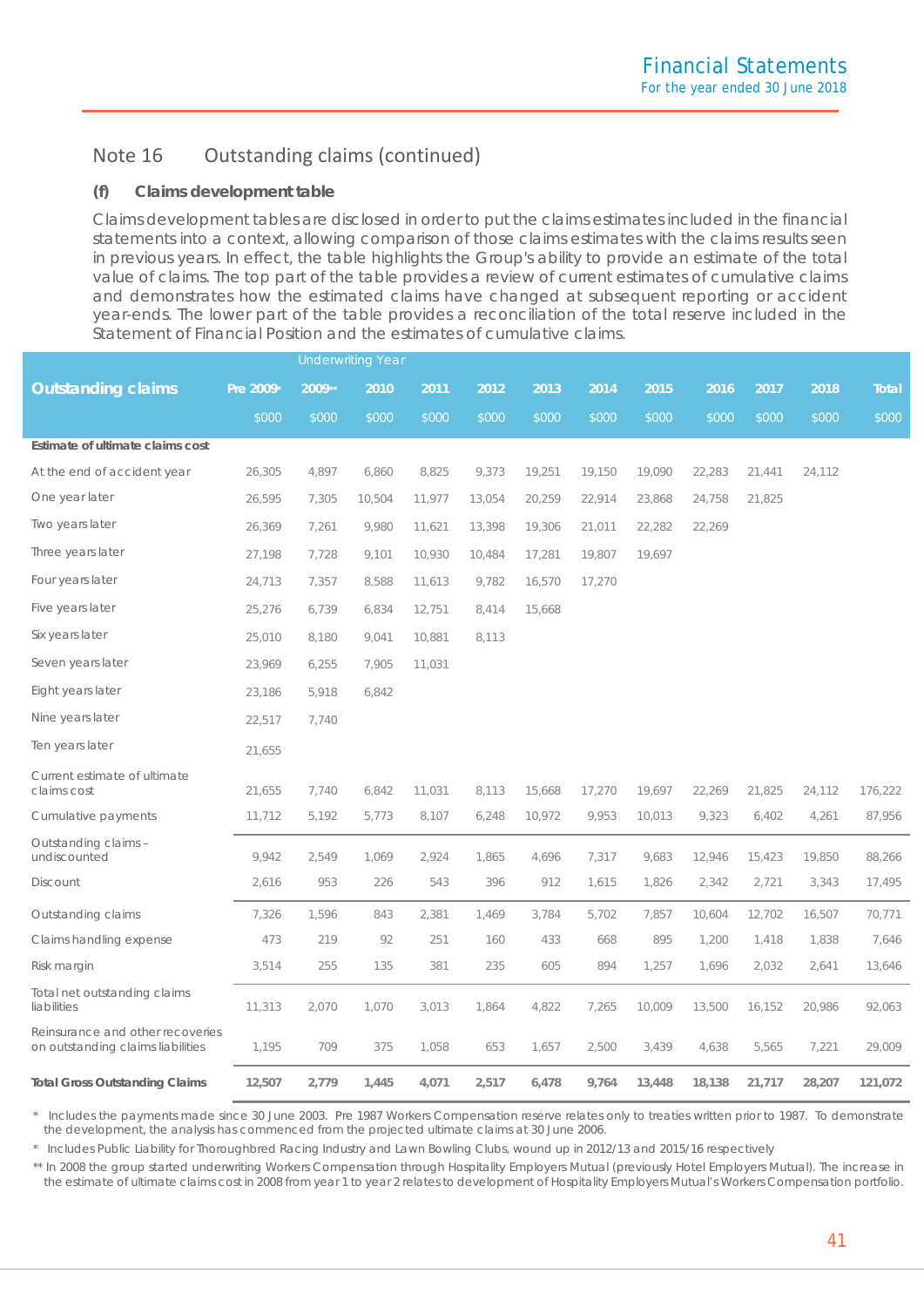

# Note 16 Outstanding claims (continued)

# **(g) Liability Adequacy Test**

The Liability Adequacy Test (LAT) has been conducted using the central estimate of premium liabilities together with the appropriate margin for uncertainty for each portfolio of contracts that are managed as a single portfolio and are subject to broadly similar risks. The test is based on prospective information and so is heavily dependent on assumptions and judgements.

The LAT undertaken as at the Statement of Financial Position date has identified a surplus of \$4.8m (2017: \$4.3m).

For the purposes of the LAT, the present value of expected future cash flows for future claims (including the risk margin) of \$27.5m (2017: \$24.7m) comprises the discounted central estimate (including allowances for claims handling and policy administration expenses) of \$23.6m (2017: \$21.2m), and a risk margin of \$3.8m (2017: \$3.4m).

The risk margin used as a percentage of the central estimate is 16% (2017: 16%). The probability of sufficiency represented by the LAT is 75%. (2017: 75%).

|                    |                                | 2018                  | 2017                                  |                       |  |
|--------------------|--------------------------------|-----------------------|---------------------------------------|-----------------------|--|
|                    | <b>The</b><br>Company<br>\$000 | Consolidated<br>\$000 | <b>The</b><br><b>Company</b><br>\$000 | Consolidated<br>\$000 |  |
| Current            |                                |                       |                                       |                       |  |
| Member benefit     | 1,319                          | 1,319                 | 1,369                                 | 1,369                 |  |
|                    | 1,319                          | 1,319                 | 1,369                                 | 1,369                 |  |
|                    |                                |                       |                                       |                       |  |
| Balance at 1 July  | 1,369                          | 1,369                 | 4,364                                 | 4,364                 |  |
| Amount incurred    | 11,510                         | 11,510                | 9,354                                 | 9,354                 |  |
| Amount utilised    | (11, 560)                      | (11, 560)             | (12, 349)                             | (12, 349)             |  |
| Balance at 30 June | 1,319                          | 1,319                 | 1,369                                 | 1,369                 |  |

# Note 17 Provisions

# Note 18 Unearned income

|                           |                                | 2018                  | 2017                           |                       |
|---------------------------|--------------------------------|-----------------------|--------------------------------|-----------------------|
|                           | <b>The</b><br>Company<br>\$000 | Consolidated<br>\$000 | <b>The</b><br>Company<br>\$000 | Consolidated<br>\$000 |
| Unearned income - current |                                | 30,373                | 106                            | 4,380                 |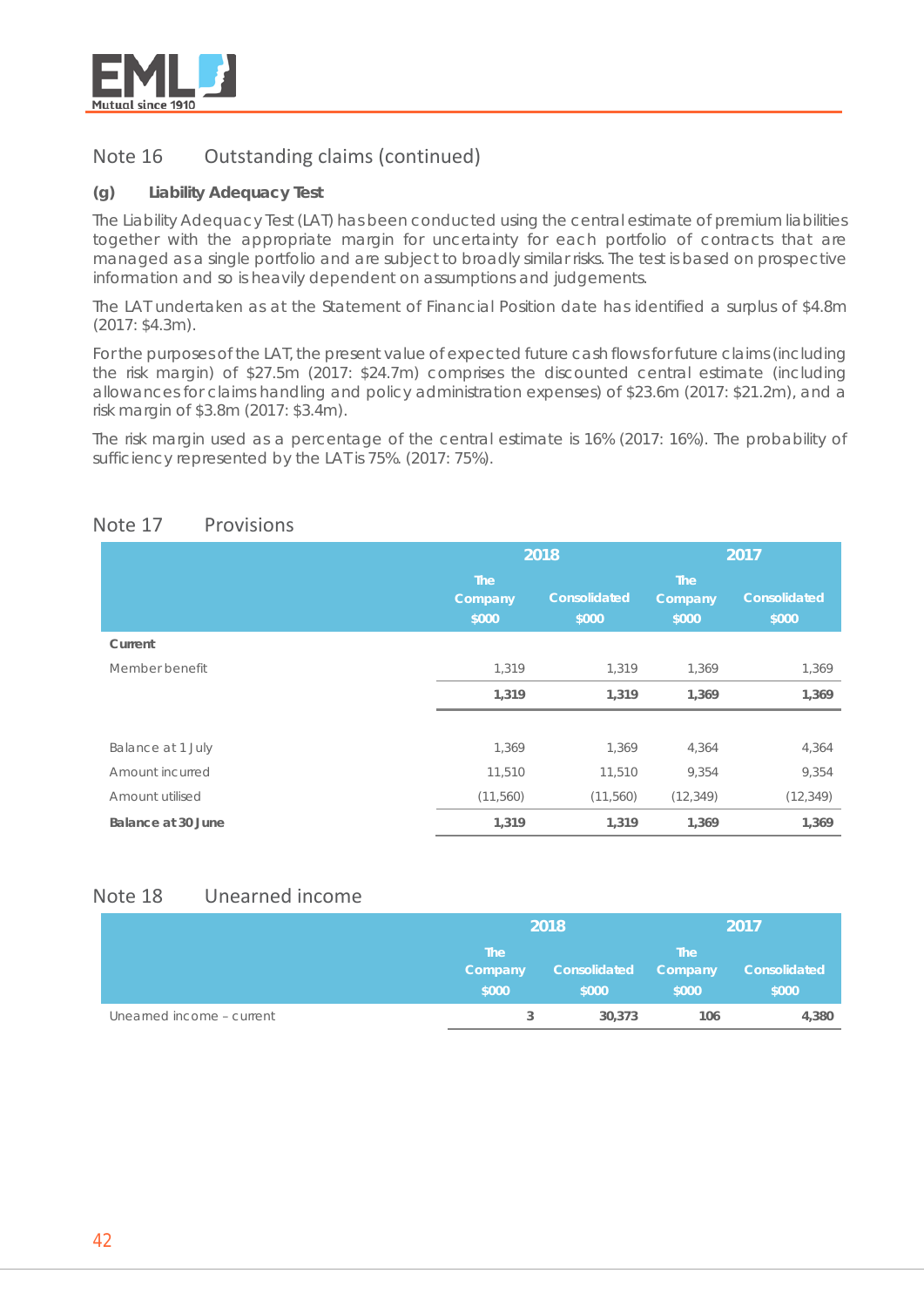# Note 19 Reserves

|                                     | 2018                           |                       | 2017                           |                       |  |
|-------------------------------------|--------------------------------|-----------------------|--------------------------------|-----------------------|--|
|                                     | <b>The</b><br>Company<br>\$000 | Consolidated<br>\$000 | <b>The</b><br>Company<br>\$000 | Consolidated<br>\$000 |  |
| General reserve (accumulated funds) | 25,307                         | 25,307                | 25,307                         | 25,307                |  |

# **General reserve**

The amount standing to the credit of the General Reserve has resulted from prior period allocations of retained profits for future operating requirements. Transfers back to retained profits will occur if required in the future.

# Note 20 Net claims expense

|                                                  |                              | 2018                        |                       | 2017           |
|--------------------------------------------------|------------------------------|-----------------------------|-----------------------|----------------|
| The Company                                      | <b>Current Year</b><br>\$000 | <b>Prior Years</b><br>\$000 | <b>Total</b><br>\$000 | Total<br>\$000 |
| Gross claims and related expenses - undiscounted |                              | (1, 554)                    | (1, 554)              | (928)          |
| Less: discount                                   | $\overline{\phantom{a}}$     | 843                         | 843                   | (99)           |
| Gross claims and related expenses - discounted   | $\overline{\phantom{a}}$     | (711)                       | (711)                 | (1,027)        |
|                                                  |                              |                             |                       |                |
| Reinsurance and other recoveries - undiscounted  | $\overline{\phantom{a}}$     | (81)                        | (81)                  | (62)           |
| Less: discount                                   |                              | 68                          | 68                    | 33             |
| Reinsurance and other recoveries - discounted    |                              | (13)                        | (13)                  | (29)           |
| Net Claims expense                               |                              | (698)                       | (698)                 | (998)          |

|                                                  |                              | 2018                        |                       | 2017           |
|--------------------------------------------------|------------------------------|-----------------------------|-----------------------|----------------|
| <b>Consolidated</b>                              | <b>Current Year</b><br>\$000 | <b>Prior Years</b><br>\$000 | <b>Total</b><br>\$000 | Total<br>\$000 |
| Gross claims and related expenses - undiscounted | 47,534                       | (24, 053)                   | 23,481                | 21,306         |
| Less: discount                                   | (6, 523)                     | 7.318                       | 795                   | (2,022)        |
| Gross claims and related expenses - discounted   | 41,011                       | (16, 735)                   | 24.276                | 19,284         |
|                                                  |                              |                             |                       |                |
| Reinsurance and other recoveries - undiscounted  | 13,211                       | (5, 741)                    | 7,470                 | 6,112          |
| Less: discount                                   | (1, 747)                     | 1,820                       | 73                    | (477)          |
| Reinsurance and other recoveries - discounted    | 11,464                       | (3,921)                     | 7,543                 | 5,635          |
| Net Claims expense                               | 29,547                       | (12, 813)                   | 16,733                | 13,649         |

There has been an actuarial release in the EML portfolio, attributable to reduction in projected deafness claims, reduced assumptions for the average size of reopened claims and movement in discount rates. The consolidated net claims incurred for the year is primarily driven by Hospitality Employers Mutual which had a significant actuarial release during the year, largely as a result of better than expected claims experience in the HEM portfolio, along with changed valuation assumptions.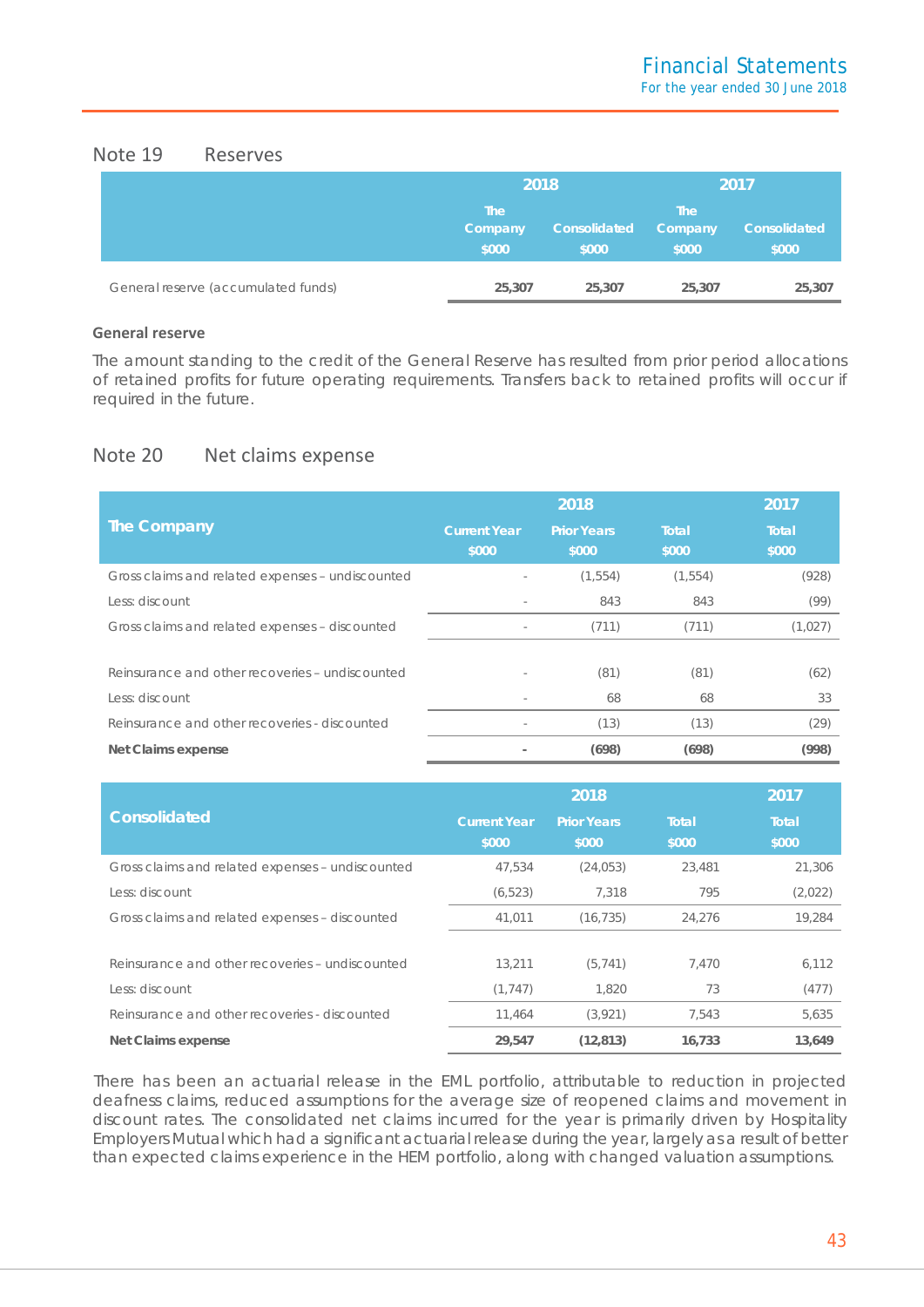

# Note 21 Remuneration of auditor

|                                             |                               | 2018               | 2017                          |                    |
|---------------------------------------------|-------------------------------|--------------------|-------------------------------|--------------------|
|                                             | <b>The</b><br>Company<br>۱\$. | Consolidated<br>\$ | <b>The</b><br>Company<br>۱\$. | Consolidated<br>\$ |
| Audit and review services                   |                               |                    |                               |                    |
| Statutory and Regulatory Audits and Reviews | 62,955                        | 163,295            | 62,955                        | 163,295            |
| Total audit and review services             | 62,955                        | 163,295            | 62,955                        | 163,295            |
| Other services                              |                               |                    |                               |                    |
| Other Professional fees                     | 27,220                        | 49.001             | 33,000                        | 35,563             |
|                                             |                               |                    |                               |                    |
| Total other services                        | 27,220                        | 49,001             | 33,000                        | 35,563             |
| <b>Total Auditor Remuneration</b>           | 90,175                        | 212,296            | 95,955                        | 198,858            |

# Note 22 Key management personnel disclosure

The following were the key management personnel of the Company at any time during the reporting period:

### **Directors**

- **William J. A. O'Reilly**
- Robert G. Cleland (Resigned 29/11/17)
- Andrew J. Grant (Resigned 19/4/18)
- **Catherine A. King**
- **Paul R. Baker**
- **Flavia Gobbo**
- **Matthew Wilson (Appointed 19/4/18)**

# **Executives**

- **Mark Coyne\*** (Chief Executive Officer)
- **Tracey Harris\*** (Chief Operating Officer)
- **Matthew Wilson (Company Secretary and Chief Risk Officer)**
- Narelle Wooden\* (Company Secretary)
- George Srdic\* (Chief Financial Officer)

*\* Employed by a related party*

### **Transactions with key management personnel**

The key management personnel compensation is:

|                              | 2018                  |              | 2017                  |              |
|------------------------------|-----------------------|--------------|-----------------------|--------------|
|                              | <b>The</b><br>Company | Consolidated | <b>The</b><br>Company | Consolidated |
| Short-term employee benefits | 299,538               | 540,549      | 287,250               | 556,634      |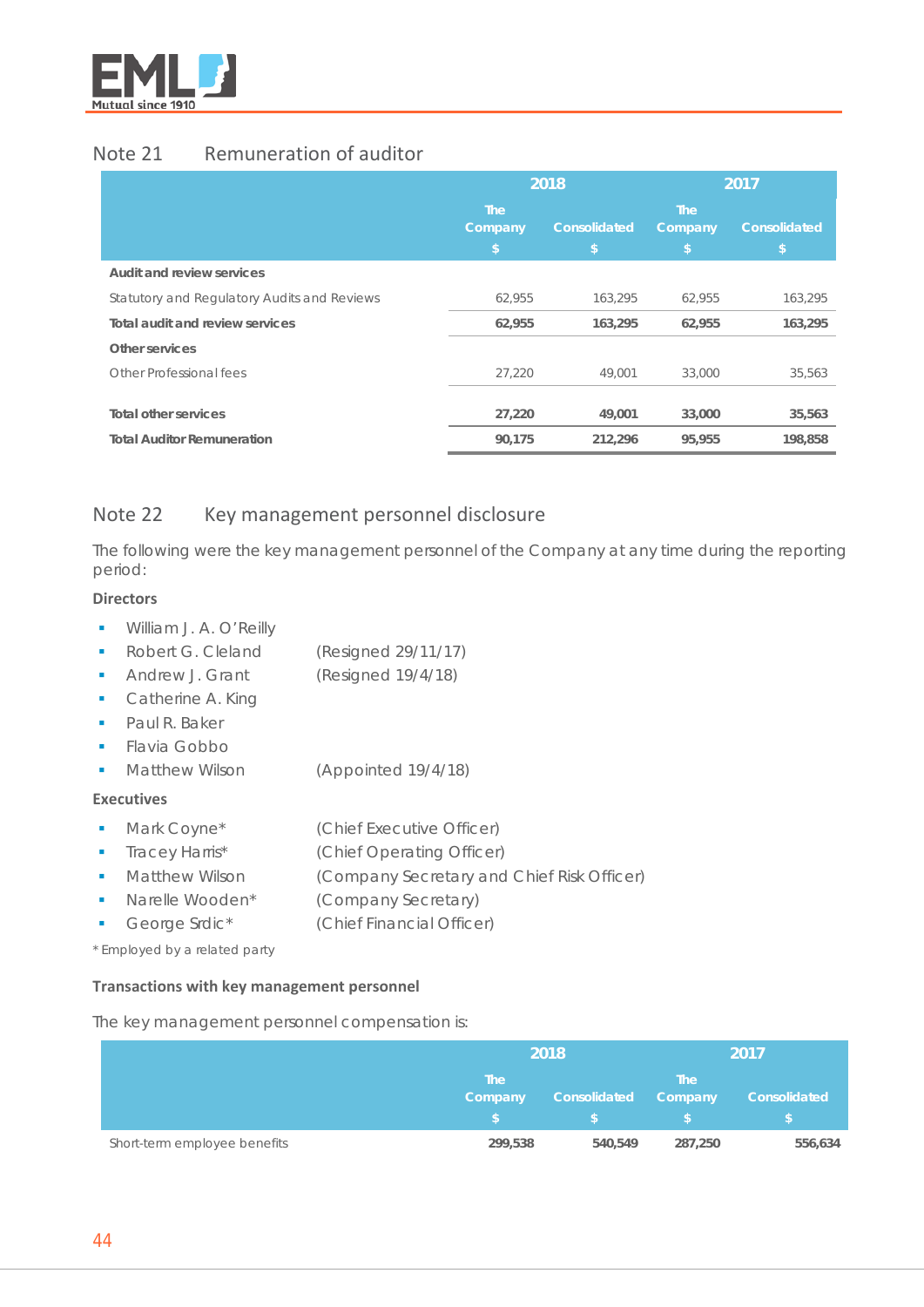# Note 23 Related party disclosures

### **Ultimate Parent Entity and Controlling Entity**

The ultimate parent entity in the consolidated entity is Employers Mutual Limited, a public company limited by guarantee, domiciled in Australia.

### **Related Party Transactions**

The aggregate amounts included in the profit after income tax expense that resulted from transactions with related parties are:

|                                                                                                                                                                                                   | 2018                     | 2017                     |
|---------------------------------------------------------------------------------------------------------------------------------------------------------------------------------------------------|--------------------------|--------------------------|
|                                                                                                                                                                                                   | \$000                    | \$000                    |
| Paid by EML                                                                                                                                                                                       |                          |                          |
| Employers Mutual Limited & the Trustee for ASWIG Management Trust Partnership<br>White Funds Management*<br><b>EMLife Pty Ltd</b>                                                                 | 24,494<br>21<br>1,984    | 20,708<br>105<br>5,692   |
| Paid by Hospitality Employers Mutual Limited                                                                                                                                                      |                          |                          |
| <b>Employers Mutual Management Pty Ltd</b>                                                                                                                                                        | 12,839                   | 10,342                   |
| Employers Mutual Limited & the Trustee for ASWIG Management Trust Partnership<br>White Funds Management*<br><b>Australian Hotels Association (NSW)</b><br>The Registered Clubs Association of NSW | 327<br>421<br>954<br>811 | 288<br>404<br>824<br>674 |
| <b>EM Safe Pty Ltd</b>                                                                                                                                                                            | 122                      | 129                      |

The outstanding balances on related party receivables and payables at year end are:

|                                                                   | 2018<br>\$000 | 2017<br>\$000 |
|-------------------------------------------------------------------|---------------|---------------|
|                                                                   |               |               |
| Receivable/(Payable) by EML                                       |               |               |
| Employers Mutual Limited & the Trustee for ASWIG Management Trust |               |               |
| Partnership                                                       | 3.900         | 1.551         |
| White Funds Management*                                           | 8             | 8             |
| <b>EMLife Pty Ltd</b>                                             | 22            | 579           |
| Receivable/(Payable) by Hospitality Employers Mutual Limited      |               |               |
| <b>Employers Mutual Management Pty Ltd</b>                        | (201)         | 1.771         |
| White Funds Management*                                           | (28)          | (59)          |
| Australian Hotels Association (NSW) Holdings Pty Ltd              | (62)          | (59)          |
| The Registered Clubs Association of NSW                           | (63)          | (56)          |
| Employers Mutual Limited & the Trustee for ASWIG Management Trust |               |               |
| Partnership                                                       | (59)          | (48)          |
| <b>EM Safe Pty Ltd</b>                                            | (34)          | (28)          |

\* transactions with Directors of the company and their Director related entities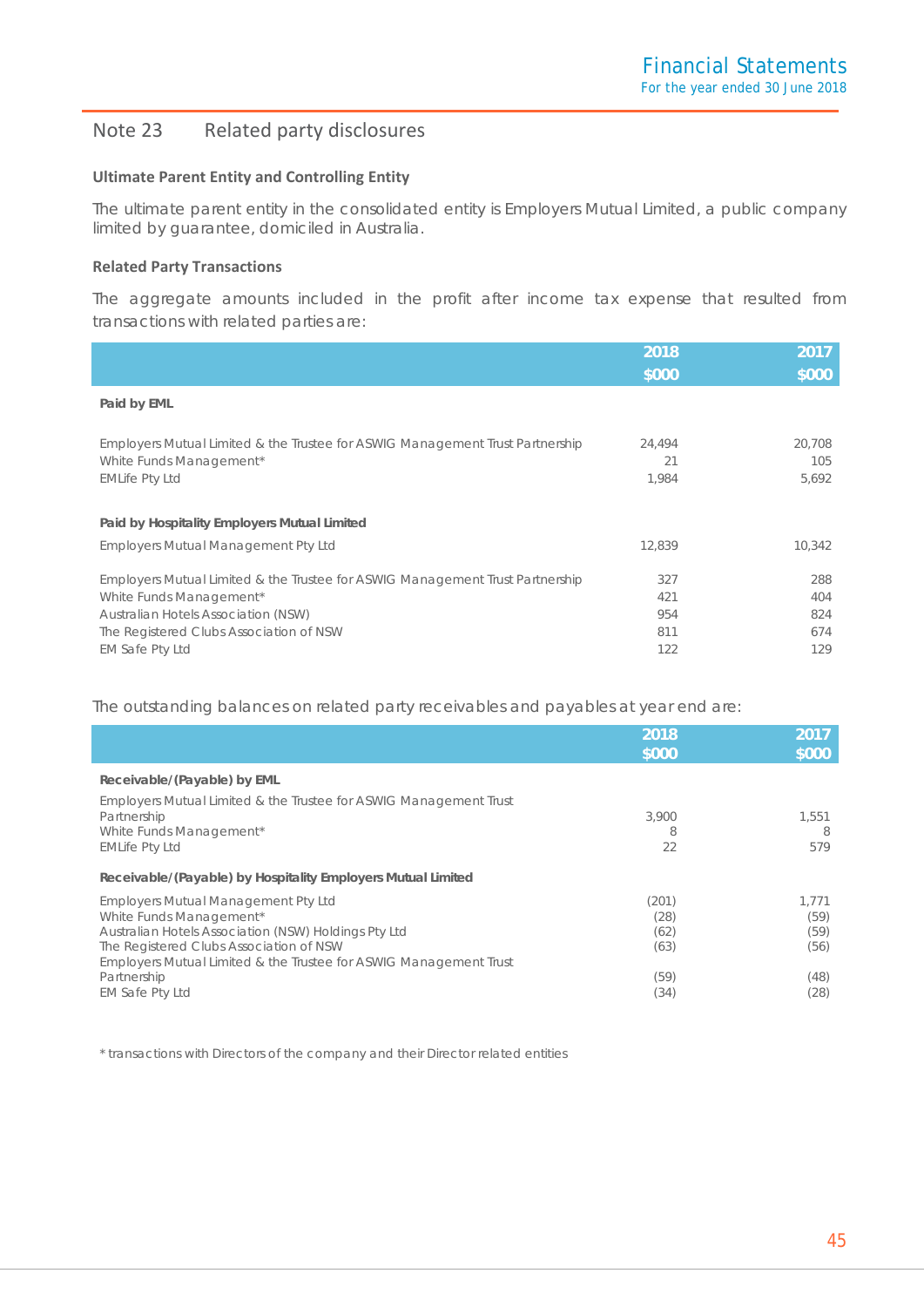

# Note 23 Related party disclosures (continued)

The company has entered into a banking arrangement with National Australia Bank, which includes provision of various bank guarantees as required under clients' contracts and office leasing contracts. The bank guarantees in relation to clients' contracts are held by the Company and by its 100% owned subsidiaries.

The principal lessee in regards to the office leases is Employer Mutual Management Pty Ltd. The Company's bank guarantees on behalf of Employer Mutual Management Pty Ltd as at 30 June 2018 totalled \$7.4m (2017: \$7.2m)

The total value of all bank guarantees on issue as at 30 June 2018 was \$17m (2017: \$16.7m).

# Note 24 Equity accounted investees

# **(a) Joint venture**

The Group is a 50% partner in Employers Mutual Limited and the Trustee for the ASWIG Management Trust Partnership ("the Partnership"). The financial report of the Group includes the financial position, the results from operations and cash flows of the joint venture entity in accordance with the accounting policy described in note 1(r). The principal place of business of the joint venture entity is in Australia.

The Partnership is structured as a separate vehicle and the Group has a residual interest in its net assets. Accordingly, the Group has classified its interest in the Partnership as a joint venture which is equity accounted.

The following is summarised financial information for the Partnership, based on its financial statements prepared in accordance with all applicable Australian Accounting Standards (AASBs) adopted by the Australian Accounting Standards Board.

### **Summary Financial Information of Joint Venture Entity**

|                                   | Consolidated | <b>Consolidated</b> |
|-----------------------------------|--------------|---------------------|
|                                   | 2018         | 2017                |
|                                   | \$000        | \$000               |
| Revenue                           | 232,536      | 199,135             |
| Profit from continuing operations | 32,999       | 25,176              |
| Other comprehensive income        |              |                     |
| Total comprehensive income        | 32,999       | 25,176              |
|                                   |              |                     |
| Current assets                    | 85,056       | 47,093              |
| Non-current assets                | 8,209        | 4,225               |
| <b>Current liabilities</b>        | (85,056)     | (47,093)            |
| Non-current liabilities           | (8, 209)     | (4,225)             |
| Net assets                        |              |                     |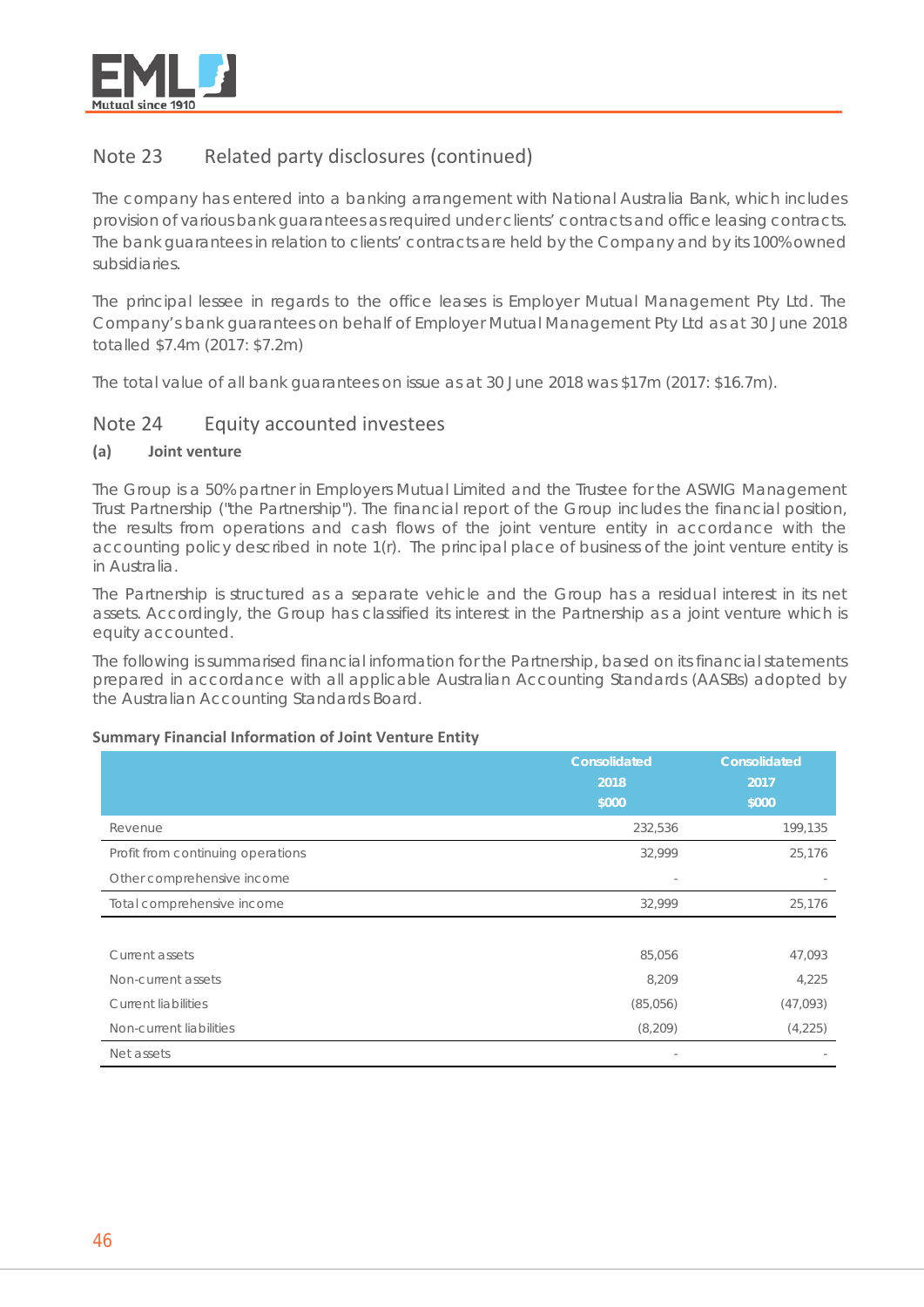# Note 24 Equity accounted investees (continued)

|                                                                         | <b>Consolidated</b><br>2018<br>\$000 | <b>Consolidated</b><br>2017<br>\$000 |
|-------------------------------------------------------------------------|--------------------------------------|--------------------------------------|
| Group's interest in net assets of investee at the beginning of the year |                                      |                                      |
| Share of total comprehensive income                                     | 16.499                               | 12.588                               |
| Partnership distribution                                                | (16, 499)                            | (12, 588)                            |
| Carrying amount of interest in investee at end of the year              |                                      |                                      |

### **Movement in carrying amount in investment in joint venture entities**

# **(b) Joint venture entity's expenditure commitments**

There is no capital or other commitments or contingent liabilities arising from the investment in the Partnership that are significant to the consolidated entity.

# **(c) Equity interest investees**

The Group has a combined equity interest in an unlisted company, which exceeds 20% of the investee's equity. Management have assessed both direct and indirect unit holdings and deem that neither control nor significant influence is exercised over this entity. While the combined unit holdings of the Partnership and EML exceed 20%, individual unit holdings are significantly below this threshold. In addition, EML does not exercise control over the Partnership and has no voting control over its equity interest unit holding, therefore it is considered appropriate and accurate to assess the valuation of the units as two distinct holdings. Equity investments are valued at fair value according to AASB 13.

# Note 25 Notes of the statement of cash flows

# **(a) Reconciliation of cash and cash equivalents**

For the purpose of the statement of cash flows, cash and cash equivalents includes cash on hand and at bank and short term deposits. Cash and cash equivalents at the end of the financial year are reconciled to the related items in the Statement of Financial Position as follows:

|                           | 2018                           |                       | 2017                           |                       |
|---------------------------|--------------------------------|-----------------------|--------------------------------|-----------------------|
|                           | <b>The</b><br>Company<br>\$000 | Consolidated<br>\$000 | <b>The</b><br>Company<br>\$000 | Consolidated<br>\$000 |
| Cash and cash equivalents | 2,156                          | 12.041                | 2,080                          | 23,809                |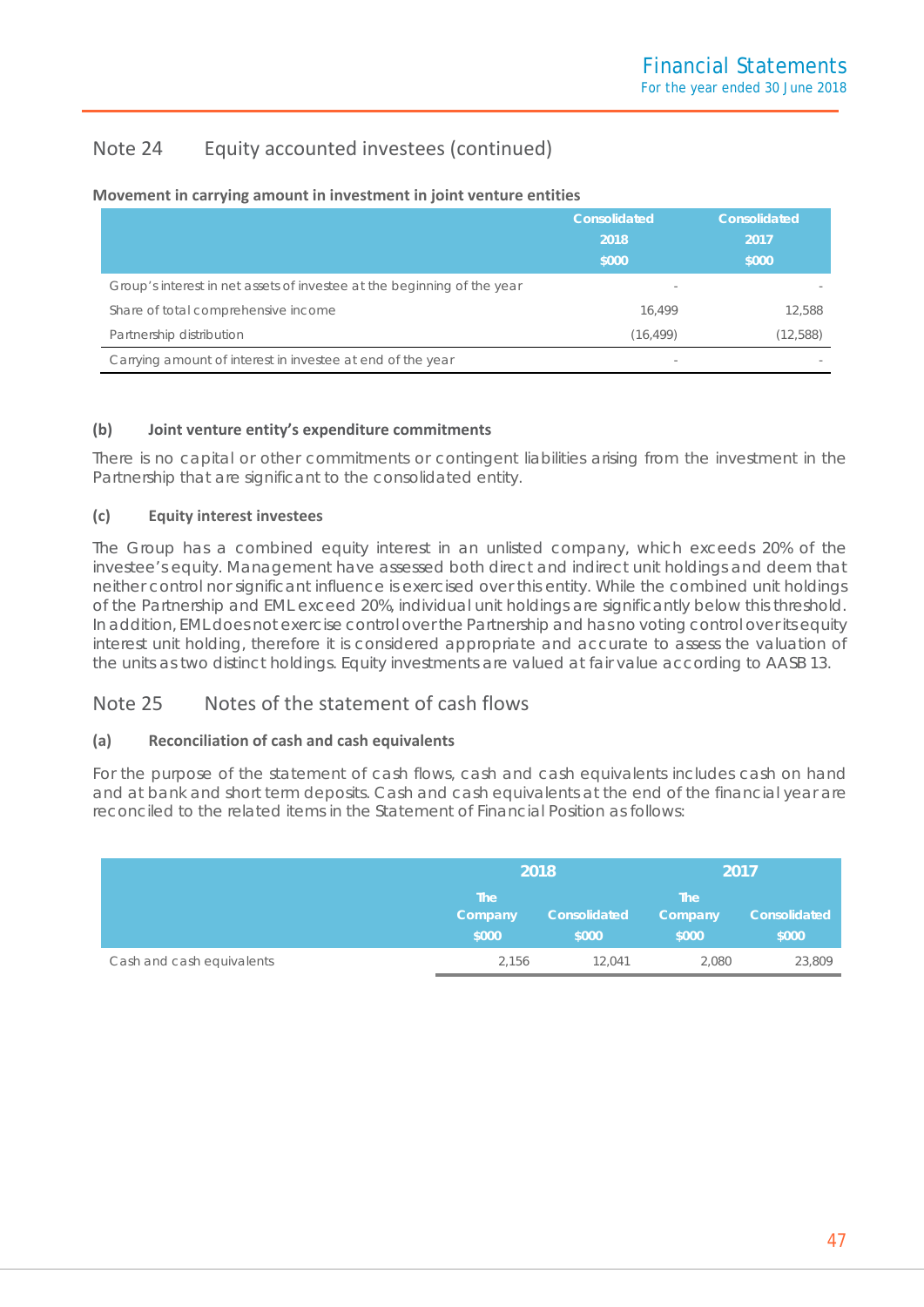

# Note 25 Notes to the statement of cash flows (continued)

# **(b) Reconciliation of profit from ordinary activities after income tax to net cash provided by operating activities**

|                                                                                      | 2018                           |                              | 2017                           |                              |
|--------------------------------------------------------------------------------------|--------------------------------|------------------------------|--------------------------------|------------------------------|
|                                                                                      | <b>The</b><br>Company<br>\$000 | <b>Consolidated</b><br>\$000 | <b>The</b><br>Company<br>\$000 | <b>Consolidated</b><br>\$000 |
| Total comprehensive income for the year                                              | 9,511                          | 17,076                       | 2.447                          | 11,334                       |
| Add/(less):                                                                          |                                |                              |                                |                              |
| Profit/(loss) on sale of investments                                                 | 3                              | (1)                          | 5                              | (260)                        |
| Increase / (decrease) in market value of investments                                 | (302)                          | (743)                        | 931                            | 3,114                        |
| Net cash provided by operating activities before<br>change in assets and liabilities | 9,212                          | 16,332                       | 3,383                          | 14,188                       |
| Changes in assets and liabilities:                                                   |                                |                              |                                |                              |
| Decrease / (increase) in debtors and accrued<br>income                               | (2,962)                        | (15, 209)                    | (1, 430)                       | (23, 745)                    |
| Decrease / (increase) in prepayments                                                 | 298                            | (26, 714)                    | (151)                          | 7,401                        |
| Decrease / (increase) in reinsurance & other<br>recoveries                           | 27                             | (480)                        | 131                            | (277)                        |
| Decrease / (increase) in deferred reinsurance<br>expense                             |                                | (1,092)                      |                                | (1, 243)                     |
| Increase in income tax payable                                                       | 267                            | 162                          | 139                            | 3,035                        |
| Decrease in deferred tax balances                                                    | 1,280                          | 1,010                        | 649                            | 1,219                        |
| Increase in payables                                                                 | 3,569                          | 1.685                        | 1,427                          | 21,168                       |
| Increase in provision for member benefit                                             | (50)                           | (50)                         | (2,994)                        | (2,994)                      |
| Increase / (decrease) / increase in other liabilities                                |                                | 26,090                       |                                | (7,991)                      |
| Increase / (decrease) in provision for claims                                        | (982)                          | 2,910                        | (1,092)                        | 2,647                        |
| (Decrease) / increase in unearned premium                                            |                                | 4,464                        |                                | 3,865                        |
|                                                                                      | 1,447                          | (7, 224)                     | (3, 321)                       | 3,085                        |
| Net cash provided by operating activities                                            | 10,659                         | 9,108                        | 62                             | 17,273                       |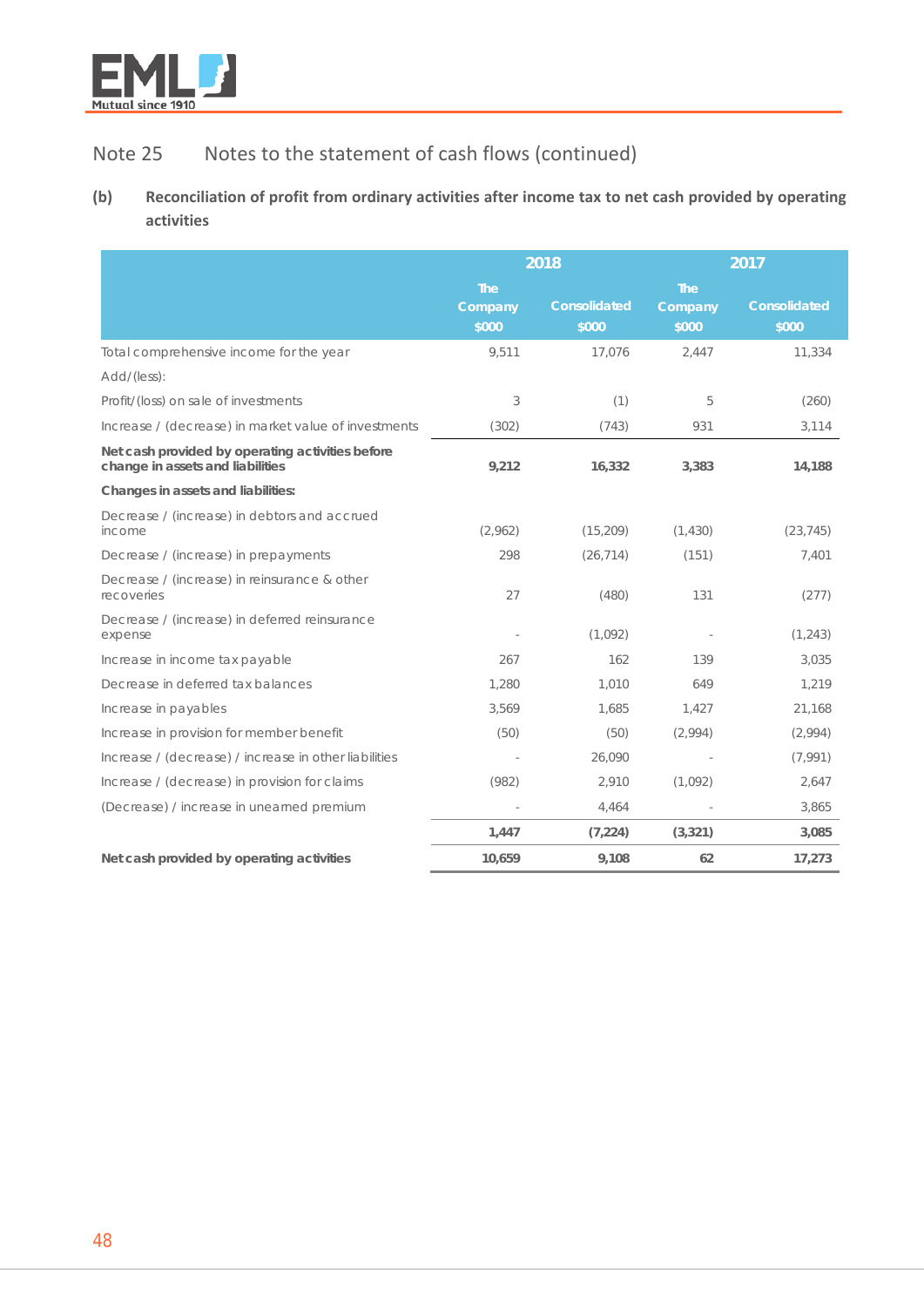# Note 26 Financial instruments

The activities of the Group expose it to a variety of financial risks such as market risk (including cash flow and fair value interest rate risk and price risk), credit risk and liquidity risk. The Board and senior management of the Group have developed, implemented and maintain a Risk Management Strategy (RMS) which is discussed in more detail in note 4. The Group's risk management framework recognises the unpredictability of financial markets and seeks to minimise potential adverse effects on the financial performance of the consolidated entity.

The key objectives of the Group's asset and liability management strategy are to ensure sufficient liquidity is maintained at all times to meet the Group's obligations, including its settlement of insurance liabilities and, within these parameters, to optimise investment returns for policyholders and shareholders.

### **(a) Market risk**

### (i) Price risk

The Group is exposed to price or market value risk on its investment in government and other public securities and shares in listed companies and unit trusts. To manage its price risk, the Group diversifies its portfolio. Diversification of the portfolio is done in accordance with the limits set by the Group. At 30 June 2018: 22% (2017: 21%) of the Group's financial assets and cash were held in listed equity and debt securities. The potential impact of movements in the market value of securities on the Group's Statement of Comprehensive Income and Statement of Financial Position is shown in note 26 (a) (iii).

### (ii) Cash flow and fair value interest rate risk

The Group is exposed to interest rate risk arising on interest bearing assets. Assets with floating rate interest expose the Group to cash flow interest rate risk. Fixed interest rate assets expose the Group to fair value interest rate risk. The Group's strategy is to invest in high quality, liquid fixed interest securities and cash and to actively manage duration. The investment portfolios are actively managed to achieve a balance between cash flow interest rate risk and fair value interest rate risk bearing in mind the need to meet the liquidity requirements of the insurance business.

The Group is also exposed to interest rate risk arising from long-term interest bearing liabilities.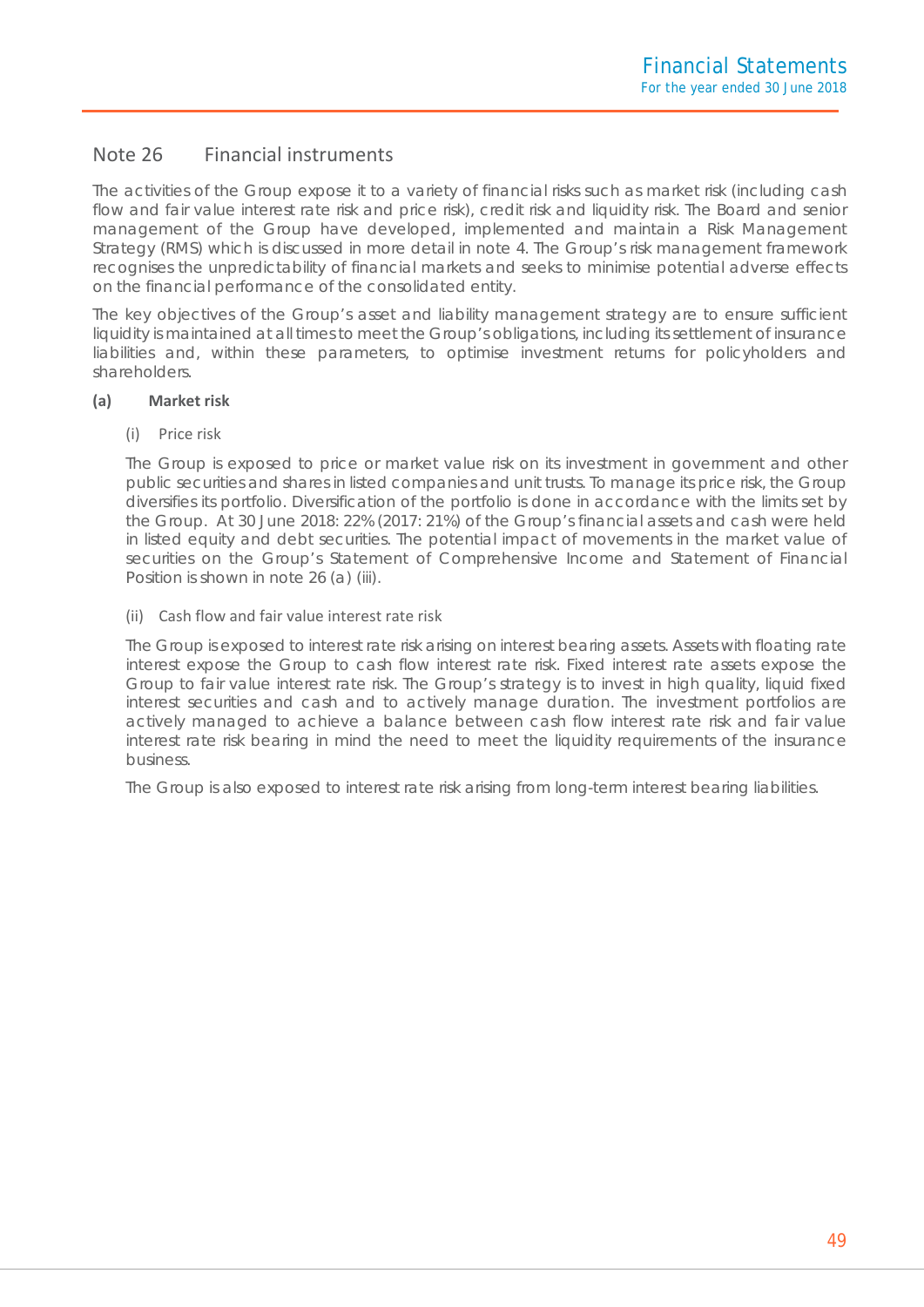

# **(a) Market risk (continued)**

### (iii) Summarised sensitivity analysis

The following table summarises the sensitivity of the Group's financial assets to interest rate risk and other price risk.

|                                                  | <b>Carrying amount</b> | Interest rate risk  |                     | Other price risk    |                          |
|--------------------------------------------------|------------------------|---------------------|---------------------|---------------------|--------------------------|
|                                                  | \$000                  | $-1%$               | $+1%$               | $-10%$              | $+10%$                   |
|                                                  | <b>AUD</b>             | <b>Profit \$000</b> | <b>Profit \$000</b> | <b>Profit \$000</b> | <b>Profit \$000</b>      |
| 2018 Company                                     |                        |                     |                     |                     |                          |
| Cash and Cash Equivalents                        | 2,156                  | $\mathbb{1}$        | (1)                 |                     |                          |
| Bank<br>Accepted<br><b>Bills</b><br>Exchange     | of<br>1,997            | 1                   | (1)                 |                     |                          |
| Government and Other Public<br><b>Securities</b> | 23,501                 | 715                 | (715)               |                     |                          |
| Shares in Listed Securities and<br>Unit Trusts   | 4,906                  |                     |                     | (491)               | 491                      |
| Shares in Unlisted Companies<br>and Unit Trusts  | 1,189                  |                     |                     | (119)               | 119                      |
| <b>Floating Rate Notes</b>                       | 3,020                  | $\overline{2}$      | (2)                 |                     | $\overline{\phantom{a}}$ |
|                                                  | 36,769                 | 719                 | (719)               | (610)               | 610                      |
|                                                  |                        |                     |                     |                     |                          |
| 2018 Consolidated                                |                        |                     |                     |                     |                          |
| Cash and Cash Equivalents                        | 12,041                 | $\overline{2}$      | (2)                 |                     |                          |
| Bank<br>Accepted<br>Bills<br>Exchange            | of<br>3,994            | $\overline{2}$      | (2)                 |                     |                          |
| Government and Other Public<br><b>Securities</b> | 101,261                | 4,761               | (4, 761)            |                     |                          |
| Shares in Listed Securities and<br>Unit Trusts   | 15,515                 |                     |                     | (1, 551)            | 1,551                    |
| Shares in Unlisted Companies<br>and Unit Trusts  | 1,189                  |                     |                     | (119)               | 119                      |
| <b>Floating Rate Notes</b>                       | 16,834                 | 15                  | (15)                |                     |                          |
|                                                  | 150,834                | 4,780               | (4,780)             | (1,670)             | (1,670)                  |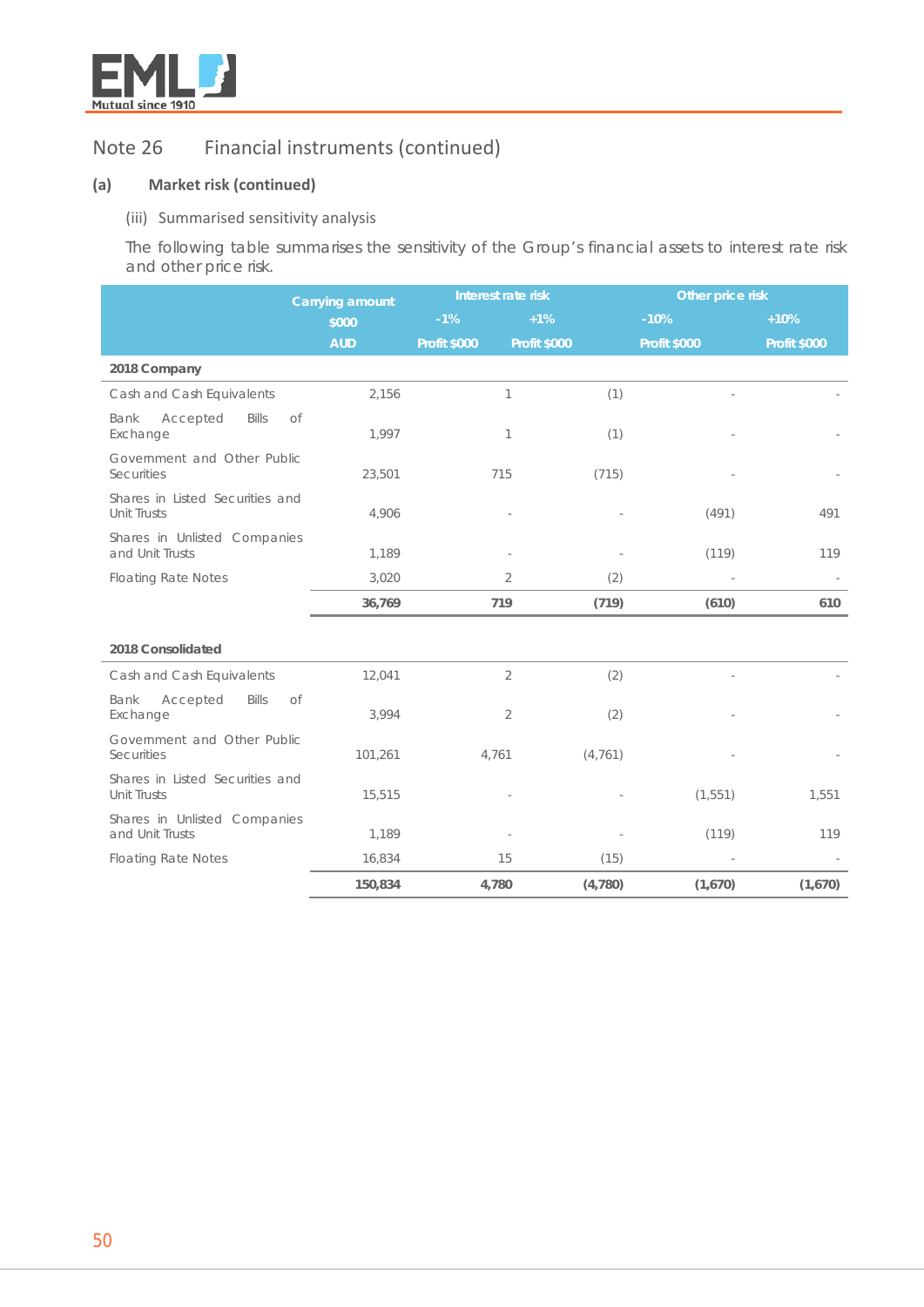# **(a) Market risk (continued)**

# (iii) Summarised sensitivity analysis (continued)

|                                                       | <b>Carrying amount</b> | Interest rate risk  |                     |                     |                     | Other price risk |  |
|-------------------------------------------------------|------------------------|---------------------|---------------------|---------------------|---------------------|------------------|--|
|                                                       | \$000                  | $-1%$               | $+1%$               | $-10%$              | $+10%$              |                  |  |
|                                                       | <b>AUD</b>             | <b>Profit \$000</b> | <b>Profit \$000</b> | <b>Profit \$000</b> | <b>Profit \$000</b> |                  |  |
| 2017 Company                                          |                        |                     |                     |                     |                     |                  |  |
| Cash and Cash Equivalents                             | 2,080                  | $\overline{2}$      | (2)                 |                     |                     |                  |  |
| Bank<br>Accepted<br>Bills<br>of<br>Exchange           | 2,990                  | $\overline{2}$      | (2)                 |                     |                     |                  |  |
| Government and Other Public<br><b>Securities</b>      | 15,790                 | 759                 | (759)               |                     |                     |                  |  |
| Shares in Listed Securities and<br>Unit Trusts        | 4,425                  |                     |                     | (442)               | 442                 |                  |  |
| Shares in Unlisted Companies<br>and Unit Trusts       | 1,189                  |                     |                     | (119)               | 119                 |                  |  |
| <b>Floating Rate Notes</b>                            | 3,530                  | 3                   | (3)                 |                     |                     |                  |  |
|                                                       | 30,004                 | 766                 | (766)               | (561)               | 561                 |                  |  |
|                                                       |                        |                     |                     |                     |                     |                  |  |
| 2017 Consolidated                                     |                        |                     |                     |                     |                     |                  |  |
| Cash and Cash Equivalents                             | 23,809                 | $\overline{4}$      | (4)                 |                     |                     |                  |  |
| Bank<br>Accepted<br><b>Bills</b><br>of<br>Exchange    | 5,977                  | 7                   | (7)                 |                     |                     |                  |  |
| Government and Other Public<br>Securities             | 84,442                 | 4,496               | (4,496)             |                     |                     |                  |  |
| Shares in Listed Securities and<br><b>Unit Trusts</b> | 13,471                 |                     |                     | (1, 347)            | 1,347               |                  |  |
| Shares in Unlisted Companies<br>and Unit Trusts       | 1,189                  |                     |                     | (119)               | 119                 |                  |  |
| <b>Floating Rate Notes</b>                            | 13,313                 | 11                  | (11)                |                     |                     |                  |  |
|                                                       | 142,201                | 4,518               | (4, 518)            | (1,466)             | 1,466               |                  |  |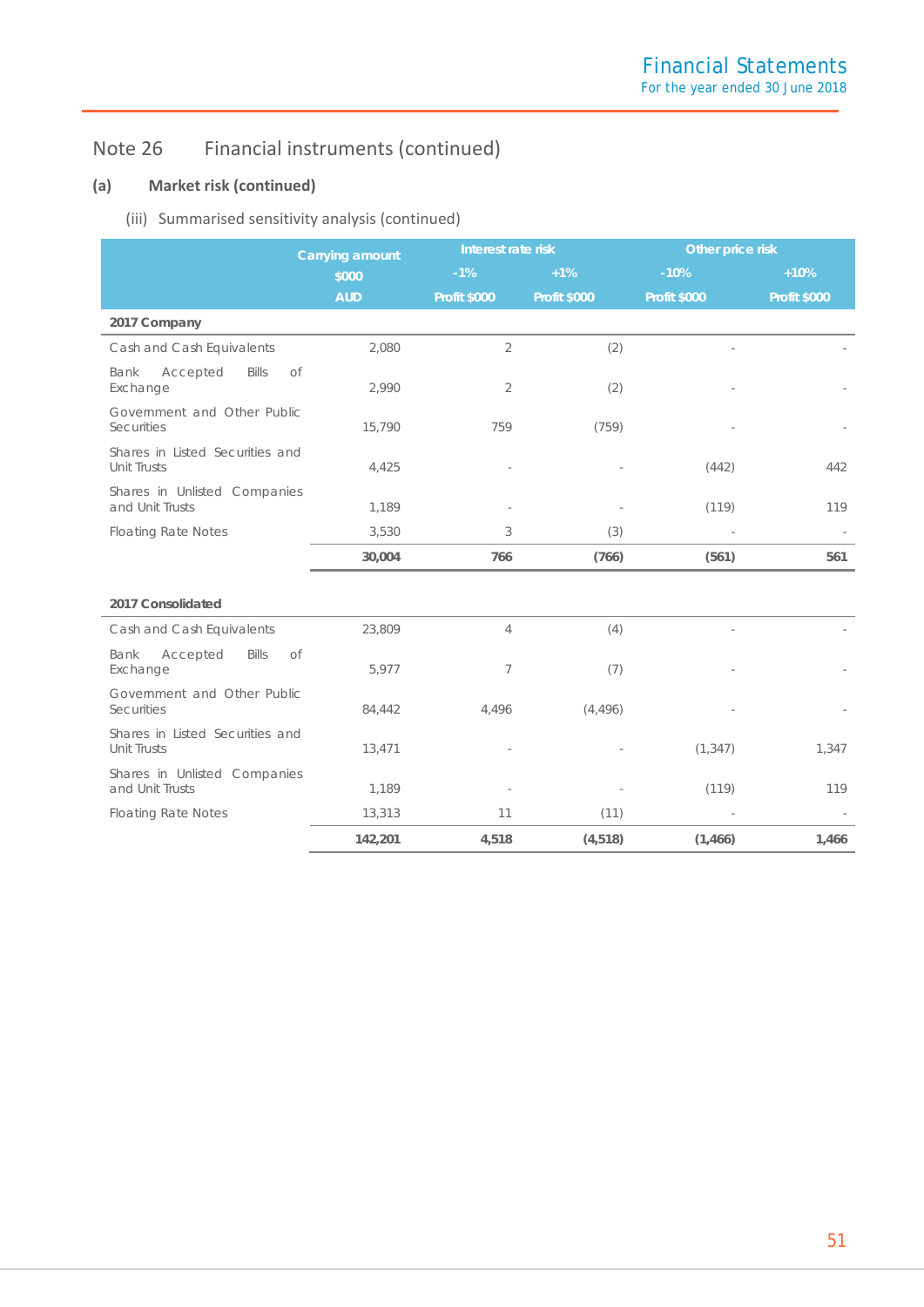

### **(b) Credit risk exposures**

Credit risk is the risk of loss from a counterparty failing to meet their financial obligations. The Group's credit risk arises predominantly from investment activities and future claims on the reinsurance contracts.

The Group is exposed to credit risk on insurance contracts as a result of exposure to individual clients, intermediaries or reinsurers. The Group does not have any material exposure to individual clients or intermediaries which would materially impact the operating profit. At the reporting date, there are no significant concentrations of credit risk. The credit risk to reinsurers is managed through the Group having a pre-determined policy on the appropriate rating a reinsurer must have to participate in the reinsurance programme.

The Group's maximum exposure to credit risk at balance date in relation to each class of recognised financial asset is the carrying amount of those assets as indicated in the Statement of Financial Position.

Ageing of the consolidated entity's trade and other receivables, reinsurance and other recoveries receivable is provided below. The amounts are aged according to their original due date. Receivables for which repayment terms have been renegotiated represent an insignificant portion of the balances.

|                               | <b>Trade and</b><br>other receivables<br>\$′000 | <b>Reinsurance and</b><br>other recoverable receivable<br>\$'000 |
|-------------------------------|-------------------------------------------------|------------------------------------------------------------------|
| 2018 Company                  |                                                 |                                                                  |
| Neither past due nor impaired | 62,678                                          | 1,005                                                            |
| Past due 0-30 days            | 1,679                                           | $\sim$                                                           |
| Past due 31-120 days          | 47                                              | $\sim$                                                           |
| More than 120 days            | 4                                               | $\sim$                                                           |

|                               | Trade and<br>other receivables<br>\$'000 | Reinsurance and<br>other recoverable receivable<br>\$′000 |
|-------------------------------|------------------------------------------|-----------------------------------------------------------|
| 2018 Consolidation            |                                          |                                                           |
| Neither past due nor impaired | 113,807                                  | 30,279                                                    |
| Past due 0-30 days            | 2,554                                    | $\sim$                                                    |
| Past due 31-120 days          | 514                                      |                                                           |
| More than 120 days            | 198                                      |                                                           |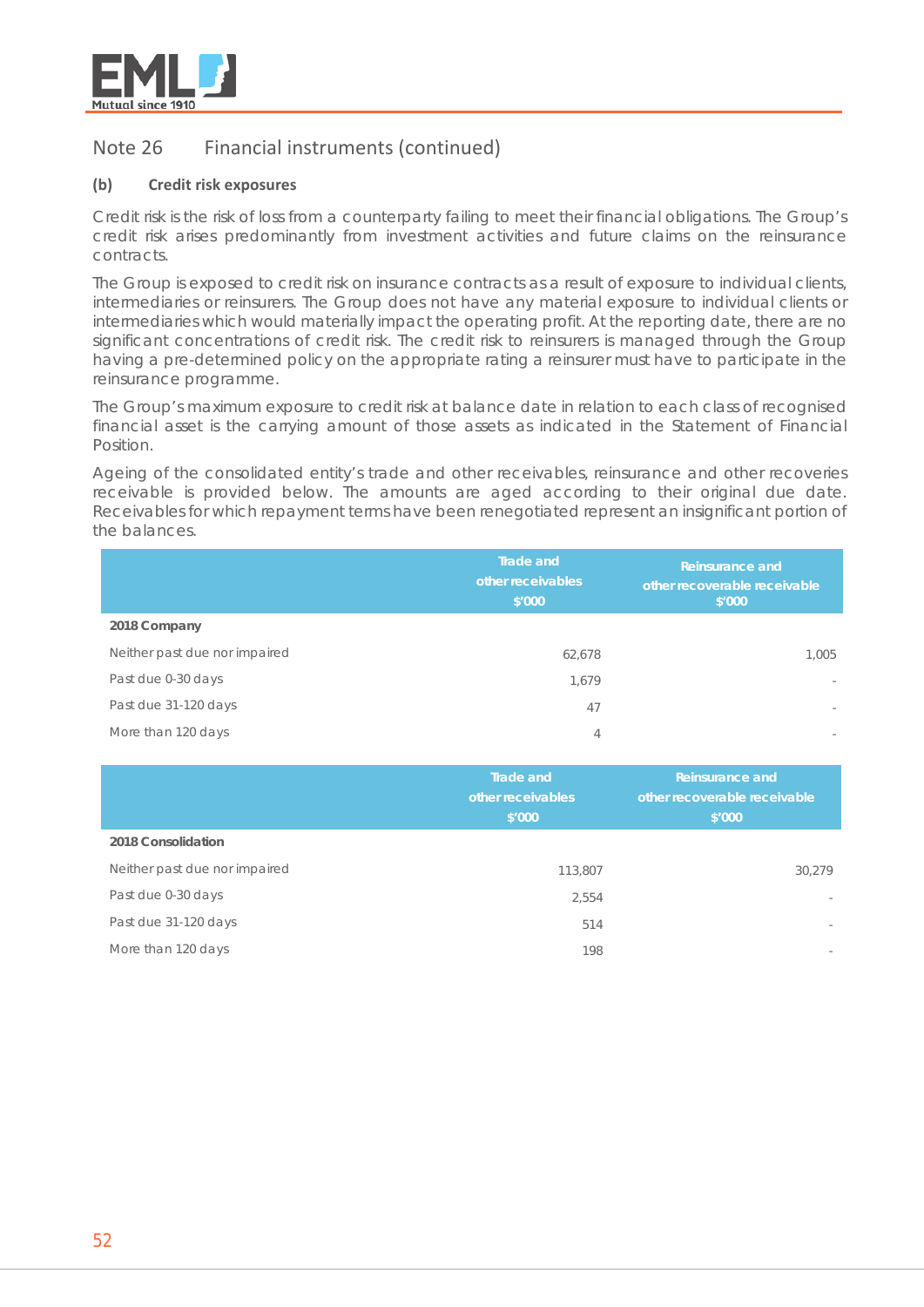# **(b) Credit risk exposures (continued)**

|                               | <b>Trade and</b><br>other receivables<br>\$'000 | Reinsurance and<br>other recoverable receivable<br>\$'000 |
|-------------------------------|-------------------------------------------------|-----------------------------------------------------------|
| 2017 Company                  |                                                 |                                                           |
| Neither past due nor impaired | 56,001                                          | 1,032                                                     |
| Past due 0-30 days            | $\overline{\phantom{a}}$                        | $\sim$                                                    |
| Past due 31-120 days          | 37                                              | $\sim$                                                    |
| More than 120 days            | 115                                             | $\sim$                                                    |

|                               | <b>Trade and</b><br>other receivables<br>\$'000 | <b>Reinsurance and</b><br>other recoverable receivable<br>\$'000 |
|-------------------------------|-------------------------------------------------|------------------------------------------------------------------|
| 2017 Consolidation            |                                                 |                                                                  |
| Neither past due nor impaired | 108,554                                         | 29,800                                                           |
| Past due 0-30 days            | 1.021                                           | $\sim$                                                           |
| Past due 31-120 days          | 381                                             | $\sim$                                                           |
| More than 120 days            | 338                                             | $\sim$                                                           |

The allowance for impairment loss at the end of the year was as follows:

|                                         | 2018                 |                       | 2017                     |                       |  |
|-----------------------------------------|----------------------|-----------------------|--------------------------|-----------------------|--|
|                                         | The Company<br>\$000 | Consolidated<br>\$000 | The Company<br>\$000     | Consolidated<br>\$000 |  |
| Balance at 1 July                       | 115                  | 167                   |                          | 78                    |  |
| Impairment loss/(write back) recognised | (111)                | (92)                  | 115                      | 167                   |  |
| Amounts written off                     | $\sim$               | (27)                  | $\overline{\phantom{a}}$ | (78)                  |  |
| Balance at 30 June                      | 4                    | 48                    | 115                      | 167                   |  |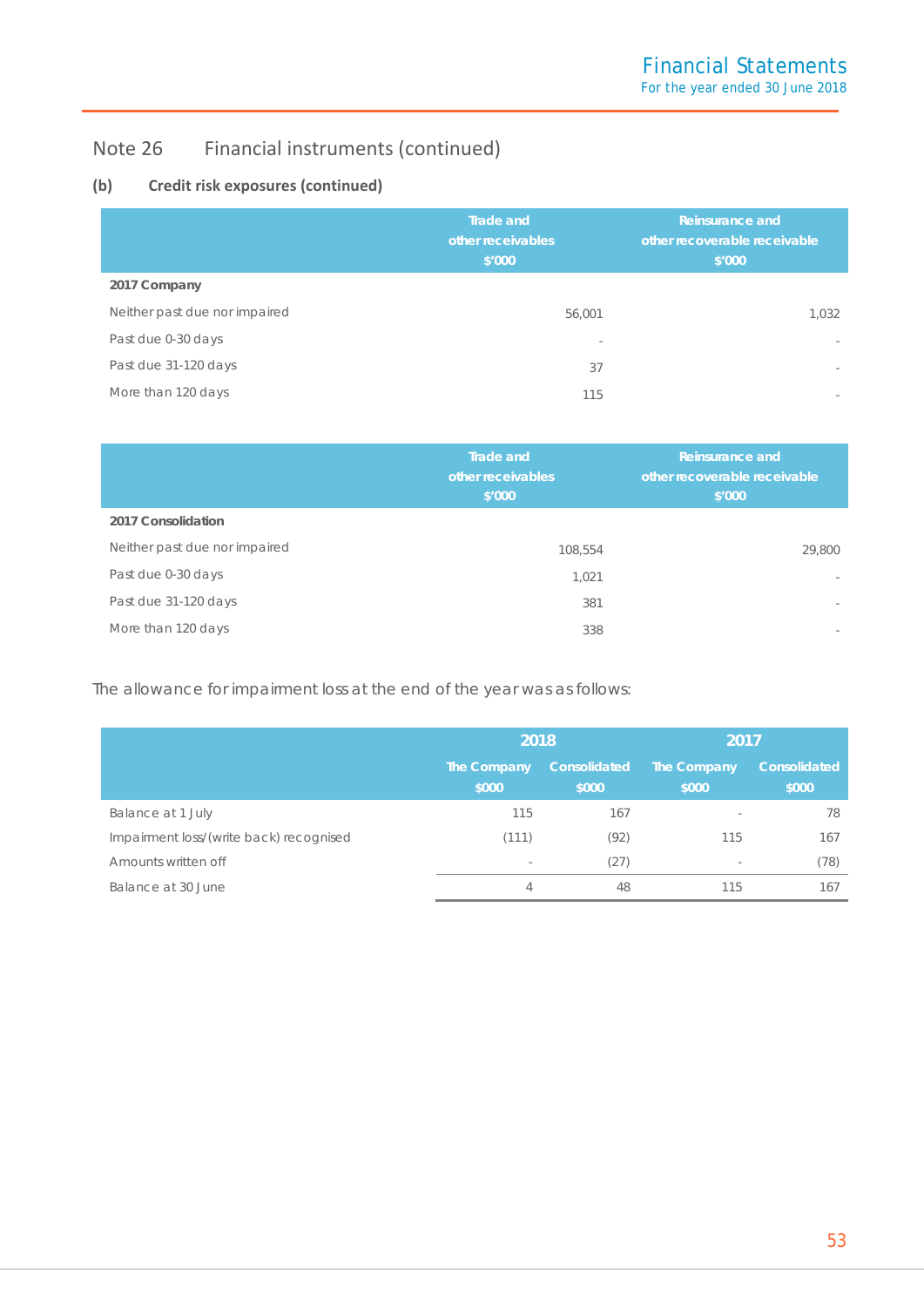

# **(b) Credit risk exposures (continued)**

The table below provides information regarding credit exposure of the Company and the Group according to the long-term S&P credit rating of the counter-parties:

|                                             | <b>AAA</b>               | AA     | $\overline{A}$ | <b>BBB</b>               | <b>Not rated</b> | <b>Total</b> |
|---------------------------------------------|--------------------------|--------|----------------|--------------------------|------------------|--------------|
|                                             | \$000                    | \$000  | \$000          | \$000                    | \$000            | \$000        |
| 2018 Company                                |                          |        |                |                          |                  |              |
| Cash and Cash Equivalents                   | $\overline{\phantom{a}}$ | 1,604  | 552            |                          |                  | 2,156        |
| Financial Assets - Interest Bearing         | 16,505                   | 4,036  | 3,993          | 3,984                    |                  | 28,518       |
| Trade and Other Receivables                 |                          |        |                | $\sim$                   | 64,413           | 64,413       |
| Reinsurance and Other Recoveries Receivable |                          | L,     | 1,005          |                          |                  | 1.005        |
| Loan to Clubs (NSW)                         |                          |        |                |                          | 730              | 730          |
| <b>Other Assets</b>                         | $\overline{\phantom{a}}$ | $\sim$ | ä,             |                          | 166              | 166          |
|                                             | 16,505                   | 5,640  | 5,550          | 3,984                    | 65,308           | 96,987       |
| 2018 Consolidated                           |                          |        |                |                          |                  |              |
| Cash and Cash Equivalents                   |                          | 9,542  | 2,499          |                          |                  | 12,041       |
| Financial Assets - Interest Bearing         | 84,693                   | 16,349 | 13,044         | 8,003                    |                  | 122,089      |
| Trade and Other Receivables                 |                          |        |                | $\overline{\phantom{a}}$ | 126,900          | 126,900      |
| Reinsurance and Other Recoveries Receivable | $\overline{\phantom{a}}$ | 28,535 | 1.117          | $\overline{\phantom{a}}$ | 627              | 30,279       |
| Loan to Clubs (NSW)                         |                          |        |                | $\overline{\phantom{a}}$ | 730              | 730          |
| <b>Other Assets</b>                         | 31,451                   |        |                | $\overline{\phantom{a}}$ | 42,648           | 74,099       |
|                                             | 116,144                  | 54,426 | 16,660         | 8,003                    | 170,904          | 366,137      |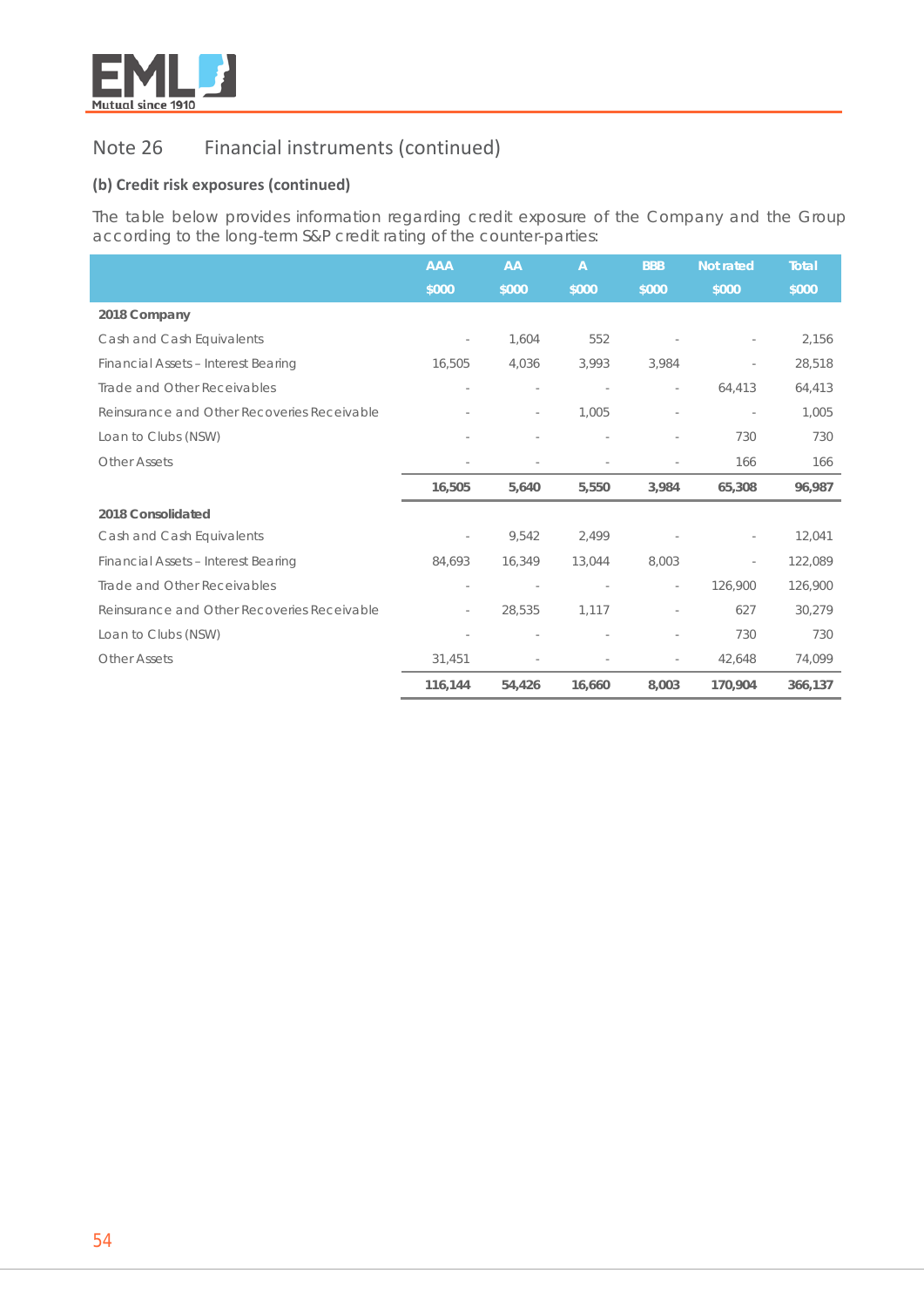# **(b) Credit risk exposures (continued)**

|                                             | <b>AAA</b>               | AA                       | $\overline{A}$           | <b>BBB</b>               | <b>Not rated</b>         | <b>Total</b> |
|---------------------------------------------|--------------------------|--------------------------|--------------------------|--------------------------|--------------------------|--------------|
|                                             | \$000                    | \$000                    | \$000                    | \$000                    | \$000                    | \$000        |
| 2017 Company                                |                          |                          |                          |                          |                          |              |
| Cash and Cash Equivalents                   | $\overline{\phantom{a}}$ | 2,038                    | 42                       |                          |                          | 2,080        |
| Financial Assets - Interest Bearing         | 13,762                   | 4,056                    | 1,997                    | 2,495                    |                          | 22,310       |
| Trade and Other Receivables                 |                          |                          | $\overline{\phantom{a}}$ | $\sim$                   | 56,153                   | 56,153       |
| Reinsurance and Other Recoveries Receivable |                          | $\bar{a}$                | 1,032                    |                          | $\overline{\phantom{a}}$ | 1,032        |
| Loan to Clubs (NSW)                         |                          |                          |                          | $\sim$                   | 1,834                    | 1,834        |
| <b>Other Assets</b>                         |                          |                          |                          |                          | 463                      | 463          |
|                                             | 13,762                   | 6,094                    | 3,071                    | 2,495                    | 58,450                   | 83,872       |
|                                             |                          |                          |                          |                          |                          |              |
| 2017 Consolidated                           |                          |                          |                          |                          |                          |              |
| Cash and Cash Equivalents                   | $\overline{\phantom{a}}$ | 20,239                   | 3,570                    |                          |                          | 23,809       |
| Financial Assets - Interest Bearing         | 72,769                   | 12,351                   | 6,080                    | 12,532                   |                          | 103,732      |
| Trade and Other Receivables                 | $\bar{a}$                | $\overline{\phantom{a}}$ | $\sim$                   | $\overline{\phantom{a}}$ | 114,634                  | 114,634      |
| Reinsurance and Other Recoveries Receivable | $\bar{a}$                | 27,811                   | 1,362                    |                          | 627                      | 29,800       |
| Loan to Clubs (NSW)                         |                          |                          |                          | $\sim$                   | 1,834                    | 1,834        |
| <b>Other Assets</b>                         | 30.651                   |                          |                          | $\overline{\phantom{a}}$ | 15,935                   | 46,586       |
|                                             | 103,420                  | 60,401                   | 11,012                   | 12,532                   | 133,030                  | 320,395      |

# **(c) Liquidity risk**

Liquidity risk is concern with the risk of there being insufficient cash resources to meet payment obligations without affecting the daily operations or the financial condition of the Group. Liquidity facilitates the ability to meet expected and unexpected requirements for cash. The liquidity position is derived from operating cash flows, investment portfolios and access to outside sources of liquidity.

Management of liquidity risk includes assets and liability management strategies. The assets held to back insurance liabilities consist of fixed interest securities and other very high quality securities which can generally be readily sold or exchanged for cash. The assets are managed so as to effectively match the maturity profile of the assets with the expected pattern of claims payments. The money market securities are restricted to investment grade securities with concentrations of investments managed as per the Investment mandate.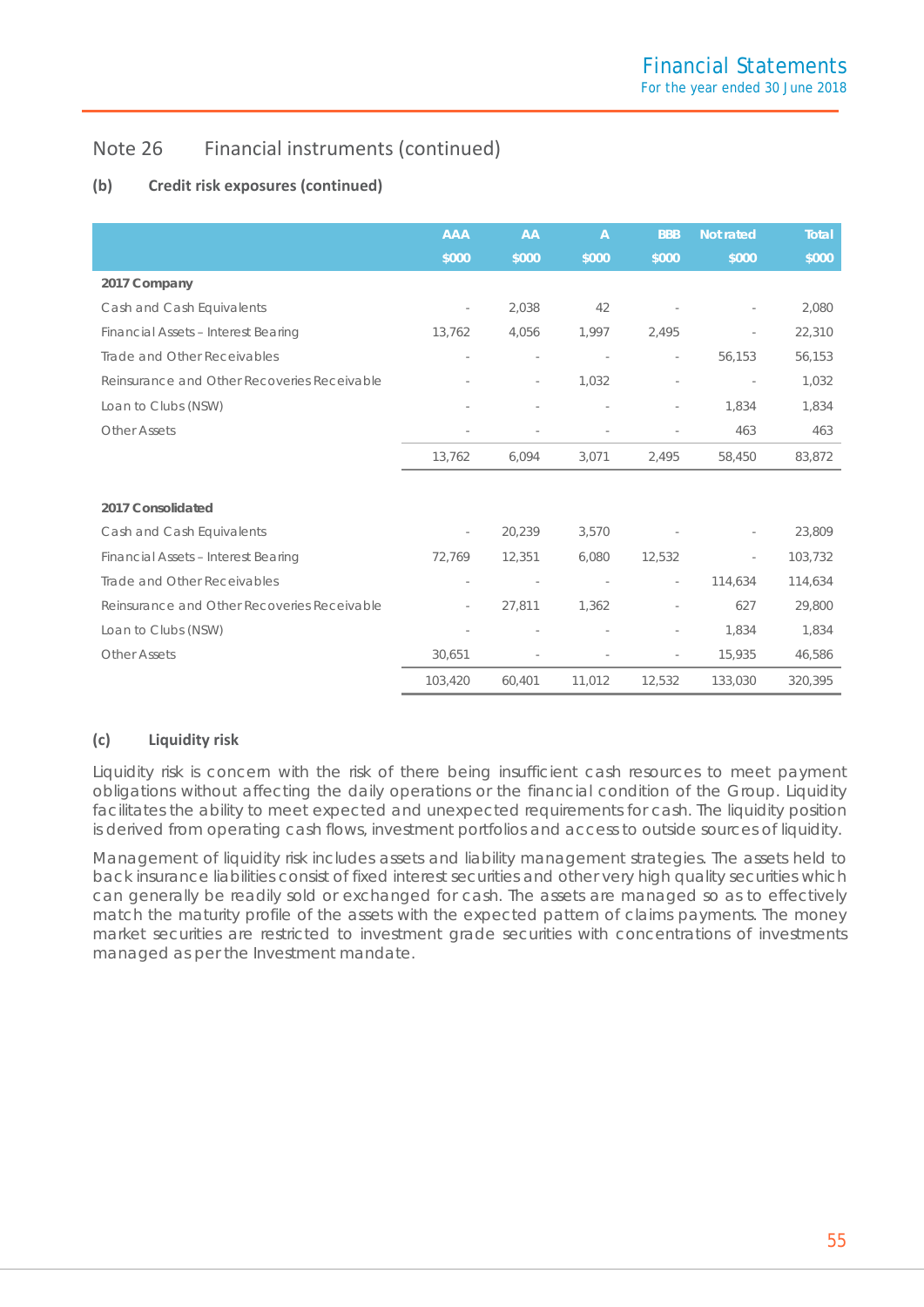

# **(c) Liquidity risk (continued)**

|                                     | Less than 1 year | 1-2 years                | 2-5 years | Over 5 years | <b>Total</b> |
|-------------------------------------|------------------|--------------------------|-----------|--------------|--------------|
|                                     | \$000            | \$000                    | \$000     | \$000        | \$000        |
| 2018 Company                        |                  |                          |           |              |              |
| Trade and Other Payables            | 10,621           | $\sim$                   | $\sim$    |              | 10,621       |
| <b>Outstanding Claims Liability</b> | 605              | 760                      | 2,455     | 8,318        | 12,138       |
|                                     | 11.226           | 760                      | 2,455     | 8.318        | 22.759       |
| 2018 Consolidated                   |                  |                          |           |              |              |
| Trade and Other Payables            | 47.366           | $\overline{\phantom{a}}$ |           |              | 47,367       |
| <b>Outstanding Claims Liability</b> | 22.460           | 16.064                   | 34,710    | 47.838       | 121,072      |
|                                     | 69.826           | 16.064                   | 34,710    | 47.838       | 168,439      |

|                                     | Less than 1 year<br>\$000 | 1-2 years<br>\$000 | 2-5 years<br>\$000 | Over 5 years<br>\$000 | <b>Total</b><br>\$000 |
|-------------------------------------|---------------------------|--------------------|--------------------|-----------------------|-----------------------|
| 2017 Company                        |                           |                    |                    |                       |                       |
| Trade and Other Payables            | 6.949                     | $\sim$             | $\sim$             |                       | 6,949                 |
| <b>Outstanding Claims Liability</b> | 761                       | 903                | 2.775              | 8.679                 | 13,120                |
|                                     | 7.710                     | 903                | 2.775              | 8.679                 | 20,069                |
| 2017 Consolidated                   |                           |                    |                    |                       |                       |
| Trade and Other Payables            | 53,204                    |                    |                    |                       | 53,204                |
| Outstanding Claims Liability        | 22,320                    | 17.564             | 32.589             | 45,687                | 118,160               |
|                                     | 75.524                    | 17.564             | 32.589             | 45.687                | 171.364               |

# **(d) Net fair values**

The Company's financial assets and liabilities are carried in the Statement of Financial Position at amounts that approximate fair value.

The carrying amounts of all financial assets and liabilities are reviewed to ensure they are not in excess of the net fair value.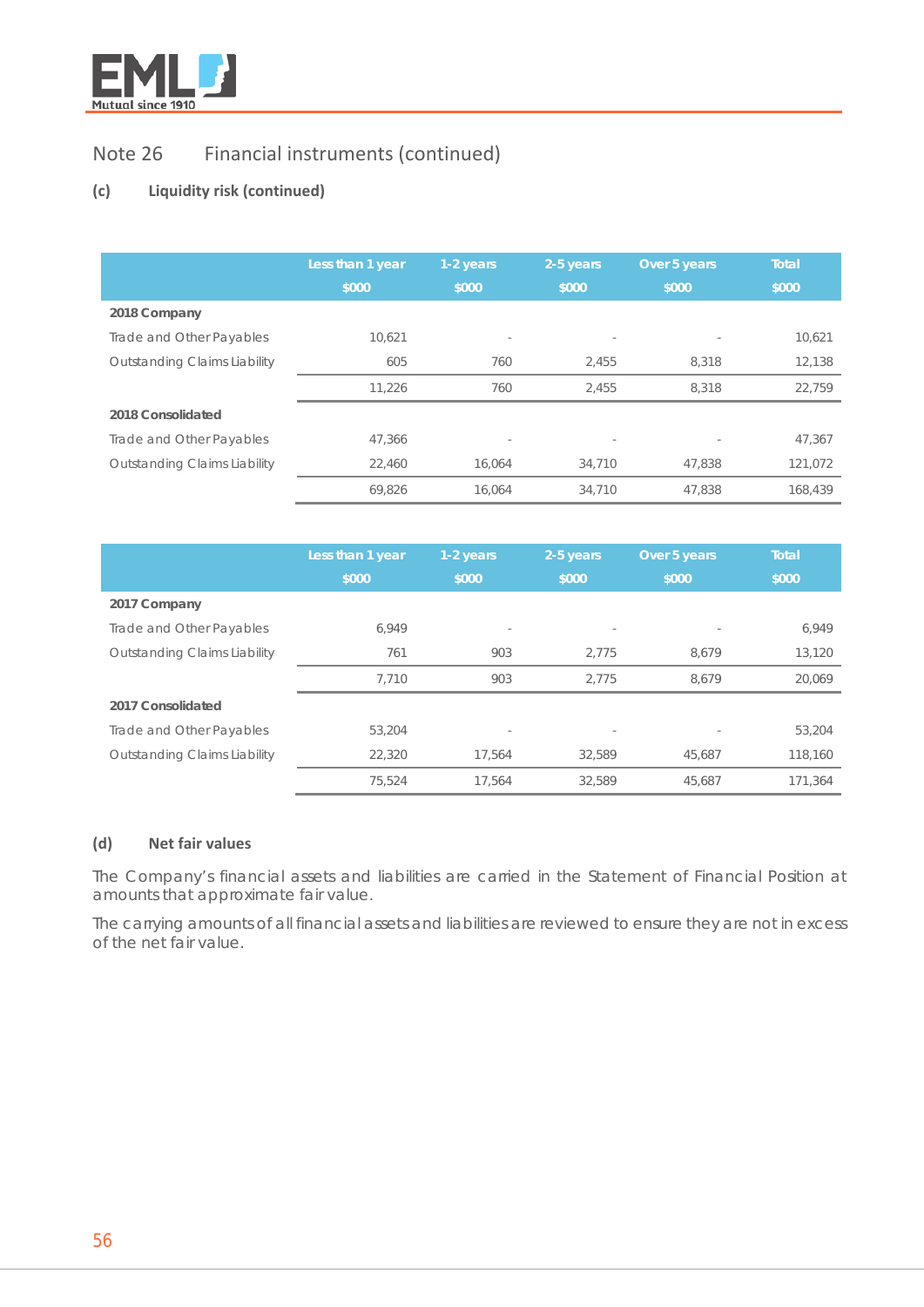### **(d) Net fair values (continued)**

### (i) Fair value hierarchy

The investments carried at fair value have been classified under the three levels of the IFRS fair value hierarchy as follows:

- **Level 1: quoted prices (unadjusted) in active markets for an identical instrument**
- **Level 2: inputs other than quoted prices included within Level 1 that are observable for the** asset or liability, either directly (i.e., as prices) or indirectly (i.e., derived from prices)
- **Level 3: inputs for the asset or liability that are not based on observable market data** (unobservable inputs)

If the inputs used to measure the fair value of an asset or liability might be categorised in different levels of the fair value hierarchy, then the fair value measurement is categorised in its entirety in the same level of the fair value hierarchy as the lowest level input that is significant to the entire measurement.

The Group recognises transfers between levels of the fair value hierarchy at the end of the reporting period during which the change has occurred.

The table below analyses financial instruments, measured at fair value at the end of the reporting period, by level in the fair value hierarchy into which the fair value measurement is categorised:

|                                              | Level 1<br>\$000 | Level 2<br>\$000         | Level 3<br>\$000         | <b>Total</b><br>\$000 |
|----------------------------------------------|------------------|--------------------------|--------------------------|-----------------------|
| 2018 Company                                 |                  |                          |                          |                       |
| Bank Accepted Bills of Exchange              | $\sim$           | 1.997                    |                          | 1.997                 |
| Government and Other Public Securities       | 12.529           | 10.972                   |                          | 23,501                |
| Shares in Listed Securities and Unit Trusts  | 4.906            | $\sim$                   | $\sim$                   | 4,906                 |
| Shares in Unlisted Companies and Unit Trusts | $\sim$           | $\sim$                   | 1.189                    | 1,189                 |
| <b>Floating Rate Notes</b>                   | 3.020            | $\overline{\phantom{a}}$ | $\overline{\phantom{a}}$ | 3,020                 |
|                                              | 20,455           | 12.969                   | 1.189                    | 34,613                |

|                                              | Level 1<br>\$000         | Level <sub>2</sub><br>\$000 | Level 3<br>\$000 | <b>Total</b><br>\$000 |
|----------------------------------------------|--------------------------|-----------------------------|------------------|-----------------------|
| 2018 Consolidated                            |                          |                             |                  |                       |
| Bank Accepted Bills of Exchange              | $\overline{\phantom{a}}$ | 3.994                       |                  | 3.994                 |
| Government and Other Public Securities       | 81,305                   | 19.955                      | $\sim$           | 101,261               |
| Shares in Listed Securities and Unit Trusts  | 15,515                   | $\sim$                      | $\sim$           | 15,515                |
| Shares in Unlisted Companies and Unit Trusts | 13,814                   | $\overline{\phantom{a}}$    | 1.189            | 15,003                |
| <b>Floating Rate Notes</b>                   | 16,834                   | $\sim$                      |                  | 16,834                |
|                                              | 113,654                  | 23,949                      | 1.189            | 138,793               |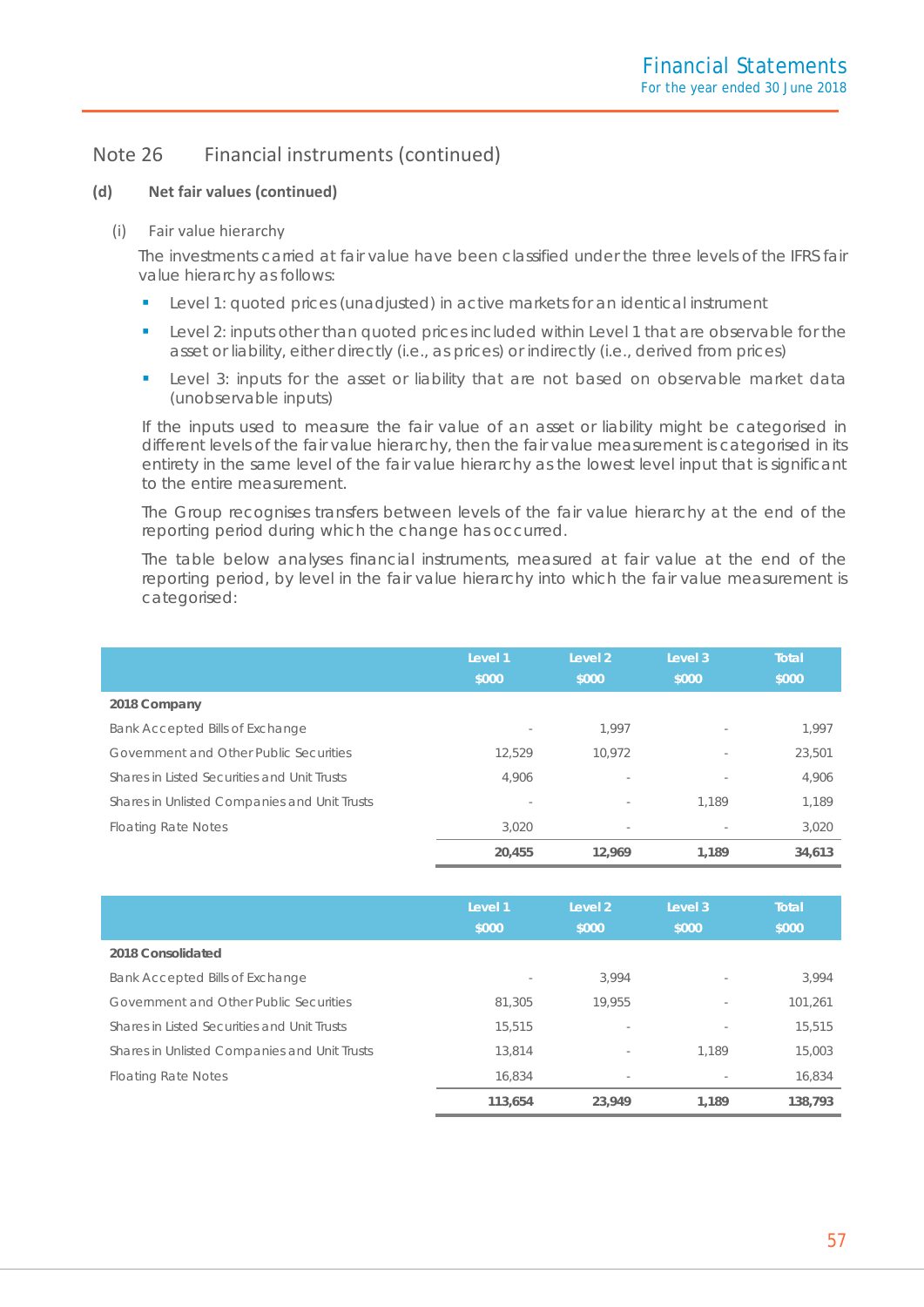

# **(d) Net fair values (continued)**

|                                              | Level 1<br>\$000 | Level 2<br>\$000         | Level 3<br>\$000 | <b>Total</b><br>\$000 |
|----------------------------------------------|------------------|--------------------------|------------------|-----------------------|
| 2017 Company                                 |                  |                          |                  |                       |
| Bank Accepted Bills of Exchange              | $\sim$           | 2.990                    | $\sim$           | 2,990                 |
| Government and Other Public Securities       | 12.794           | 2.995                    | $\sim$           | 15,789                |
| Shares in Listed Securities and Unit Trusts  | 4,425            | $\overline{\phantom{a}}$ | $\sim$           | 4,425                 |
| Shares in Unlisted Companies and Unit Trusts | $\sim$           | $\sim$                   | 1.189            | 1,189                 |
| <b>Floating Rate Notes</b>                   | 3.530            | $\overline{\phantom{a}}$ |                  | 3,530                 |
|                                              | 20,749           | 5,985                    | 1.189            | 27.924                |

|                                              | Level 1<br>\$000         | Level 2<br>\$000         | Level 3<br>\$000 | Total<br>\$000 |
|----------------------------------------------|--------------------------|--------------------------|------------------|----------------|
| 2017 Consolidated                            |                          |                          |                  |                |
| Bank Accepted Bills of Exchange              | $\overline{\phantom{a}}$ | 5.977                    | $\sim$           | 5.977          |
| Government and Other Public Securities       | 75.457                   | 8.985                    | $\sim$           | 84,442         |
| Shares in Listed Securities and Unit Trusts  | 13,471                   | $\sim$                   | $\sim$           | 13,471         |
| Shares in Unlisted Companies and Unit Trusts | $\overline{\phantom{a}}$ | $\overline{\phantom{a}}$ | 1.189            | 1.189          |
| <b>Floating Rate Notes</b>                   | 13,313                   | $\overline{\phantom{a}}$ | $\sim$           | 13,313         |
|                                              | 102,241                  | 14.962                   | 1.189            | 118,392        |

The following table shows a reconciliation of beginning balances to ending balances for fair value measurements in Level 3 of the fair value hierarchy:

|                                       | 2018                     |                          | 2017                 |                          |
|---------------------------------------|--------------------------|--------------------------|----------------------|--------------------------|
|                                       | The Company<br>\$000     | Consolidated<br>\$000    | The Company<br>\$000 | Consolidated<br>\$000    |
| Balance at 1 July                     | 1,189                    | 1.189                    | 1,810                | 1,810                    |
| Shares acquired                       | $\sim$                   | $\sim$                   | $\sim$               |                          |
| Transfers in to level 3               | $\overline{\phantom{a}}$ | $\overline{\phantom{a}}$ | $\sim$               | $\overline{\phantom{a}}$ |
| Total gains and losses recognised in: |                          |                          |                      |                          |
| - profit and loss                     | $\overline{\phantom{a}}$ | $\overline{\phantom{a}}$ | (621)                | (621)                    |
| - other comprehensive income          | $\overline{\phantom{a}}$ | $\sim$                   | $\sim$               |                          |
| Balance at 30 June                    | 1,189                    | 1,189                    | 1,189                | 1.189                    |

Total unrealised gains and losses recognised in profit and loss have been included in investment revenue.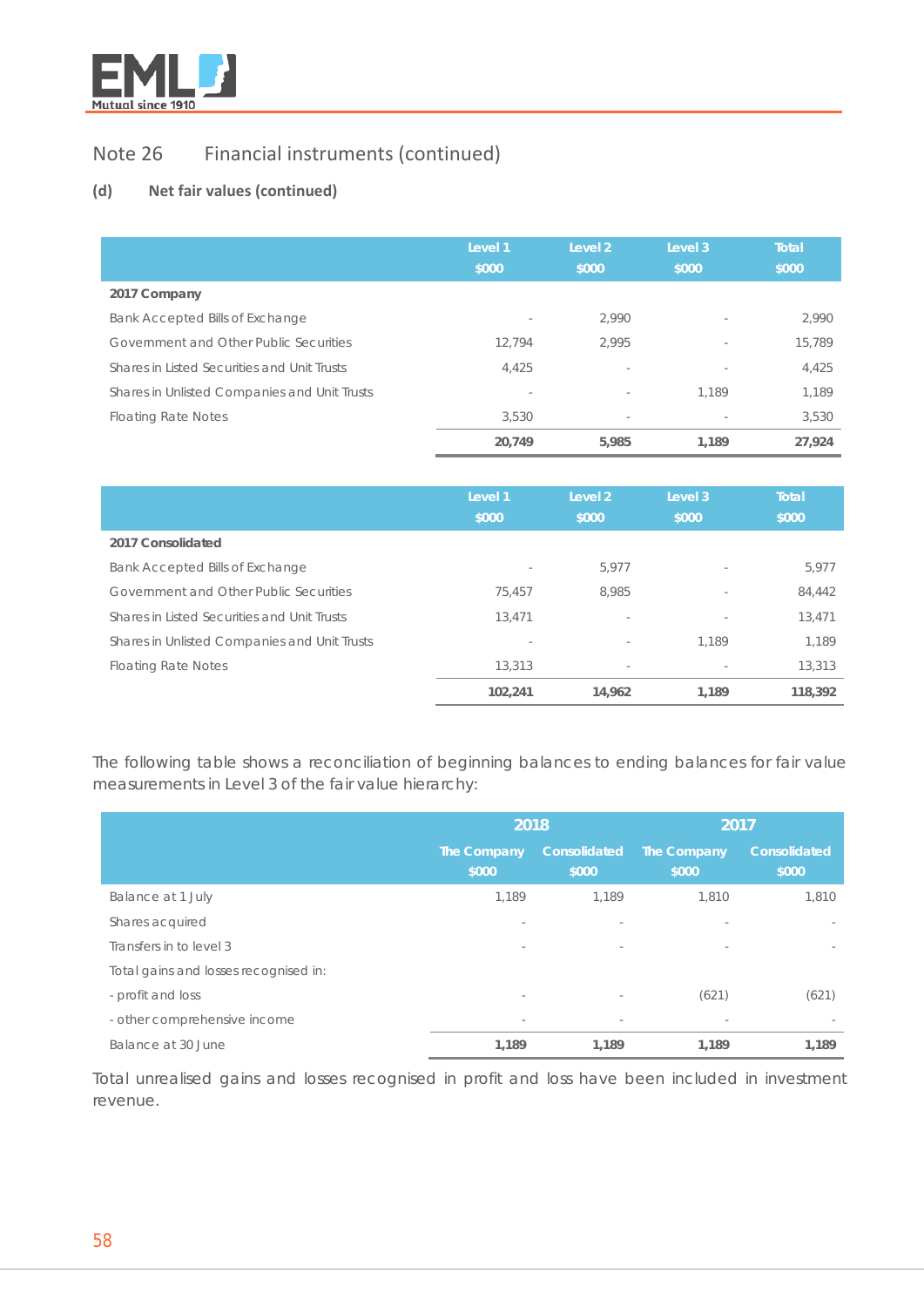### **(d) Net fair values (continued)**

(ii) Valuation technique and significant unobservable inputs

The following describes the valuation technique used in measuring Level 3 fair values, as well as the significant unobservable inputs used.

### **(a) Capitalisation of future maintainable earnings ("CFME"):**

The CFME involves capitalising the earnings of a business at a multiple which reflects the growth prospects of the business and risks inherent in the business. A capitalisation multiple has been applied based on publicly traded comparable companies (after necessary adjustments for size and marketability) to estimated maintainable EBITA.

### **(b) Significant unobservable inputs:**

- Forecast EBITDA multiple:  $5.5$  to  $6.0$  (2016/17:  $5.5$  to  $6.0$ )
- **Small size discount: 5% (2016/17: 5%)**
- Lack of marketability discount: 20% (2016/17: 20%)
- Minority discount: 10% (2016/17: 10%)

### **(c) Inter-relationship between significant unobservable inputs and fair value measurement**

The estimated fair value would increase (decrease) if:

- The forecast EBITDA multiple were higher (lower);
- **The small size discount were (higher) lower; or**
- **The lack of materiality discount were (higher) lower**
- **The minority discount were (higher) lower**

### **(d) Sensitivity analysis**

For the fair value of shares in unlisted companies and unit trust, reasonably possible changes at the reporting date to one of the significant unobservable inputs, holding other inputs constant, would have the following effects:

| 2018                            |                | Impact on fair value<br>measurement |
|---------------------------------|----------------|-------------------------------------|
| Significant unobservable inputs | <b>Changes</b> | \$000                               |
|                                 |                |                                     |
| <b>EBITDA</b> multiple          | $+10\%$ / -10% | 329 / (330)                         |
| Small size discount             | $+10\%$ / -10% | (22) / 22                           |
| Lack of marketability discount  | $+10\%$ / -10% | (88) / 89                           |
| Minority discount               | $+10\%$ / -10% | (14) / 13                           |
| 2017                            |                | Impact on fair value                |
|                                 |                | measurement                         |
| Significant unobservable inputs | <b>Changes</b> | \$000                               |
|                                 |                |                                     |
| <b>EBITDA</b> multiple          | $+10\%$ / -10% | 329 / (330)                         |
| Small size discount             | $+10\%$ / -10% | (22) / 22                           |
| Lack of marketability discount  | $+10\%$ / -10% | (88) / 89                           |
| Minority discount               | $+10\%$ / -10% | (14) / 13                           |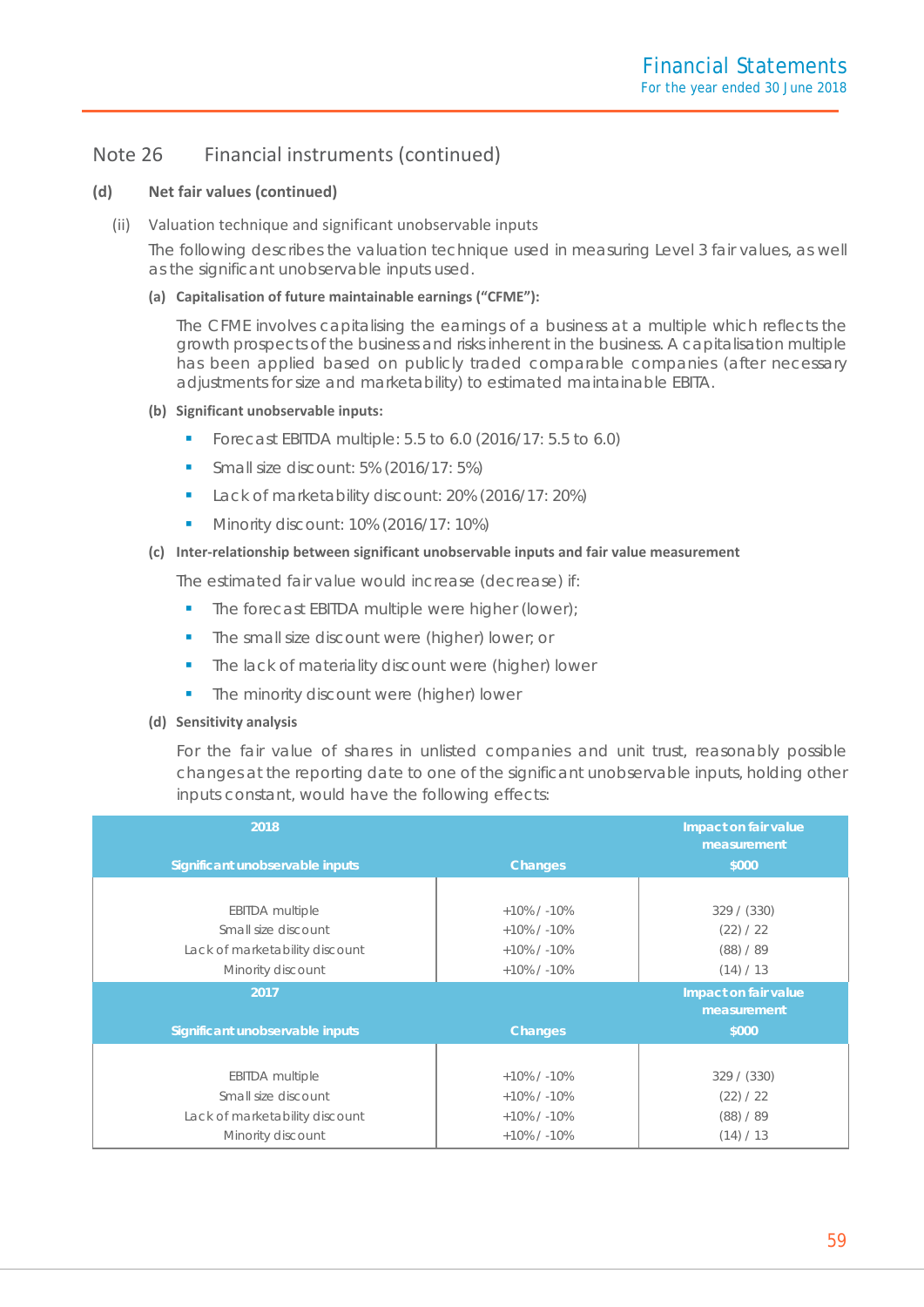

# Note 27 Other Information

Employers Mutual Limited (EML), incorporated and domiciled in Australia, is a public company limited by guarantee. Each policyholder of the Company, or a controlled entity which has a policy managed by EML, has the option to become a member.

# **Principal registered office**

Level 3 345 George Street Sydney NSW 2000 Telephone: (02) 8251 9000 Facsimile: (02) 8251 9491

# Note 28 Capital Management

# **(a) Capital management strategy**

The capital management strategy plays a key role in managing risk to create shareholder value whilst providing an appropriate level of capital to protect policyholders' and claimants' interests and to satisfy regulators. Capital finances growth, capital expenditure and business plans and also provides support in the face of adverse outcomes from insurance and other activities and investment performance.

The Group manages its capital and the adequacy of its capital through its internal capital adequacy assessment process (or "ICAAP"). The Board has adopted an ICAAP designed for the size and nature of the Group which is summarised in the ICAAP Summary Statement and also incorporates its capital management plan that sets out capital triggers and responses. The Group utilises its ICAAP to monitor its capital position on an ongoing basis, to assess whether it is operating within its stated risk tolerances and to assess the likelihood of breaching a risk tolerance.

The determination of the capital amount and mix is built around two core considerations:

### (i) Regulatory capital

The Company (and its subsidiary Hospitality Employers Mutual) are regulated by the Australian Prudential Regulatory Authority ("APRA") as general insurers and are subject to APRA's prudential standards. These standards establish the basis for calculating the prescribed capital amount ("PCA") which is a minimum level of capital that the regulator deems must be held. To ensure the PCA is not breached the Group targets capital levels of at least 2.5 to 3 times the PCA.

The Company uses the standardised framework for calculating the PCA detailed in the relevant prudential standards and referred to as the prescribed method which is determined to be the sum of the capital charges for asset risk, asset concentration risk, insurance risk, insurance concentration risk and operational risk to assess its prescribed capital requirement.

Capital calculations for regulatory purposes are in part based on the premium liabilities model which is different to the deferral and matching model which underpins the measurement of assets and liabilities in the financial statements. The premium liabilities model assesses future claim payments arising from future events insured under existing policies. This differs to the measurement of the outstanding claims liability on the Statement of Financial Position which considers claims relating to events that occur only up to and including the reporting date.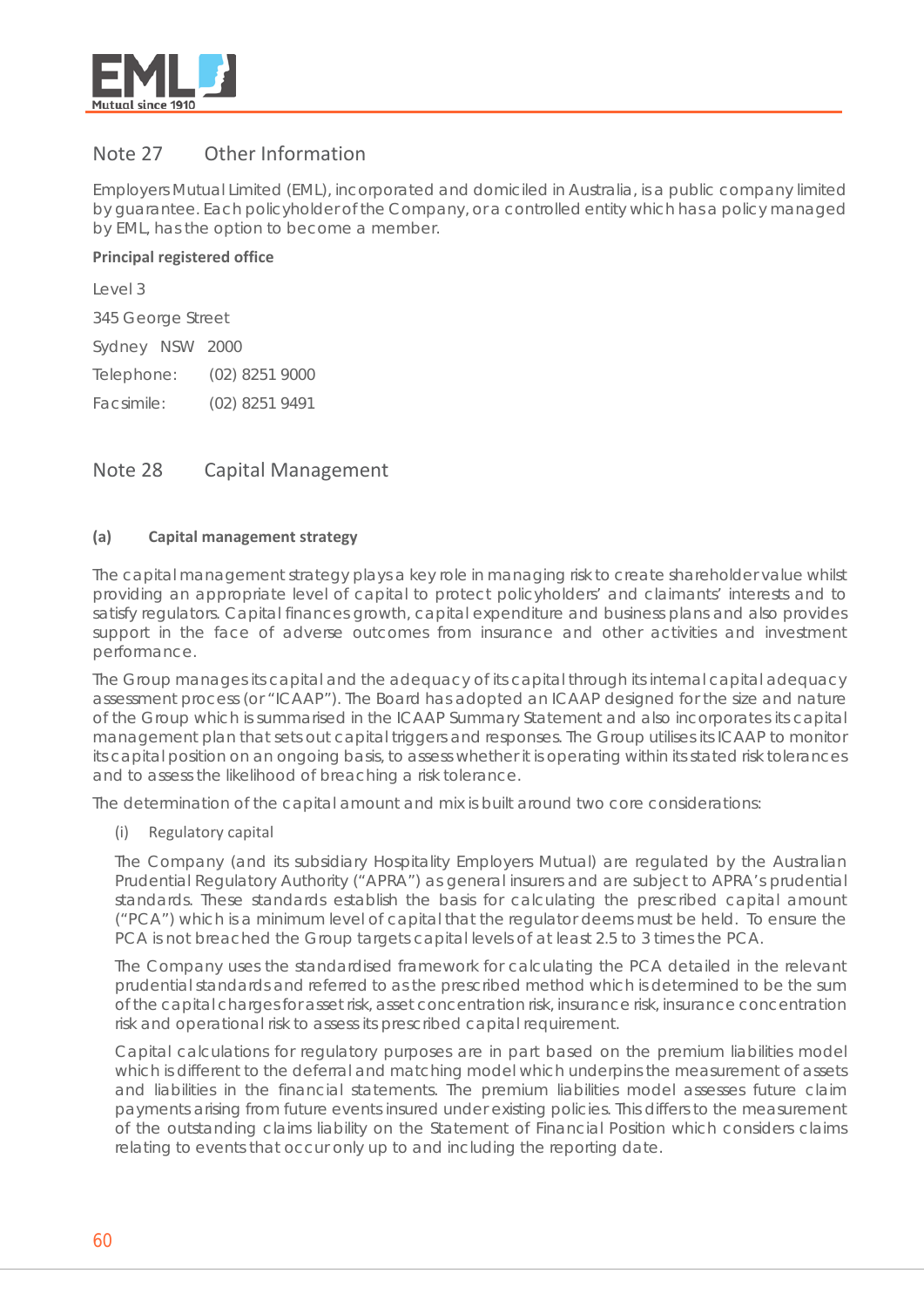# Note 28 Capital Management (continued)

# **(a) Capital management strategy (continued)**

### (ii) Economic capital

In conjunction with the considerations set out above, which are important to the functioning of the business, consideration is given to the operational capital needs of the business. The capital objectives are achieved through dynamic management of the Statement of Financial Position and capital mix, the use of a risk based capital adequacy framework for capital needs that relies on explicit quantification of uncertainty or risk, and the use of modelling techniques to provide valuable input to the capital management process and provide the capacity to quantify and understand this risk/return trade-off.

### **(b) Capital composition**

Total capital is calculated as equity as shown in the Statement of Financial Position.

### **(c) Regulatory capital compliance**

Under the Prudential Standards issued by the Australian Prudential Regulatory Authority (APRA), the prescribed capital amount (PCA) is calculated by assessing the risks inherent in the business, which comprise:

- The risk that the provision for outstanding claims is not sufficient to meet the obligations to the policyholders arising from losses incurred up to the reporting date (outstanding claims insurance risk);
- The risk that the unearned premium amount is insufficient to meet the obligations to policyholders arising from losses incurred after the reporting date on existing policies (premium liabilities insurance risk);
- The risk of a catastrophe giving rise to major claims losses up to the retention amount under existing reinsurance arrangements (insurance concentration risk)
- The risk that the value of assets is diminished (asset risk)
- The risk of concentrations in exposures to a particular asset, counterparty or group of related counterparties resulting in adverse movements in the capital base (asset concentration risk)
- Asset concentration risk charge definition here
- The risk of loss resulting from failed internal processes, people and systems or from external events (operational risk); and
- The allowance for diversification between asset and insurance risks (aggregation benefit)

These risks are quantified to determine the minimum capital required under the Prudential Standards. This requirement is compared to the capital held by the Company. Any provisions for outstanding claims and insurance risk in excess of the amount required to provide a level of sufficiency at 75% is classified as capital.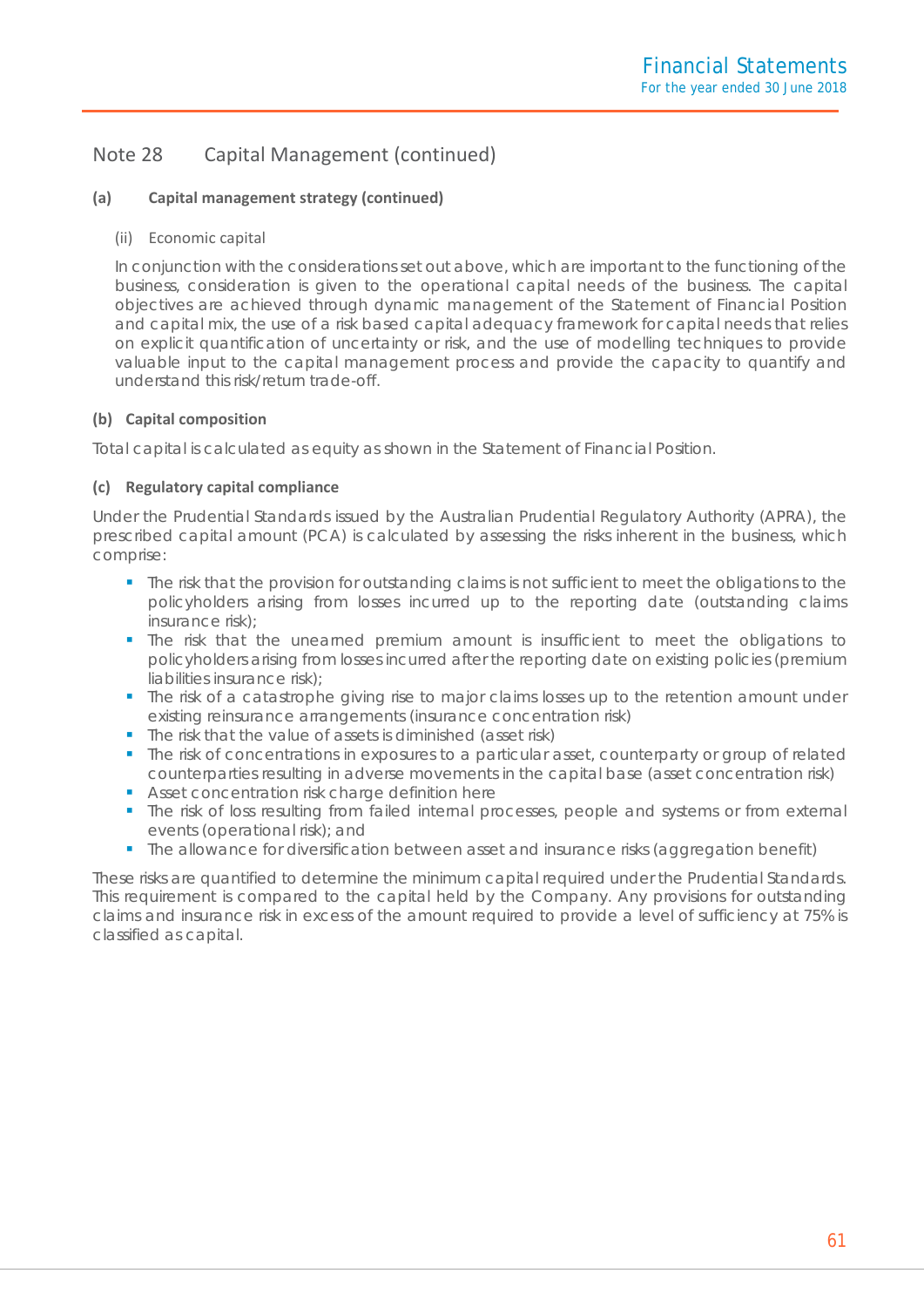

# Note 28 Capital Management (continued)

# **(c) Regulatory capital compliance (continued)**

|                                                              | 2018               | 2018         |
|--------------------------------------------------------------|--------------------|--------------|
| <b>Regulatory capital requirements - 2018</b>                | <b>The Company</b> | Consolidated |
|                                                              | \$000              | \$000        |
| Common Equity Tier 1 (CET1) capital                          |                    |              |
| General reserves                                             | 25,307             | 25,307       |
| Retained earnings                                            | 76,355             | 94,479       |
| Excess technical provisions                                  |                    | 5,255        |
| Non-controlling interest                                     |                    | 7,717        |
| Common equity Tier 1 capital deductions                      |                    |              |
| Regulatory capital requirement of investment in subsidiaries | (17, 423)          |              |
| Net deferred tax asset                                       | 164                | (1,529)      |
| Other common equity Tier 1 capital adjustments               | (568)              |              |
| <b>Total regulatory capital</b>                              | 83,835             | 131,229      |
| Outstanding claims insurance risk charge                     | 1,561              | 12,597       |
| Premium liabilities insurance risk charge                    |                    | 5,664        |
| Insurance concentration risk charge                          | 2,000              | 1,000        |
| Diversified asset risk charge                                | 8,088              | 19,314       |
| Operational risk charge                                      | 230                | 3,063        |
| Aggregation benefit                                          | (2, 182)           | (8,695)      |
| Prescribed capital amount (PCA)                              | 9,697              | 32,943       |
| Surplus                                                      | 74,138             | 98,286       |
|                                                              |                    |              |
| <b>PCA Multiple</b>                                          | 8.65               | 3.98         |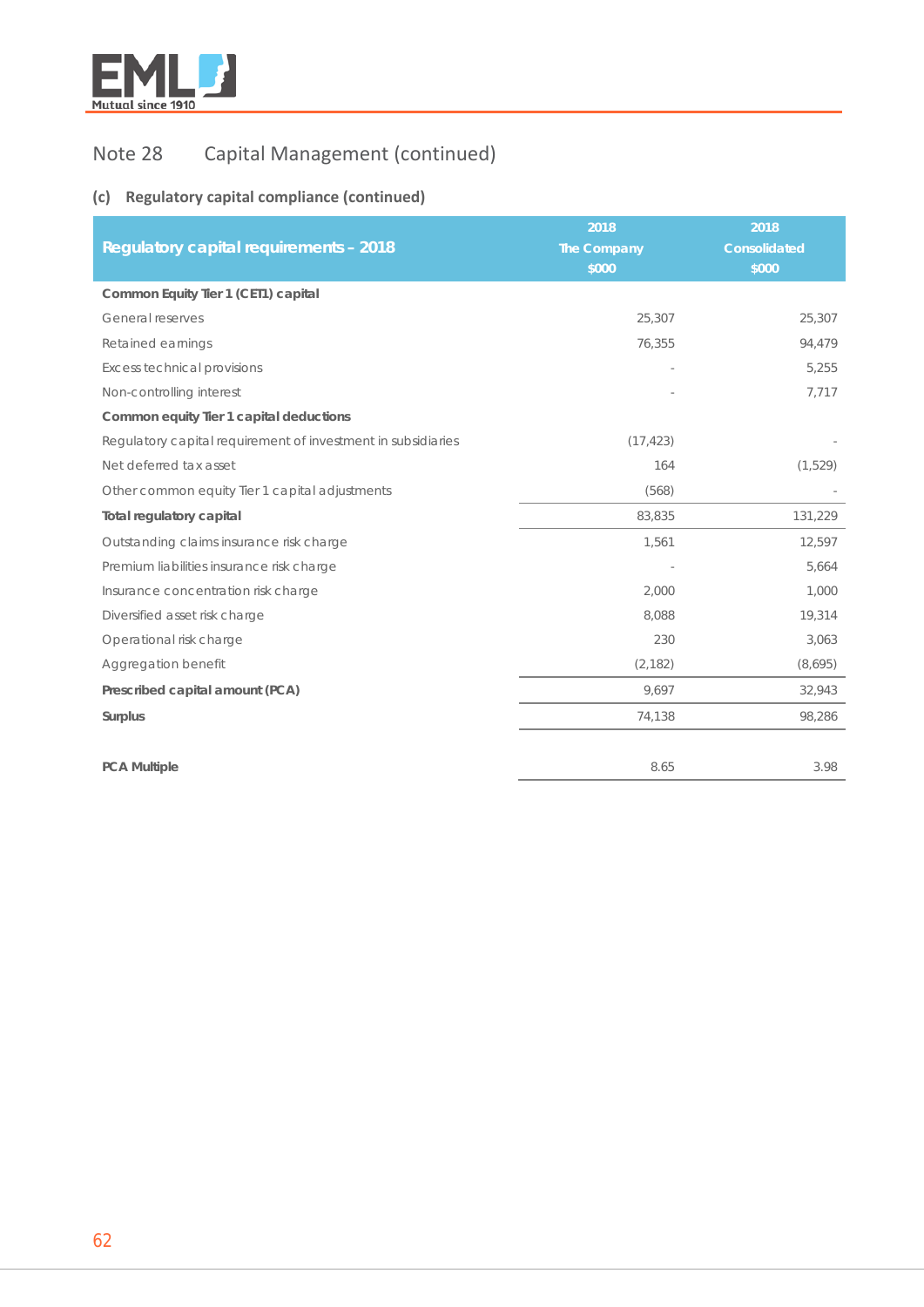# Note 28 Capital Management (continued)

# **(c) Regulatory capital compliance (continued)**

|                                                              | 2017               | 2017                |
|--------------------------------------------------------------|--------------------|---------------------|
| <b>Regulatory capital requirements - 2017</b>                | <b>The Company</b> | <b>Consolidated</b> |
|                                                              | \$000              | \$000               |
| Common Equity Tier 1 (CET1) capital                          |                    |                     |
| General reserves                                             | 25,307             | 25,307              |
| Retained earnings                                            | 66,844             | 81,391              |
| <b>Excess Technical Provisions</b>                           |                    | 5,124               |
| Non-controlling interest                                     |                    | 7,526               |
| Common Equity Tier 1 capital Deductions                      |                    |                     |
| Regulatory capital requirement of investment in subsidiaries | (16, 291)          |                     |
| Net Deferred Tax Asset                                       | (1, 116)           | (2,539)             |
| Other Common Equity Tier 1 Capital adjustments               | (1, 592)           |                     |
| Total regulatory capital                                     | 73,152             | 116,809             |
| Outstanding claims insurance risk charge                     | 1,695              | 12,256              |
| Premium liabilities insurance risk charge                    |                    | 5,017               |
| Insurance Concentration risk charge                          | 2,000              | 1,000               |
| Diversified asset risk charge                                | 8,146              | 15,314              |
| Operational risk charge                                      | 251                | 2,924               |
| Aggregation benefit                                          | (2, 247)           | (7,503)             |
| Prescribed capital amount (PCA)                              | 9,845              | 29,008              |
| Surplus                                                      | 63,307             | 87,801              |
|                                                              |                    |                     |
| <b>PCA Multiple</b>                                          | 7.43               | 4.03                |

The PCA calculations for the consolidated entity provided above are based on applying APRA Level 2 insurance group requirements.

# Note 29 Subsequent events

There have been no other events subsequent to balance date which would have a material effect on the Group's financial statements at 30 June 2018.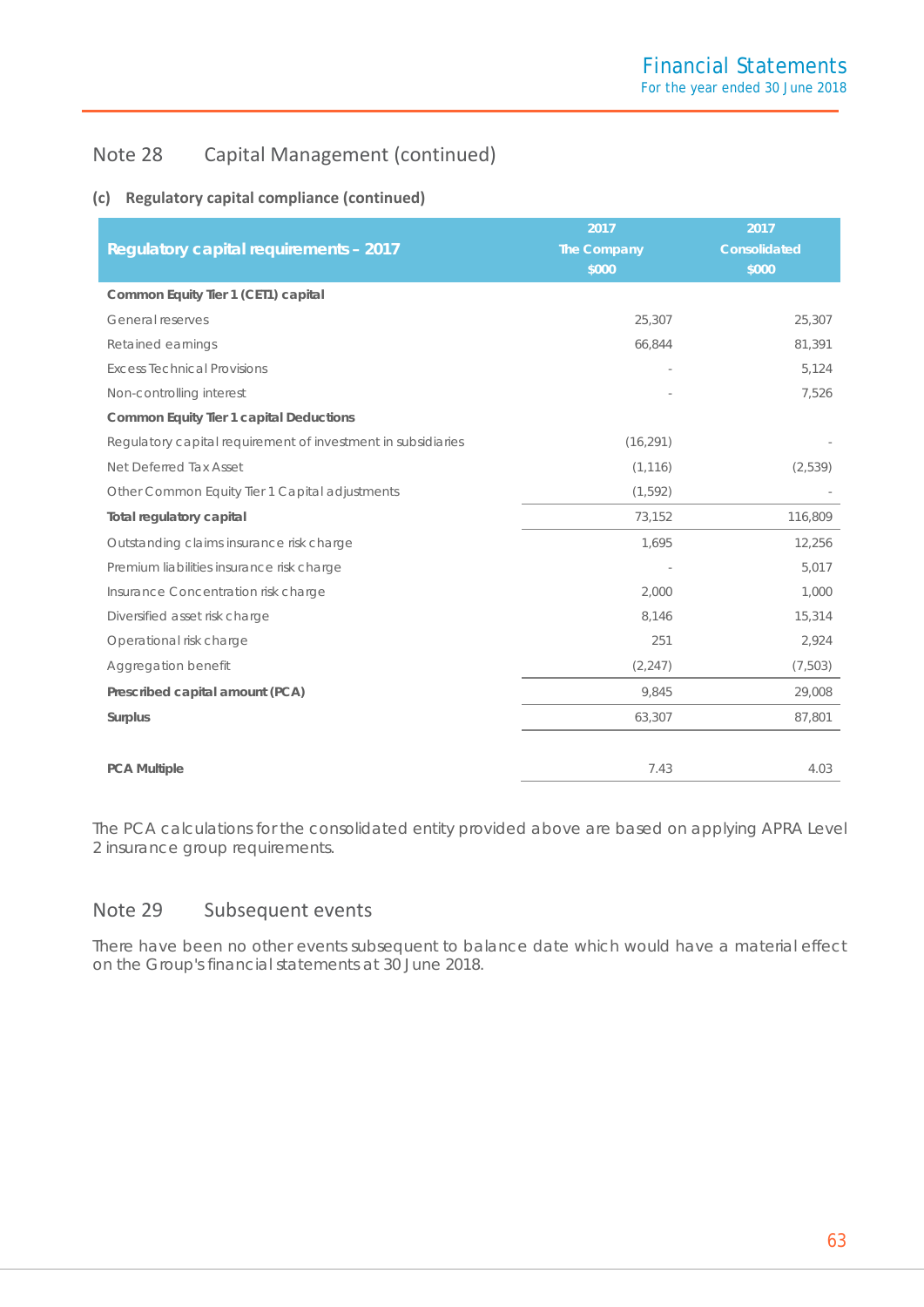

# <span id="page-64-0"></span>**Directors' Declaration**

- 1. In the opinion of the Directors of Employers Mutual Limited (EML) ('the Company'):
	- a. the financial statements and notes set out on pages 10 to 63, are in accordance with the Corporations Act 2001, including:
		- i. giving a true and fair view of the Company's and the Group's financial position as at 30 June 2018 and of their performance, for the financial year ended on that date; and
		- ii. complying with Australian Accounting Standards and the Corporations Regulations 2001;
	- b. There are reasonable grounds to believe that the Company will be able to pay its debts as and when they become due and payable.
- 2. The Directors draw attention to note 1(a) to the financial statements, which includes a statement of compliance with International Financial Reporting Standards.

Signed in accordance with a resolution of the Directors:

Dated at Sydney this day of 31 August 2018

 $w = 2.10$ 

**William J. A. O'Reilly** *Chair*

atthe

**Catherine A. King** *Director*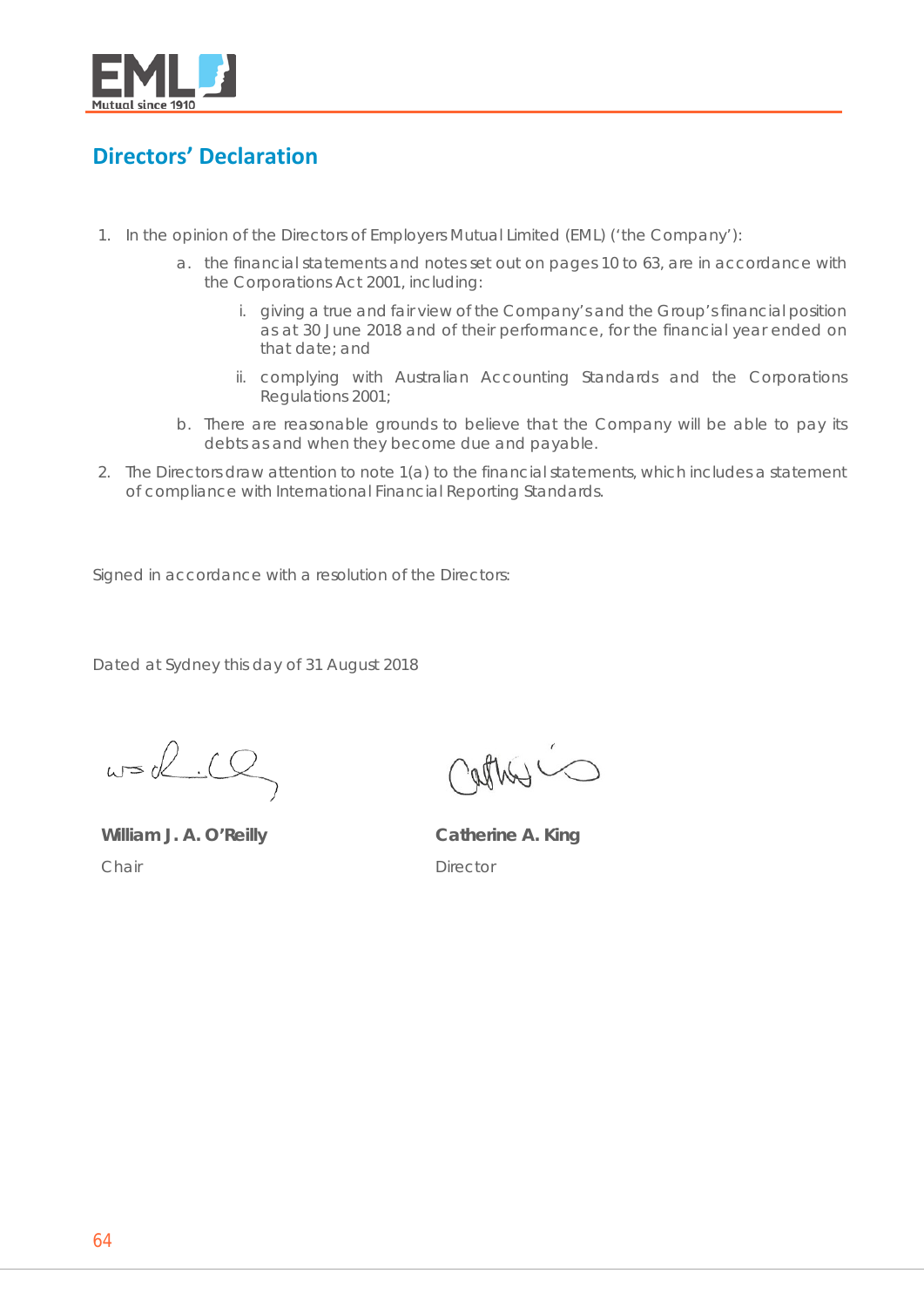

## To the members of Employers Mutual Limited

### Opinion

We have audited the *Financial Report* of Employers Mutual Limited (the Company).

In our opinion, the accompanying Financial Report of the Company is in accordance with the Corporations Act  $2001$ , including:

- **TO THE PERIMENT ANNOVATE CONSUMING ACCOUNT AND CONSUMING A CONSUMING A CONSUMING A CONSUMING A CONSUMING A CONSUMING A CONSUMING A CONSUMING A CONSUMING A CONSUMING A CONSUMING A CONSUMING A CONSUMING A CONSUMING A CONSUM •** giving a true and fair view of the **Group** and Company's financial position as at 30 June 2018 and of their financial performance for the year ended on that date; and
	- complying with Australian Accounting Standards and the Corporations Regulations 2001.

### The **Financial Report** comprises:

- Statements of financial position as at 30 June 2018
- Statements of comprehensive income, Statements of changes in equity, and Statements of cash flows for the year then ended
- Notes including a summary of significant accounting policies
- Directors' Declaration.

The **Group** consists of the Company and the entities it controlled at the year end or from time to time during the financial year.

### **Basis for opinion**

We conducted our audit in accordance with Australian Auditing Standards. We believe that the audit evidence we have obtained is sufficient and appropriate to provide a basis for our opinion.

Our responsibilities under those standards are further described in the Auditor's responsibilities for the audit of the Financial Report section of our report.

We are independent of the Group and Company in accordance with the Corporations Act 2001 and the ethical requirements of the Accounting Professional and Ethical Standards Board's APES 110 Code of Ethics for Professional Accountants (the Code) that are relevant to our audit of the Financial Report in Australia. We have fulfilled our other ethical responsibilities in accordance with the Code.

KPMG, an Australian partnership and a member firm of the KPMG<br>network of independent member firms affiliated with KPMG international Cooperative ("KPMG international"), a Swiss entity.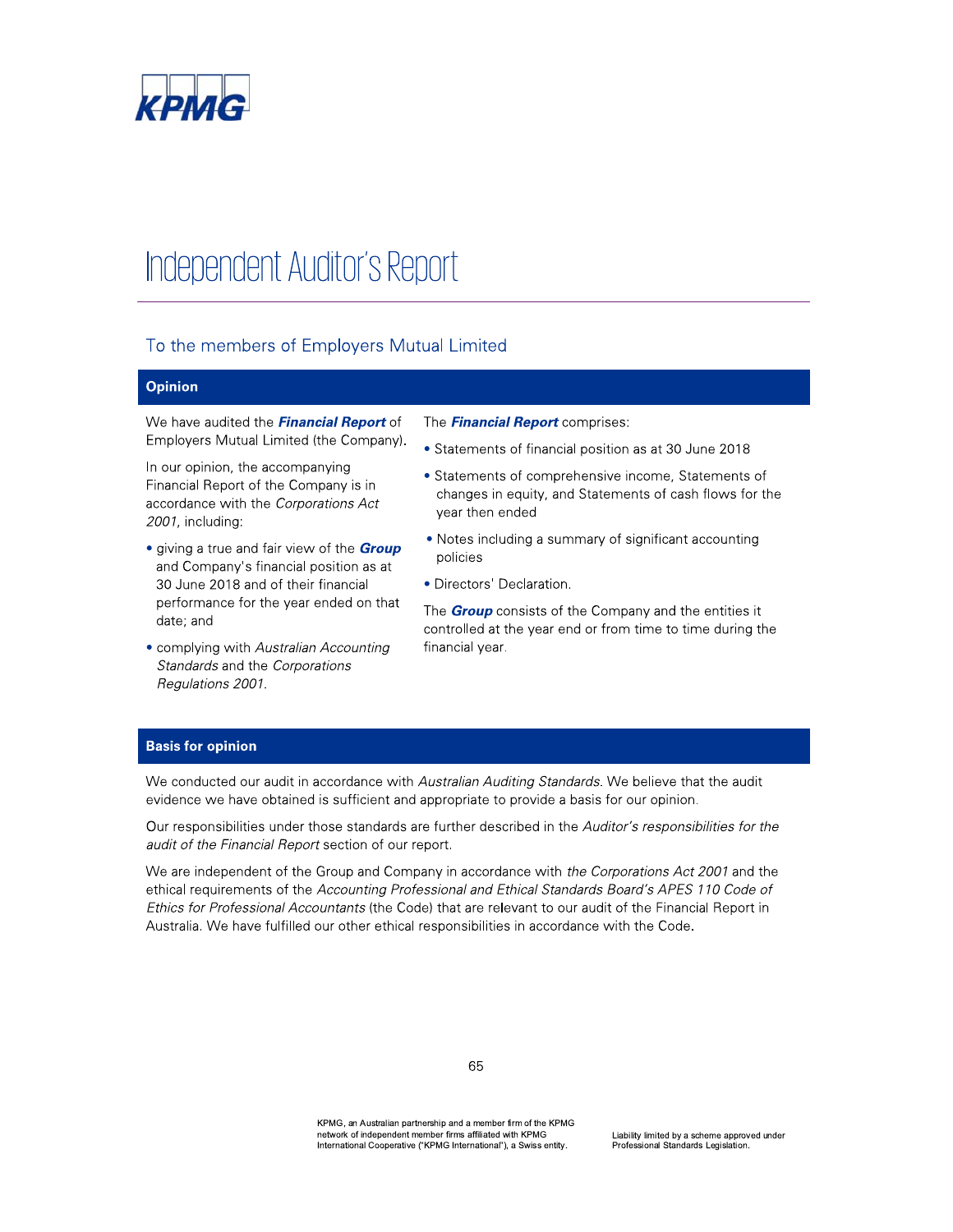

# **Other Information**

Other Information is financial and non-financial information in Employers Mutual Limited's annual reporting<br>which is provided in addition to the Financial Report and the Auditor's Report. The Directors are responsible for the Other Information.

Other Information is financial and non-financial information in Employers Mutual Limited's annual<br>
which is provided in addition to the Financial Report and the Auditor's Report. The Directors are<br>
responsible for the Othe Other Information<br>Other Information is financial and non-financial information in Employers Mutual Limited's annual reporting<br>which is provided in addition to the Financial Report and the Auditor's Report. The Directors ar

**Other Information**<br>
Other Information is financial and non-financial information in Employers Mutual<br>
which is provided in addition to the Financial Report and the Auditor's Report. The<br>
responsible for the Other Informat Other Information is financial and non-financial information in Employers Mutual Limited's annual reporting<br>
which is provided in addition to the Financial Report and the Auditor's Report. The Directors are<br>
responsible fo Other Information is financial and non-financial information in Employers Mutual Limited's annual reporting<br>which is provided in addition to the Financial Report and the Auditor's Report. The Directors are<br>responsible for which is provided in addition to the Financial Report and the Auditor's Report. The Direct responsible for the Other Information.<br>Our opinion on the Financial Report does not cover the Other Information and, according will responsible for the Other information.<br>Our opinion on the Financial Report does not cover the Other Information and, accordingly, we do not and<br>will not express an audit opinion or any form of assurance conclusion thereon. Our opinion on the Financial Report does not cover the Other Information and, accordingly, we do not and<br>will not express an audit opinion or any form of assurance conclusion thereon.<br>In connection with our audit of the Fi will not express an audit opinion or any form of as<br>
In connection with our audit of the Financial Repor<br>
doing so, we consider whether the Other Informat<br>
our knowledge obtained in the audit, or otherwise<br>
We are required

### Responsibilities of the Directors for the Financial Report

The Directors are responsible for:

- Standards and the Corporations Act 2001
- implementing necessary internal control to enable the preparation of a Financial Report that gives a true<br>and fair view and is free from material misstatement, whether due to fraud or error
- this Auditor's Report we have nothing to report.<br> **Responsibilities of the Directors for the Financial Report**<br>
The Directors are responsible for:<br>
 preparing the Financial Report that gives a true and fair view in accord **Responsibilities of the Directors for the Financial Report**<br>
The Directors are responsible for:<br>
• preparing the Financial Report that gives a true and fair view in accordance with *Aust*.<br> *Standards* and the *Corporatio* The Directors are responsible for:<br>
• preparing the Financial Report that gives a true and fair view in accordance with *Australian Accounting*<br> *Standards* and the *Corporations Act 2001*<br>
• implementing necessary interna going concern basis of accounting is appropriate. This includes disclosing, as applicable, matters related to going concern and using the going concern basis of accounting unless they either intend to liquidate the Group and Company or to cease operations, or have no realistic alternative but to do so.

### Auditor's responsibilities for the audit of the Financial Report

Our objective is:

- 
- to issue an Auditor's Report that includes our opinion.

Reasonable assurance is a high level of assurance, but is not a guarantee that an audit conducted in<br>accordance with Australian Auditing Standards will always detect a material misstatement when it exists.

the Group and Company or to cease operations, or have no realistic alternative but to do so.<br> **Auditor's responsibilities for the audit of the Financial Report**<br>
Our objective is:<br>
• to obtain reasonable assurance about wh **Auditor's responsibilities for the audit of the Finan**<br>Our objective is:<br>• to obtain reasonable assurance about whether the F<br>misstatement, whether due to fraud or error; and<br>• to issue an Auditor's Report that includes o Our objective is:<br>
• to obtain reasonable assurance about whether the Financial Report as a whole is free from material<br>
misstatement, whether due to fraud or error; and<br>
• to issue an Auditor's Report that includes our op Misstatements can arise from fraud or error. They are considered material if, individually or in the aggregate, they could reasonably be expected to influence the economic decisions of users taken on the basis of this Financial Report.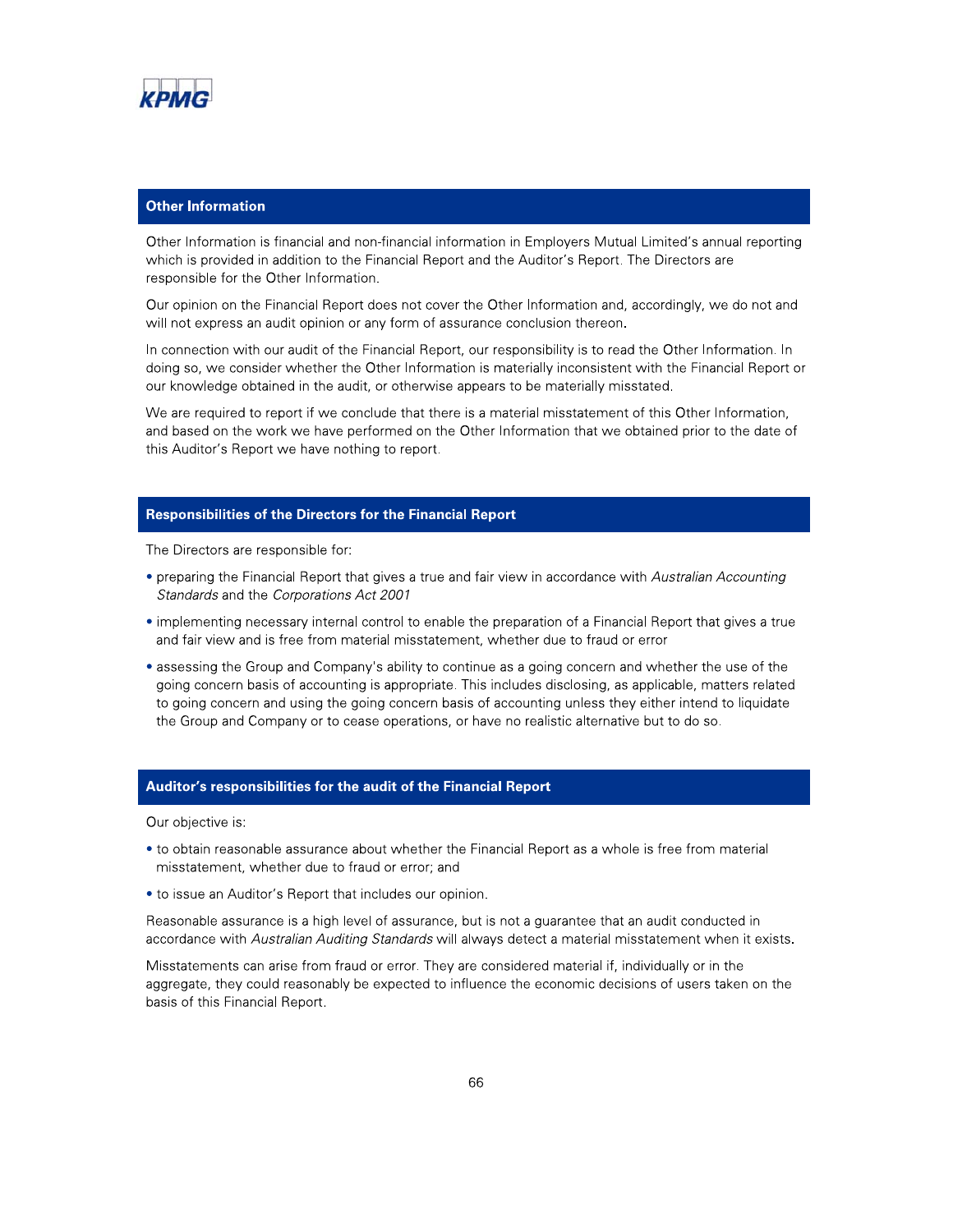

A further description of our responsibilities for the audit of the Financial Report is located at the Auditing and Assurance Standards Board website at: http://www.auasb.gov.au/auditors responsibilities/ar3.pdf. This description forms part of our Auditor's Report.

KPMG

**KPMG** 

Rearch Juen

Leann Yuen Partner

Sydney 31 August 2018